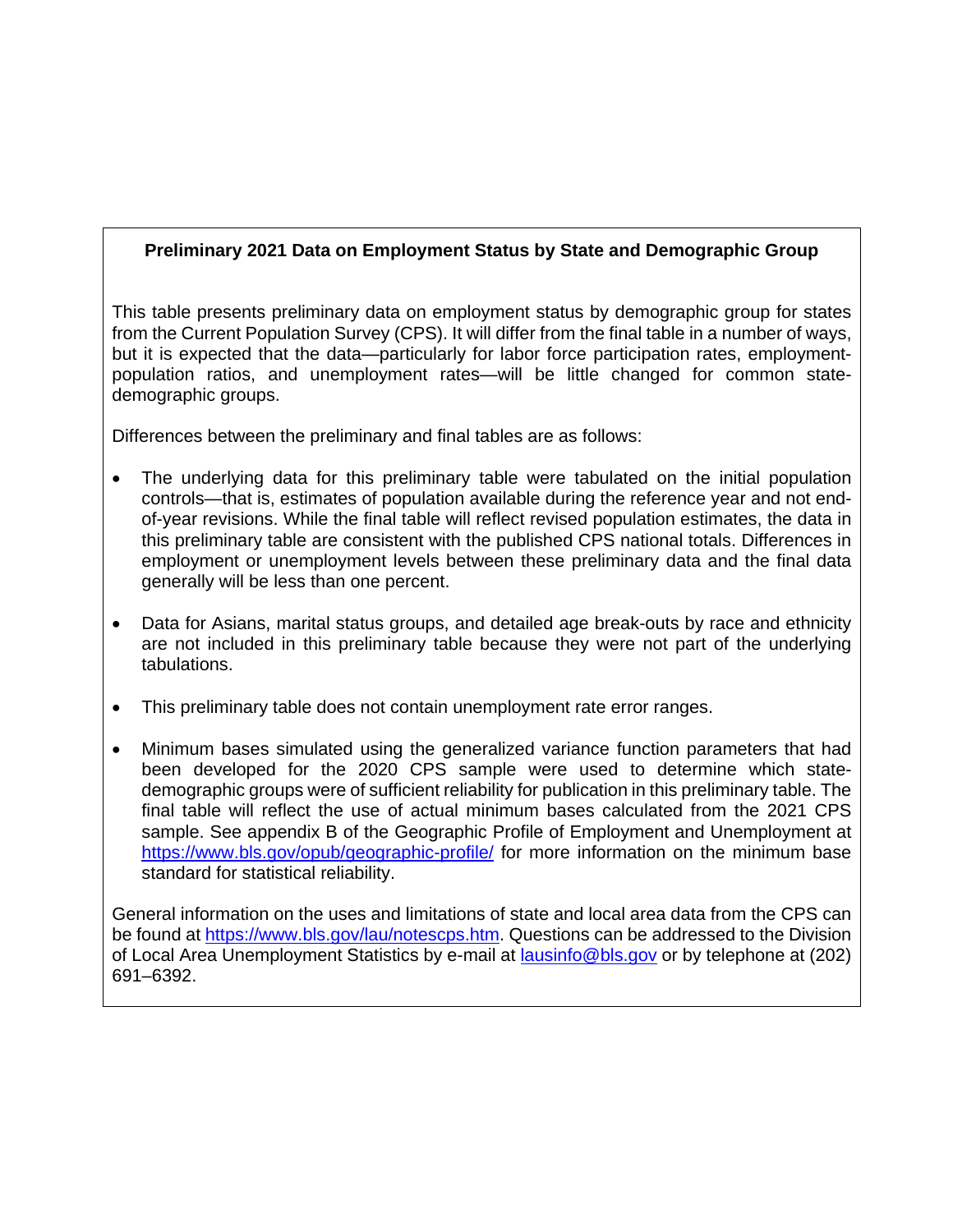### **United States**

### (Numbers in thousands)

|                                    | Civilian non-               |         | Civilian labor force     |         | Employment               | Unemployment |      |
|------------------------------------|-----------------------------|---------|--------------------------|---------|--------------------------|--------------|------|
| Population group                   | institutional<br>population | Number  | Percent of<br>population | Number  | Percent of<br>population | Number       | Rate |
|                                    | 261,445                     | 161,204 | 61.7                     | 152,581 | 58.4                     | 8,623        | 5.3  |
|                                    | 126,487                     | 85,505  | 67.6                     | 80,829  | 63.9                     | 4,676        | 5.5  |
|                                    | 134,958                     | 75,699  | 56.1                     | 71,752  | 53.2                     | 3,948        | 5.2  |
|                                    | 201,881                     | 124,145 | 61.5                     | 118,291 | 58.6                     | 5,854        | 4.7  |
|                                    | 98,741                      | 67,036  | 67.9                     | 63,814  | 64.6                     | 3,222        | 4.8  |
|                                    | 103,140                     | 57,109  | 55.4                     | 54,476  | 52.8                     | 2,632        | 4.6  |
| Black or African American          | 33,613                      | 20,482  | 60.9                     | 18,726  | 55.7                     | 1,756        | 8.6  |
|                                    | 15,389                      | 9,775   | 63.5                     | 8,875   | 57.7                     | 900          | 9.2  |
|                                    | 18,224                      | 10,707  | 58.8                     | 9,851   | 54.1                     | 857          | 8.0  |
|                                    | 44,902                      | 29,424  | 65.5                     | 27,429  | 61.1                     | 1,995        | 6.8  |
|                                    | 22,339                      | 16,839  | 75.4                     | 15,748  | 70.5                     | 1,090        | 6.5  |
|                                    | 22,564                      | 12,585  | 55.8                     | 11,680  | 51.8                     | 904          | 7.2  |
| Detailed characteristics:<br>Total |                             |         |                          |         |                          |              |      |
|                                    | 16,453                      | 5,962   | 36.2                     | 5,266   | 32.0                     | 696          | 11.7 |
|                                    | 20,809                      | 14,726  | 70.8                     | 13,409  | 64.4                     | 1,317        | 8.9  |
|                                    | 44,751                      | 36,670  | 81.9                     | 34,578  | 77.3                     | 2,092        | 5.7  |
|                                    | 41,842                      | 34,320  | 82.0                     | 32,734  | 78.2                     | 1,586        | 4.6  |
|                                    | 39,515                      | 31,877  | 80.7                     | 30,554  | 77.3                     | 1,323        | 4.2  |
|                                    | 41,885                      | 27,049  | 64.6                     | 25,912  | 61.9                     | 1,138        | 4.2  |
|                                    | 56,190                      | 10,600  | 18.9                     | 10,127  | 18.0                     | 472          | 4.5  |
| Men                                |                             |         |                          |         |                          |              |      |
|                                    | 8,313                       | 2,987   | 35.9                     | 2,613   | 31.4                     | 373          | 12.5 |
|                                    | 10,385                      | 7,579   | 73.0                     | 6,840   | 65.9                     | 739          | 9.7  |
|                                    | 22,359                      | 19,609  | 87.7                     | 18,443  | 82.5                     | 1,167        | 5.9  |
|                                    | 20,632                      | 18,491  | 89.6                     | 17,639  | 85.5                     | 852          | 4.6  |
|                                    | 19,312                      | 16,716  | 86.6                     | 16,031  | 83.0                     | 685          | 4.1  |
|                                    | 20,193                      | 14,217  | 70.4                     | 13,614  | 67.4                     | 603          | 4.2  |
| Women                              | 25,293                      | 5,906   | 23.3                     | 5,649   | 22.3                     | 257          | 4.3  |
|                                    | 8.139                       | 2,975   | 36.6                     | 2,652   | 32.6                     | 323          | 10.8 |
|                                    | 10,425                      | 7,147   | 68.6                     | 6,569   | 63.0                     | 578          | 8.1  |
|                                    | 22,392                      | 17,060  | 76.2                     | 16,136  | 72.1                     | 925          | 5.4  |
|                                    | 21,210                      | 15,829  | 74.6                     | 15,095  | 71.2                     | 733          | 4.6  |
|                                    | 20,202                      | 15,161  | 75.0                     | 14,523  | 71.9                     | 638          | 4.2  |
|                                    | 21,692                      | 12,833  | 59.2                     | 12,298  | 56.7                     | 535          | 4.2  |
|                                    | 30,898                      | 4,694   | 15.2                     | 4,478   | 14.5                     | 216          | 4.6  |
|                                    |                             |         |                          |         |                          |              |      |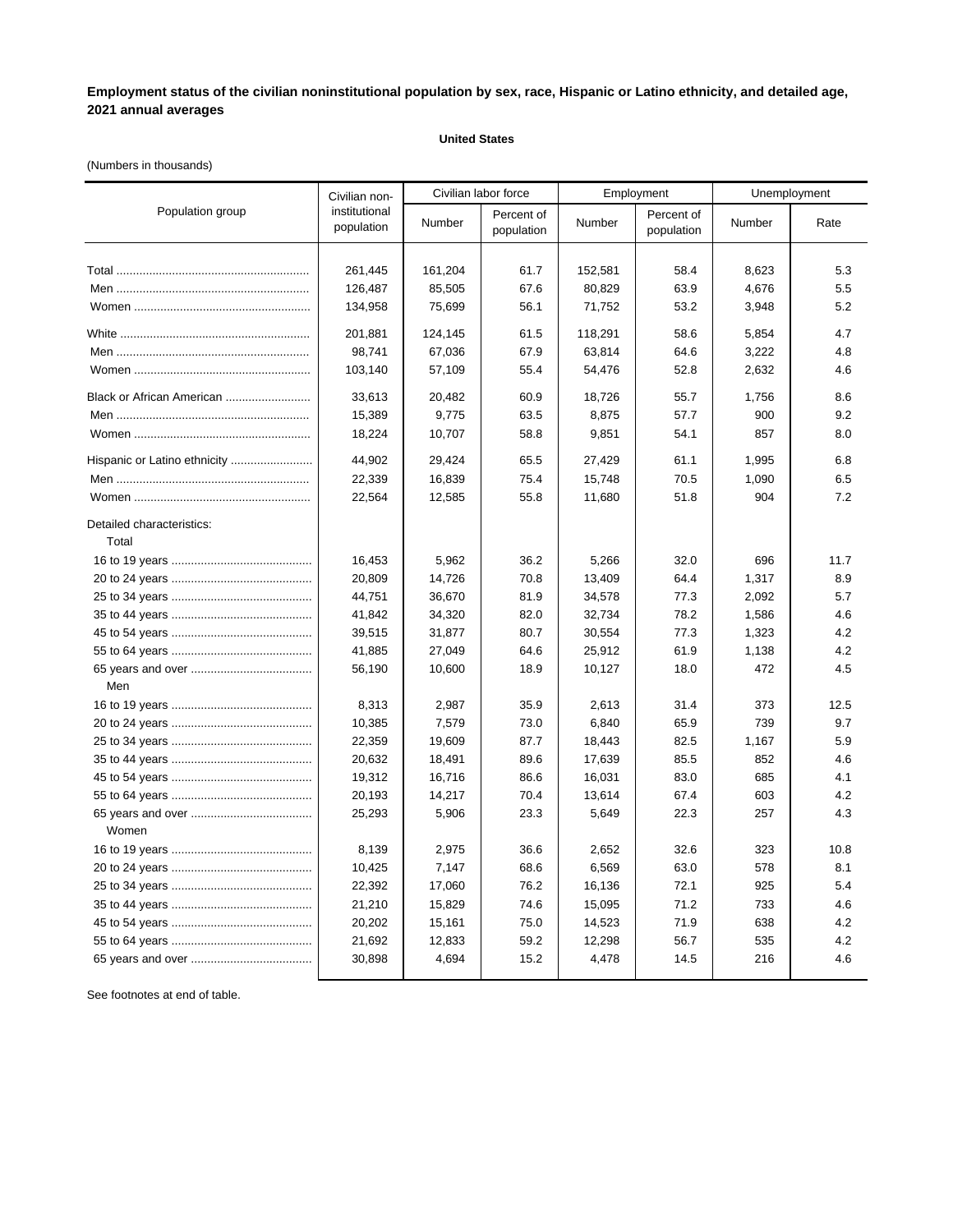### **Alabama**

### (Numbers in thousands)

| Population group<br>institutional<br>Percent of<br>Percent of<br>Number<br>Number<br>Number<br>Rate<br>population<br>population<br>population<br>3,898<br>54.5<br>2,204<br>56.5<br>2,124<br>80<br>3.6<br>1,163<br>63.2<br>1,119<br>60.8<br>3.7<br>1,841<br>44<br>2,057<br>1,042<br>50.6<br>1,005<br>48.9<br>37<br>3.5<br>2,742<br>1,557<br>56.8<br>1,511<br>55.1<br>3.0<br>46<br>63.7<br>1,327<br>871<br>65.6<br>846<br>2.9<br>26<br>48.5<br>1,415<br>686<br>665<br>47.0<br>21<br>3.0<br>Black or African American<br>1,014<br>564<br>55.7<br>533<br>52.5<br>32<br>5.6<br>449<br>248<br>55.2<br>230<br>51.2<br>7.1<br>18<br>565<br>317<br>56.0<br>302<br>53.5<br>14<br>4.5<br>$\overline{2}$<br>164<br>114<br>69.8<br>113<br>68.7<br>1.5<br>Detailed characteristics:<br>Total<br>299<br>203<br>67.9<br>63.8<br>6.0<br>191<br>12<br>618<br>489<br>79.1<br>467<br>75.6<br>22<br>4.5<br>486<br>80.8<br>78.4<br>601<br>471<br>15<br>3.0<br>623<br>73.7<br>71.5<br>459<br>446<br>14<br>3.0<br>353<br>53.4<br>644<br>54.9<br>344<br>10<br>2.7<br>853<br>134<br>15.7<br>131<br>15.4<br>3<br>2.2<br>Men<br>105<br>71.2<br>140<br>74.5<br>100<br>5<br>4.5<br>298<br>260<br>87.2<br>247<br>82.7<br>5.1<br>13<br>87.6<br>84.7<br>295<br>258<br>250<br>9<br>3.4<br>298<br>238<br>79.8<br>232<br>77.7<br>2.7<br>6<br>307<br>189<br>61.6<br>183<br>59.8<br>5<br>2.9<br>Women<br>159<br>98<br>62.1<br>91<br>57.4<br>8<br>7.6<br>320<br>71.6<br>3.7<br>229<br>221<br>68.9<br>9<br>307<br>228<br>74.3<br>222<br>72.3<br>2.6<br>6<br>65.8<br>325<br>221<br>68.1<br>214<br>$\overline{7}$<br>3.4<br>338<br>165<br>48.8<br>47.5<br>2.6<br>160<br>4 | Civilian non- | Civilian labor force | Employment | Unemployment |
|---------------------------------------------------------------------------------------------------------------------------------------------------------------------------------------------------------------------------------------------------------------------------------------------------------------------------------------------------------------------------------------------------------------------------------------------------------------------------------------------------------------------------------------------------------------------------------------------------------------------------------------------------------------------------------------------------------------------------------------------------------------------------------------------------------------------------------------------------------------------------------------------------------------------------------------------------------------------------------------------------------------------------------------------------------------------------------------------------------------------------------------------------------------------------------------------------------------------------------------------------------------------------------------------------------------------------------------------------------------------------------------------------------------------------------------------------------------------------------------------------------------------------------------------------------------------------------------------------------------------------------|---------------|----------------------|------------|--------------|
|                                                                                                                                                                                                                                                                                                                                                                                                                                                                                                                                                                                                                                                                                                                                                                                                                                                                                                                                                                                                                                                                                                                                                                                                                                                                                                                                                                                                                                                                                                                                                                                                                                 |               |                      |            |              |
|                                                                                                                                                                                                                                                                                                                                                                                                                                                                                                                                                                                                                                                                                                                                                                                                                                                                                                                                                                                                                                                                                                                                                                                                                                                                                                                                                                                                                                                                                                                                                                                                                                 |               |                      |            |              |
|                                                                                                                                                                                                                                                                                                                                                                                                                                                                                                                                                                                                                                                                                                                                                                                                                                                                                                                                                                                                                                                                                                                                                                                                                                                                                                                                                                                                                                                                                                                                                                                                                                 |               |                      |            |              |
|                                                                                                                                                                                                                                                                                                                                                                                                                                                                                                                                                                                                                                                                                                                                                                                                                                                                                                                                                                                                                                                                                                                                                                                                                                                                                                                                                                                                                                                                                                                                                                                                                                 |               |                      |            |              |
|                                                                                                                                                                                                                                                                                                                                                                                                                                                                                                                                                                                                                                                                                                                                                                                                                                                                                                                                                                                                                                                                                                                                                                                                                                                                                                                                                                                                                                                                                                                                                                                                                                 |               |                      |            |              |
|                                                                                                                                                                                                                                                                                                                                                                                                                                                                                                                                                                                                                                                                                                                                                                                                                                                                                                                                                                                                                                                                                                                                                                                                                                                                                                                                                                                                                                                                                                                                                                                                                                 |               |                      |            |              |
|                                                                                                                                                                                                                                                                                                                                                                                                                                                                                                                                                                                                                                                                                                                                                                                                                                                                                                                                                                                                                                                                                                                                                                                                                                                                                                                                                                                                                                                                                                                                                                                                                                 |               |                      |            |              |
|                                                                                                                                                                                                                                                                                                                                                                                                                                                                                                                                                                                                                                                                                                                                                                                                                                                                                                                                                                                                                                                                                                                                                                                                                                                                                                                                                                                                                                                                                                                                                                                                                                 |               |                      |            |              |
|                                                                                                                                                                                                                                                                                                                                                                                                                                                                                                                                                                                                                                                                                                                                                                                                                                                                                                                                                                                                                                                                                                                                                                                                                                                                                                                                                                                                                                                                                                                                                                                                                                 |               |                      |            |              |
|                                                                                                                                                                                                                                                                                                                                                                                                                                                                                                                                                                                                                                                                                                                                                                                                                                                                                                                                                                                                                                                                                                                                                                                                                                                                                                                                                                                                                                                                                                                                                                                                                                 |               |                      |            |              |
|                                                                                                                                                                                                                                                                                                                                                                                                                                                                                                                                                                                                                                                                                                                                                                                                                                                                                                                                                                                                                                                                                                                                                                                                                                                                                                                                                                                                                                                                                                                                                                                                                                 |               |                      |            |              |
|                                                                                                                                                                                                                                                                                                                                                                                                                                                                                                                                                                                                                                                                                                                                                                                                                                                                                                                                                                                                                                                                                                                                                                                                                                                                                                                                                                                                                                                                                                                                                                                                                                 |               |                      |            |              |
|                                                                                                                                                                                                                                                                                                                                                                                                                                                                                                                                                                                                                                                                                                                                                                                                                                                                                                                                                                                                                                                                                                                                                                                                                                                                                                                                                                                                                                                                                                                                                                                                                                 |               |                      |            |              |
|                                                                                                                                                                                                                                                                                                                                                                                                                                                                                                                                                                                                                                                                                                                                                                                                                                                                                                                                                                                                                                                                                                                                                                                                                                                                                                                                                                                                                                                                                                                                                                                                                                 |               |                      |            |              |
|                                                                                                                                                                                                                                                                                                                                                                                                                                                                                                                                                                                                                                                                                                                                                                                                                                                                                                                                                                                                                                                                                                                                                                                                                                                                                                                                                                                                                                                                                                                                                                                                                                 |               |                      |            |              |
|                                                                                                                                                                                                                                                                                                                                                                                                                                                                                                                                                                                                                                                                                                                                                                                                                                                                                                                                                                                                                                                                                                                                                                                                                                                                                                                                                                                                                                                                                                                                                                                                                                 |               |                      |            |              |
|                                                                                                                                                                                                                                                                                                                                                                                                                                                                                                                                                                                                                                                                                                                                                                                                                                                                                                                                                                                                                                                                                                                                                                                                                                                                                                                                                                                                                                                                                                                                                                                                                                 |               |                      |            |              |
|                                                                                                                                                                                                                                                                                                                                                                                                                                                                                                                                                                                                                                                                                                                                                                                                                                                                                                                                                                                                                                                                                                                                                                                                                                                                                                                                                                                                                                                                                                                                                                                                                                 |               |                      |            |              |
|                                                                                                                                                                                                                                                                                                                                                                                                                                                                                                                                                                                                                                                                                                                                                                                                                                                                                                                                                                                                                                                                                                                                                                                                                                                                                                                                                                                                                                                                                                                                                                                                                                 |               |                      |            |              |
|                                                                                                                                                                                                                                                                                                                                                                                                                                                                                                                                                                                                                                                                                                                                                                                                                                                                                                                                                                                                                                                                                                                                                                                                                                                                                                                                                                                                                                                                                                                                                                                                                                 |               |                      |            |              |
|                                                                                                                                                                                                                                                                                                                                                                                                                                                                                                                                                                                                                                                                                                                                                                                                                                                                                                                                                                                                                                                                                                                                                                                                                                                                                                                                                                                                                                                                                                                                                                                                                                 |               |                      |            |              |
|                                                                                                                                                                                                                                                                                                                                                                                                                                                                                                                                                                                                                                                                                                                                                                                                                                                                                                                                                                                                                                                                                                                                                                                                                                                                                                                                                                                                                                                                                                                                                                                                                                 |               |                      |            |              |
|                                                                                                                                                                                                                                                                                                                                                                                                                                                                                                                                                                                                                                                                                                                                                                                                                                                                                                                                                                                                                                                                                                                                                                                                                                                                                                                                                                                                                                                                                                                                                                                                                                 |               |                      |            |              |
|                                                                                                                                                                                                                                                                                                                                                                                                                                                                                                                                                                                                                                                                                                                                                                                                                                                                                                                                                                                                                                                                                                                                                                                                                                                                                                                                                                                                                                                                                                                                                                                                                                 |               |                      |            |              |
|                                                                                                                                                                                                                                                                                                                                                                                                                                                                                                                                                                                                                                                                                                                                                                                                                                                                                                                                                                                                                                                                                                                                                                                                                                                                                                                                                                                                                                                                                                                                                                                                                                 |               |                      |            |              |
|                                                                                                                                                                                                                                                                                                                                                                                                                                                                                                                                                                                                                                                                                                                                                                                                                                                                                                                                                                                                                                                                                                                                                                                                                                                                                                                                                                                                                                                                                                                                                                                                                                 |               |                      |            |              |
|                                                                                                                                                                                                                                                                                                                                                                                                                                                                                                                                                                                                                                                                                                                                                                                                                                                                                                                                                                                                                                                                                                                                                                                                                                                                                                                                                                                                                                                                                                                                                                                                                                 |               |                      |            |              |
|                                                                                                                                                                                                                                                                                                                                                                                                                                                                                                                                                                                                                                                                                                                                                                                                                                                                                                                                                                                                                                                                                                                                                                                                                                                                                                                                                                                                                                                                                                                                                                                                                                 |               |                      |            |              |
|                                                                                                                                                                                                                                                                                                                                                                                                                                                                                                                                                                                                                                                                                                                                                                                                                                                                                                                                                                                                                                                                                                                                                                                                                                                                                                                                                                                                                                                                                                                                                                                                                                 |               |                      |            |              |
|                                                                                                                                                                                                                                                                                                                                                                                                                                                                                                                                                                                                                                                                                                                                                                                                                                                                                                                                                                                                                                                                                                                                                                                                                                                                                                                                                                                                                                                                                                                                                                                                                                 |               |                      |            |              |
|                                                                                                                                                                                                                                                                                                                                                                                                                                                                                                                                                                                                                                                                                                                                                                                                                                                                                                                                                                                                                                                                                                                                                                                                                                                                                                                                                                                                                                                                                                                                                                                                                                 |               |                      |            |              |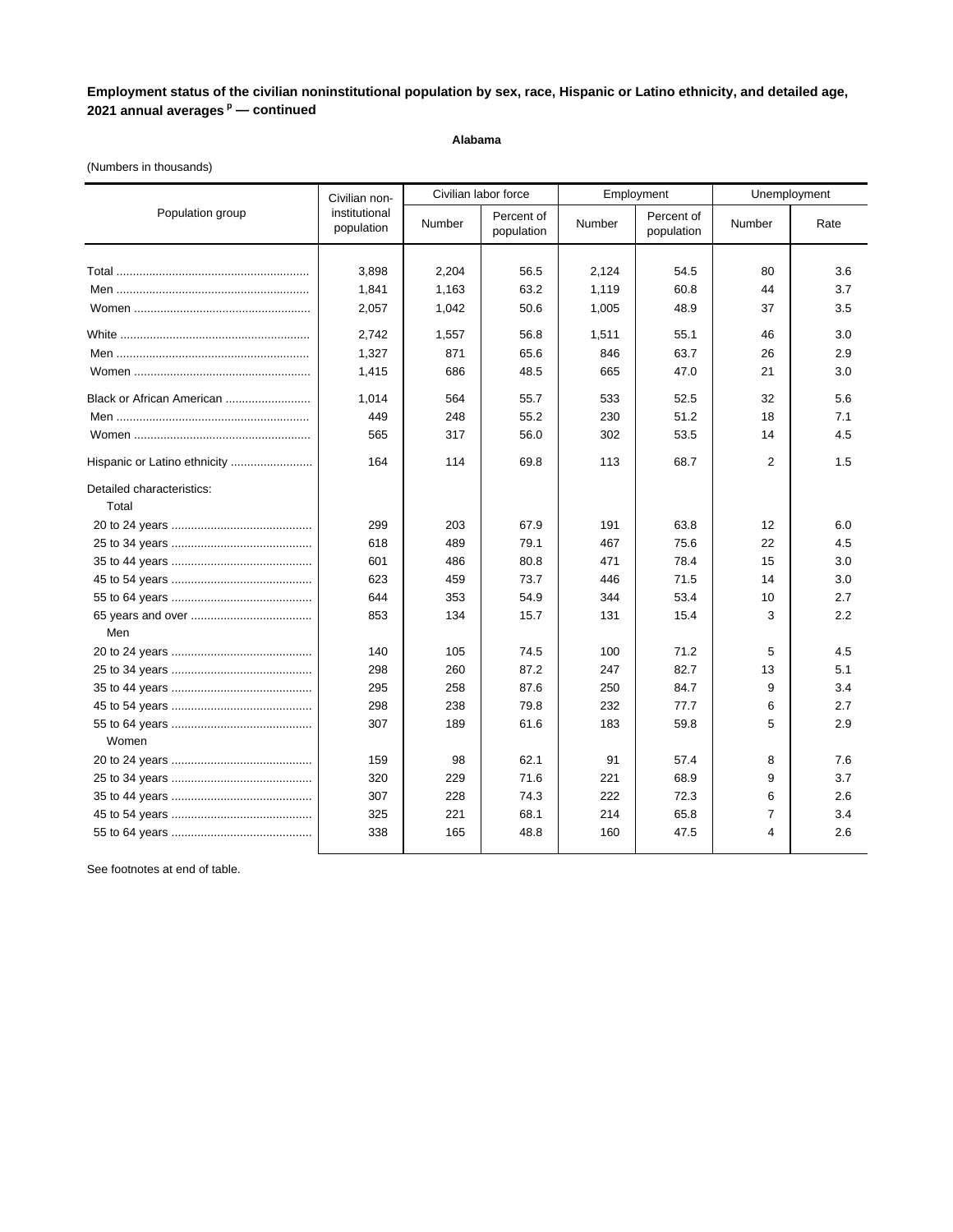**Alaska**

### (Numbers in thousands)

|                           | Civilian non-               |        | Civilian labor force     |        | Employment               | Unemployment      |      |
|---------------------------|-----------------------------|--------|--------------------------|--------|--------------------------|-------------------|------|
| Population group          | institutional<br>population | Number | Percent of<br>population | Number | Percent of<br>population | Number            | Rate |
|                           |                             |        |                          |        |                          |                   |      |
|                           | 544                         | 352    | 64.7                     | 328    | 60.3                     | 24                | 6.8  |
|                           | 278                         | 186    | 67.0                     | 173    | 62.1                     | 14                | 7.4  |
|                           | 266                         | 166    | 62.2                     | 156    | 58.4                     | 10                | 6.1  |
|                           | 370                         | 243    | 65.8                     | 231    | 62.6                     | $12 \overline{ }$ | 4.9  |
|                           | 189                         | 131    | 69.3                     | 124    | 65.8                     | $\overline{7}$    | 5.0  |
|                           | 181                         | 112    | 62.2                     | 107    | 59.2                     | 5                 | 4.8  |
|                           | 30                          | 23     | 76.5                     | 21     | 70.8                     | $\overline{2}$    | 7.5  |
| Detailed characteristics: |                             |        |                          |        |                          |                   |      |
| Total                     |                             |        |                          |        |                          |                   |      |
|                           | 35                          | 14     | 38.8                     | 12     | 34.4                     | 2                 | 11.5 |
|                           | 41                          | 31     | 74.5                     | 27     | 66.4                     | 3                 | 10.8 |
|                           | 107                         | 83     | 78.0                     | 77     | 72.5                     | 6                 | 7.1  |
|                           | 94                          | 75     | 80.4                     | 71     | 75.5                     | 5                 | 6.0  |
|                           | 80                          | 66     | 82.6                     | 62     | 77.9                     | 4                 | 5.9  |
|                           | 92                          | 60     | 65.1                     | 57     | 61.7                     | 3                 | 5.2  |
|                           | 97                          | 24     | 24.7                     | 22     | 23.0                     | $\overline{2}$    | 6.7  |
| Men                       |                             |        |                          |        |                          |                   |      |
|                           | 21                          | 16     | 74.3                     | 14     | 64.5                     | $\overline{2}$    | 13.4 |
|                           | 56                          | 47     | 83.4                     | 43     | 77.8                     | 3                 | 6.8  |
|                           | 47                          | 39     | 82.1                     | 36     | 76.8                     | 3                 | 6.4  |
|                           | 40                          | 34     | 85.2                     | 31     | 78.5                     | 3                 | 7.6  |
|                           | 45                          | 30     | 67.3                     | 29     | 63.6                     | $\overline{2}$    | 5.4  |
|                           | 52                          | 14     | 27.2                     | 13     | 25.3                     | $\mathbf{1}$      | 6.7  |
| Women                     |                             |        |                          |        |                          |                   |      |
|                           | 20                          | 15     | 74.4                     | 14     | 68.5                     | 1                 | 8.1  |
|                           | 51                          | 37     | 71.9                     | 34     | 66.7                     | 3                 | 7.3  |
|                           | 47                          | 37     | 78.6                     | 35     | 74.2                     | 2                 | 5.5  |
|                           | 40                          | 32     | 80.2                     | 31     | 77.2                     | 1                 | 4.0  |
|                           | 47                          | 30     | 63.2                     | 28     | 59.9                     | $\overline{2}$    | 4.9  |
|                           |                             |        |                          |        |                          |                   |      |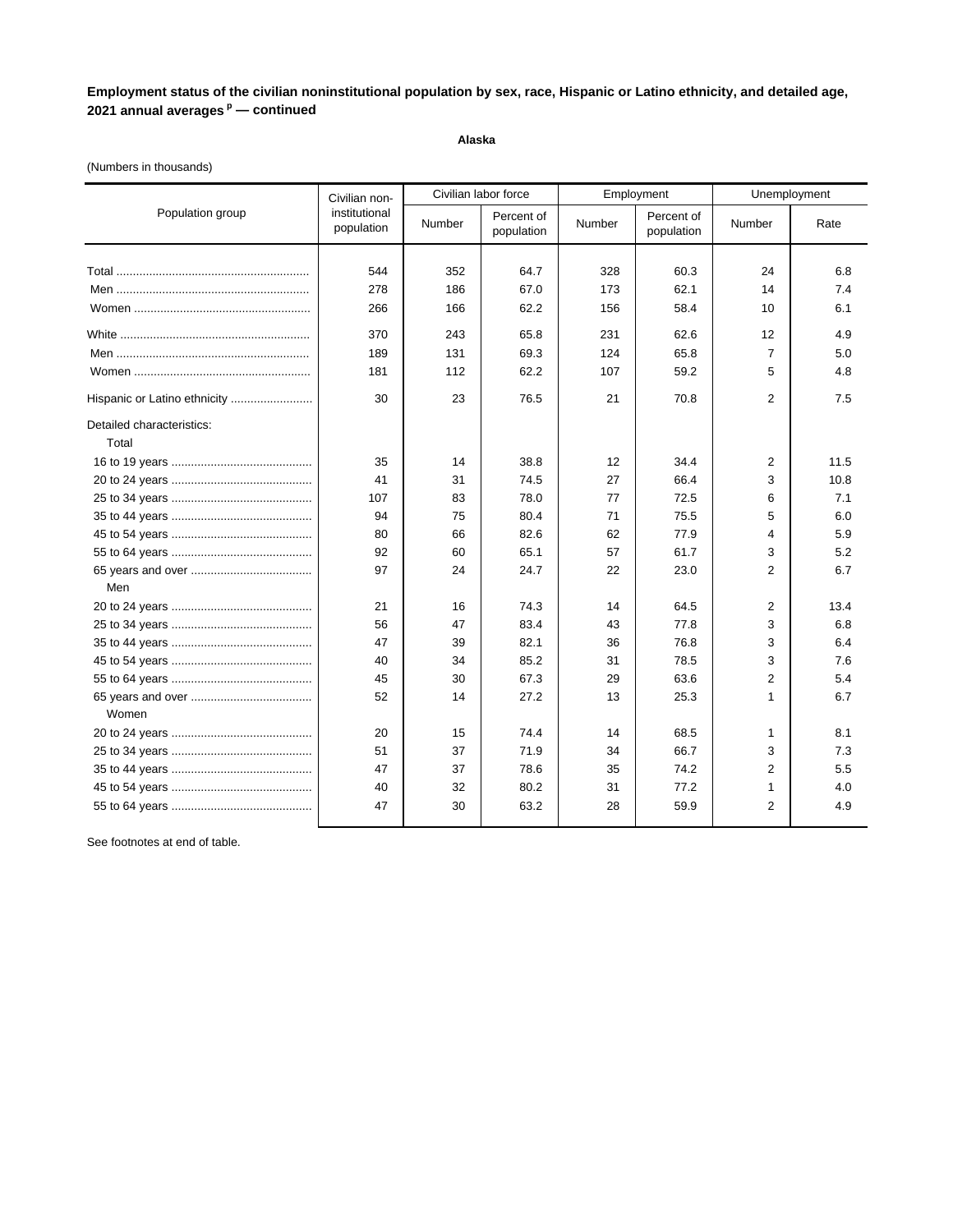### **Arizona**

### (Numbers in thousands)

|                                    | Civilian non-               | Civilian labor force |                          |        | Employment               | Unemployment   |      |
|------------------------------------|-----------------------------|----------------------|--------------------------|--------|--------------------------|----------------|------|
| Population group                   | institutional<br>population | Number               | Percent of<br>population | Number | Percent of<br>population | Number         | Rate |
|                                    |                             |                      |                          |        |                          |                |      |
|                                    | 5,993                       | 3,686                | 61.5                     | 3,497  | 58.3                     | 190            | 5.1  |
|                                    | 2,923                       | 2,015                | 68.9                     | 1,918  | 65.6                     | 97             | 4.8  |
|                                    | 3,070                       | 1,671                | 54.4                     | 1,578  | 51.4                     | 93             | 5.6  |
|                                    | 5,111                       | 3,068                | 60.0                     | 2,913  | 57.0                     | 155            | 5.0  |
|                                    | 2,499                       | 1,680                | 67.2                     | 1,599  | 64.0                     | 81             | 4.8  |
|                                    | 2,612                       | 1,388                | 53.1                     | 1,314  | 50.3                     | 74             | 5.3  |
| Black or African American          | 315                         | 213                  | 67.7                     | 197    | 62.6                     | 16             | 7.6  |
|                                    | 150                         | 117                  | 77.8                     | 110    | 73.1                     | $\overline{7}$ | 6.1  |
| Hispanic or Latino ethnicity       | 1,823                       | 1,197                | 65.7                     | 1,128  | 61.9                     | 68             | 5.7  |
|                                    | 876                         | 681                  | 77.7                     | 645    | 73.7                     | 35             | 5.2  |
|                                    | 947                         | 516                  | 54.5                     | 483    | 51.0                     | 33             | 6.4  |
| Detailed characteristics:<br>Total |                             |                      |                          |        |                          |                |      |
|                                    | 323                         | 115                  | 35.5                     | 103    | 32.0                     | 11             | 10.0 |
|                                    | 562                         | 414                  | 73.7                     | 381    | 67.8                     | 33             | 8.0  |
|                                    | 1,043                       | 873                  | 83.7                     | 824    | 79.0                     | 49             | 5.6  |
|                                    | 879                         | 701                  | 79.8                     | 674    | 76.6                     | 28             | 3.9  |
|                                    | 933                         | 757                  | 81.2                     | 722    | 77.4                     | 35             | 4.7  |
|                                    | 912                         | 623                  | 68.3                     | 600    | 65.8                     | 23             | 3.8  |
|                                    | 1,342                       | 203                  | 15.1                     | 193    | 14.4                     | 10             | 4.9  |
| Men                                |                             |                      |                          |        |                          |                |      |
|                                    | 285                         | 214                  | 75.1                     | 193    | 67.5                     | 22             | 10.2 |
|                                    | 523                         | 486                  | 92.8                     | 462    | 88.2                     | 24             | 5.0  |
|                                    | 453                         | 415                  | 91.5                     | 399    | 87.9                     | 16             | 3.9  |
|                                    | 445                         | 397                  | 89.2                     | 382    | 85.8                     | 15             | 3.8  |
| Women                              | 445                         | 348                  | 78.1                     | 336    | 75.5                     | 12             | 3.3  |
|                                    | 276                         | 200                  | 72.3                     | 188    | 68.1                     | 11             | 5.7  |
|                                    | 520                         | 387                  | 74.5                     | 363    | 69.8                     | 24             | 6.3  |
|                                    | 426                         | 287                  | 67.3                     | 275    | 64.6                     | 11             | 4.0  |
|                                    | 488                         | 361                  | 74.0                     | 341    | 69.8                     | 20             | 5.6  |
|                                    | 466                         | 275                  | 59.0                     | 263    | 56.4                     | 12             | 4.3  |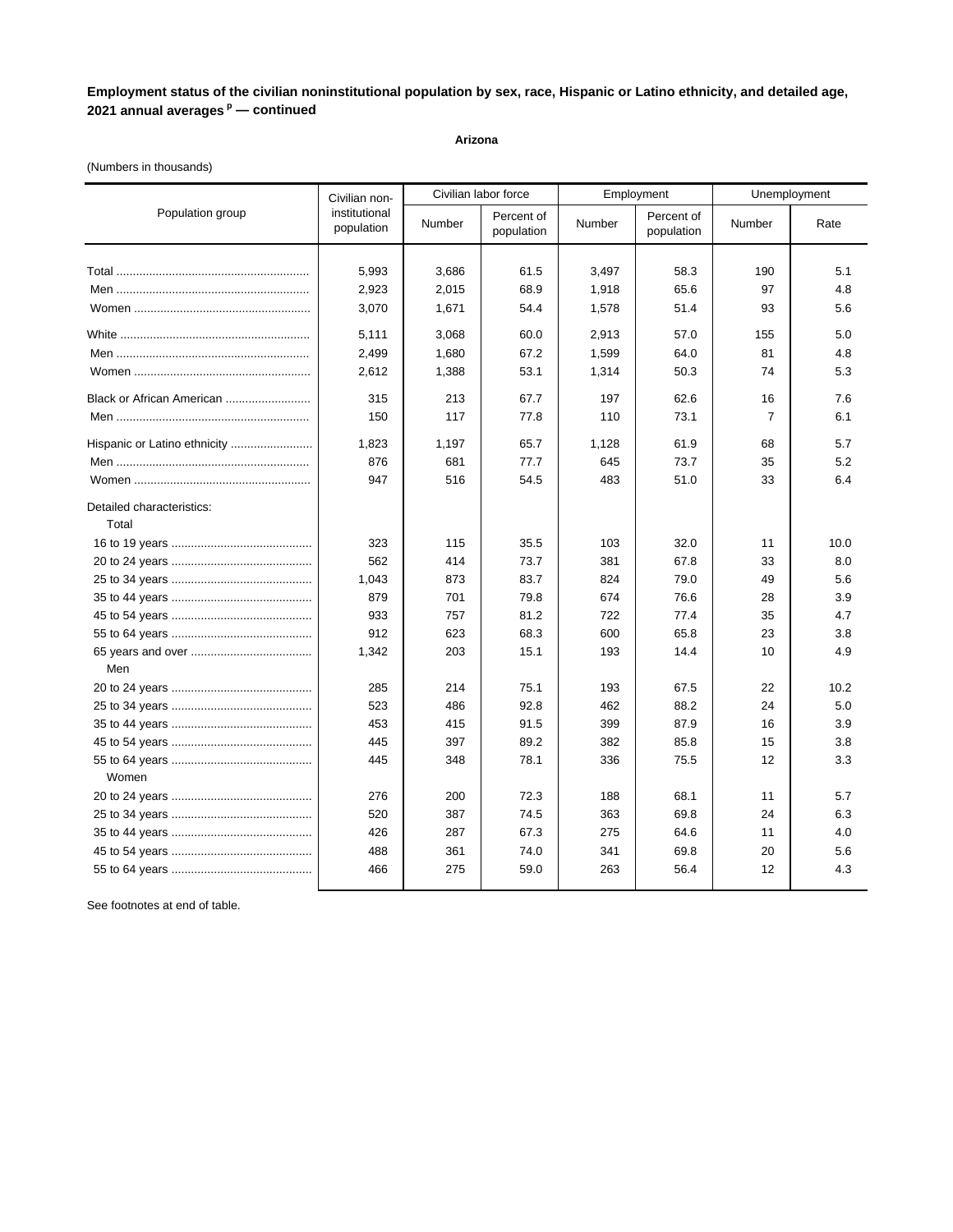#### **Arkansas**

### (Numbers in thousands)

|                                    | Civilian non-               |        | Civilian labor force     |        | Employment               | Unemployment  |      |
|------------------------------------|-----------------------------|--------|--------------------------|--------|--------------------------|---------------|------|
| Population group                   | institutional<br>population | Number | Percent of<br>population | Number | Percent of<br>population | <b>Number</b> | Rate |
|                                    |                             |        |                          |        |                          |               |      |
|                                    | 2,372                       | 1,353  | 57.0                     | 1,297  | 54.7                     | 56            | 4.1  |
|                                    | 1,140                       | 713    | 62.6                     | 683    | 59.9                     | 30            | 4.2  |
|                                    | 1,232                       | 640    | 51.9                     | 614    | 49.9                     | 25            | 3.9  |
|                                    | 1,907                       | 1,081  | 56.7                     | 1,042  | 54.6                     | 39            | 3.6  |
|                                    | 927                         | 579    | 62.4                     | 555    | 59.9                     | 24            | 4.1  |
|                                    | 980                         | 502    | 51.2                     | 487    | 49.7                     | 15            | 3.0  |
| Black or African American          | 349                         | 196    | 56.3                     | 183    | 52.5                     | 13            | 6.8  |
|                                    | 156                         | 91     | 58.4                     | 86     | 54.9                     | 6             | 6.1  |
|                                    | 193                         | 105    | 54.5                     | 97     | 50.5                     | 8             | 7.4  |
| Hispanic or Latino ethnicity       | 173                         | 122    | 70.5                     | 118    | 68.2                     | 4             | 3.4  |
|                                    | 92                          | 76     | 82.3                     | 73     | 79.6                     | 2             | 3.2  |
| Detailed characteristics:<br>Total |                             |        |                          |        |                          |               |      |
|                                    | 201                         | 146    | 72.5                     | 136    | 67.7                     | 10            | 6.7  |
|                                    | 415                         | 331    | 79.8                     | 318    | 76.6                     | 13            | 4.0  |
|                                    | 342                         | 269    | 78.7                     | 258    | 75.5                     | 11            | 4.0  |
|                                    | 339                         | 257    | 75.7                     | 247    | 72.9                     | 10            | 3.7  |
|                                    | 374                         | 203    | 54.3                     | 197    | 52.7                     | 6             | 2.9  |
|                                    | 554                         | 92     | 16.6                     | 91     | 16.4                     | $\mathbf{1}$  | 1.0  |
| Men                                |                             |        |                          |        |                          |               |      |
|                                    | 95                          | 71     | 75.4                     | 66     | 70.1                     | 5             | 7.0  |
|                                    | 210                         | 185    | 87.9                     | 176    | 84.0                     | 8             | 4.5  |
|                                    | 170                         | 146    | 85.9                     | 141    | 82.7                     | 5             | 3.7  |
|                                    | 159                         | 131    | 82.1                     | 126    | 78.8                     | 5             | 4.0  |
| Women                              | 185                         | 106    | 57.0                     | 103    | 55.4                     | 3             | 2.8  |
|                                    |                             |        |                          |        |                          |               |      |
|                                    | 106                         | 74     | 70.0                     | 70     | 65.6                     | 5             | 6.4  |
|                                    | 205                         | 146    | 71.4                     | 141    | 69.1                     | 5             | 3.2  |
|                                    | 172                         | 123    | 71.6                     | 118    | 68.4                     | 6             | 4.5  |
|                                    | 180                         | 126    | 70.0                     | 122    | 67.6                     | 4             | 3.3  |
|                                    | 189                         | 98     | 51.6                     | 95     | 50.1                     | 3             | 2.9  |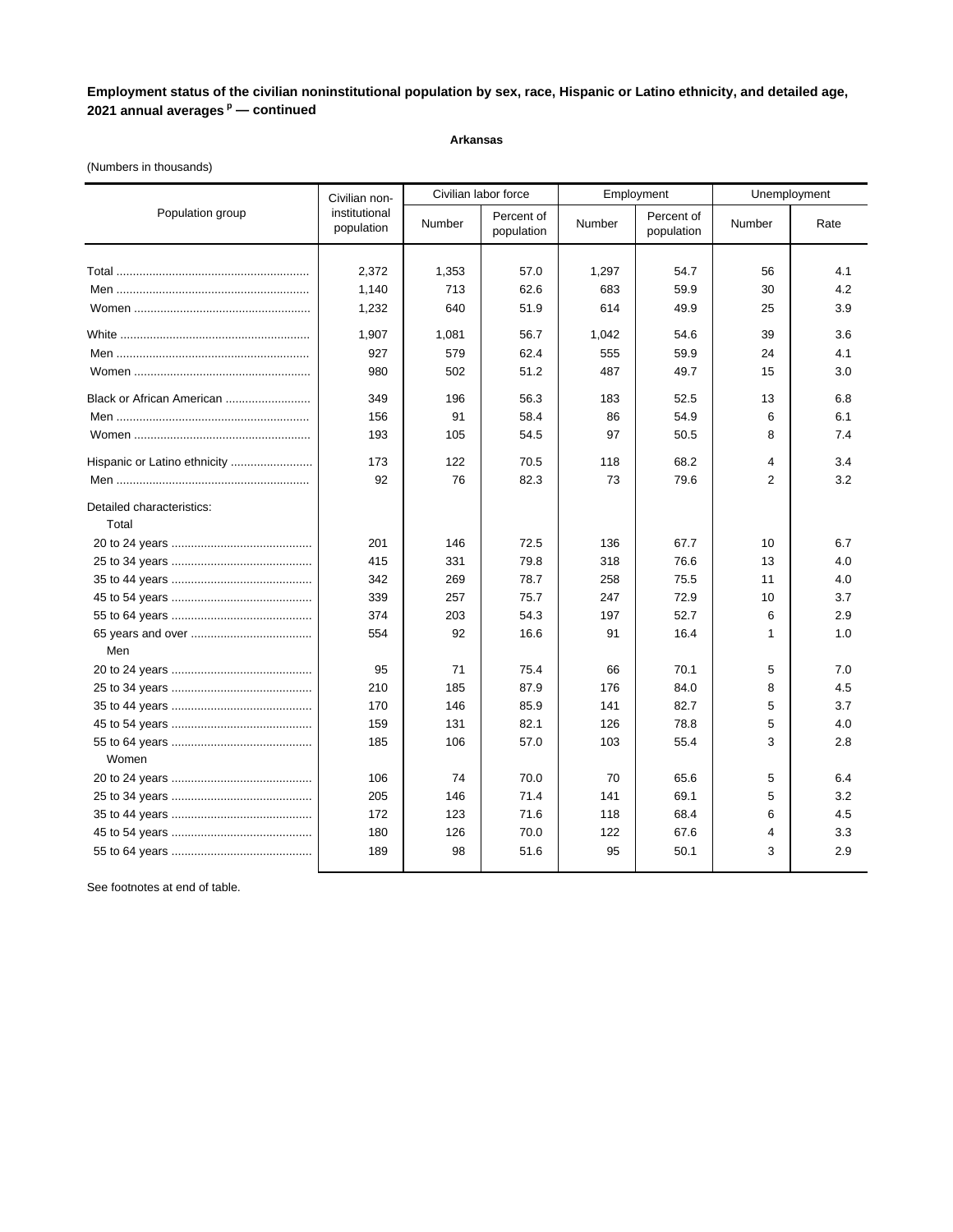### **California**

### (Numbers in thousands)

|                                    | Civilian non-               |        | Civilian labor force     |        | Employment               | Unemployment |      |
|------------------------------------|-----------------------------|--------|--------------------------|--------|--------------------------|--------------|------|
| Population group                   | institutional<br>population | Number | Percent of<br>population | Number | Percent of<br>population | Number       | Rate |
|                                    | 31,102                      | 19.014 | 61.1                     | 17,646 | 56.7                     | 1,368        | 7.2  |
|                                    | 15,222                      | 10,322 | 67.8                     | 9,586  | 63.0                     | 736          | 7.1  |
|                                    | 15,879                      | 8,692  | 54.7                     | 8,060  | 50.8                     | 632          | 7.3  |
|                                    | 22,325                      | 13,669 | 61.2                     | 12,737 | 57.1                     | 932          | 6.8  |
|                                    | 11,078                      | 7,589  | 68.5                     | 7,088  | 64.0                     | 501          | 6.6  |
|                                    | 11,247                      | 6,080  | 54.1                     | 5,648  | 50.2                     | 431          | 7.1  |
| Black or African American          | 1,978                       | 1,187  | 60.0                     | 1,045  | 52.8                     | 142          | 12.0 |
|                                    | 947                         | 596    | 62.9                     | 521    | 55.0                     | 76           | 12.7 |
|                                    | 1,031                       | 591    | 57.3                     | 524    | 50.9                     | 67           | 11.2 |
|                                    | 11,481                      | 7,306  | 63.6                     | 6,725  | 58.6                     | 581          | 7.9  |
|                                    | 5,696                       | 4,155  | 72.9                     | 3,841  | 67.4                     | 314          | 7.6  |
|                                    | 5,784                       | 3,150  | 54.5                     | 2,884  | 49.9                     | 266          | 8.4  |
| Detailed characteristics:<br>Total |                             |        |                          |        |                          |              |      |
|                                    | 2,006                       | 597    | 29.7                     | 504    | 25.1                     | 93           | 15.6 |
|                                    | 2,558                       | 1,687  | 66.0                     | 1,498  | 58.6                     | 189          | 11.2 |
|                                    | 5,682                       | 4,456  | 78.4                     | 4,141  | 72.9                     | 315          | 7.1  |
|                                    | 5,279                       | 4,244  | 80.4                     | 3,982  | 75.4                     | 263          | 6.2  |
|                                    | 4,750                       | 3,768  | 79.3                     | 3,548  | 74.7                     | 219          | 5.8  |
|                                    | 4,767                       | 3,078  | 64.6                     | 2,881  | 60.4                     | 197          | 6.4  |
|                                    | 6,061                       | 1,184  | 19.5                     | 1,092  | 18.0                     | 92           | 7.8  |
| Men                                |                             |        |                          |        |                          |              |      |
|                                    | 1,039                       | 305    | 29.4                     | 251    | 24.1                     | 55           | 17.9 |
|                                    | 1,294                       | 866    | 66.9                     | 760    | 58.7                     | 106          | 12.3 |
|                                    | 2,862                       | 2,407  | 84.1                     | 2,224  | 77.7                     | 183          | 7.6  |
|                                    | 2,641                       | 2,360  | 89.4                     | 2,224  | 84.2                     | 137          | 5.8  |
|                                    | 2,328                       | 2,018  | 86.7                     | 1,914  | 82.3                     | 104          | 5.1  |
|                                    | 2,324                       | 1,675  | 72.1                     | 1,578  | 67.9                     | 97           | 5.8  |
| Women                              | 2,736                       | 691    | 25.3                     | 636    | 23.2                     | 55           | 8.0  |
|                                    | 967                         | 291    | 30.1                     | 253    | 26.2                     | 38           | 13.1 |
|                                    | 1,264                       | 821    | 65.0                     | 738    | 58.4                     | 83           | 10.1 |
|                                    | 2,821                       | 2,050  | 72.7                     | 1,917  | 68.0                     | 132          | 6.5  |
|                                    | 2,638                       | 1,884  | 71.4                     | 1,758  | 66.7                     | 126          | 6.7  |
|                                    | 2,422                       | 1,750  | 72.2                     | 1,634  | 67.5                     | 116          | 6.6  |
|                                    | 2,444                       | 1,403  | 57.4                     | 1,303  | 53.3                     | 100          | 7.1  |
|                                    | 3,325                       | 494    | 14.8                     | 456    | 13.7                     | 37           | 7.5  |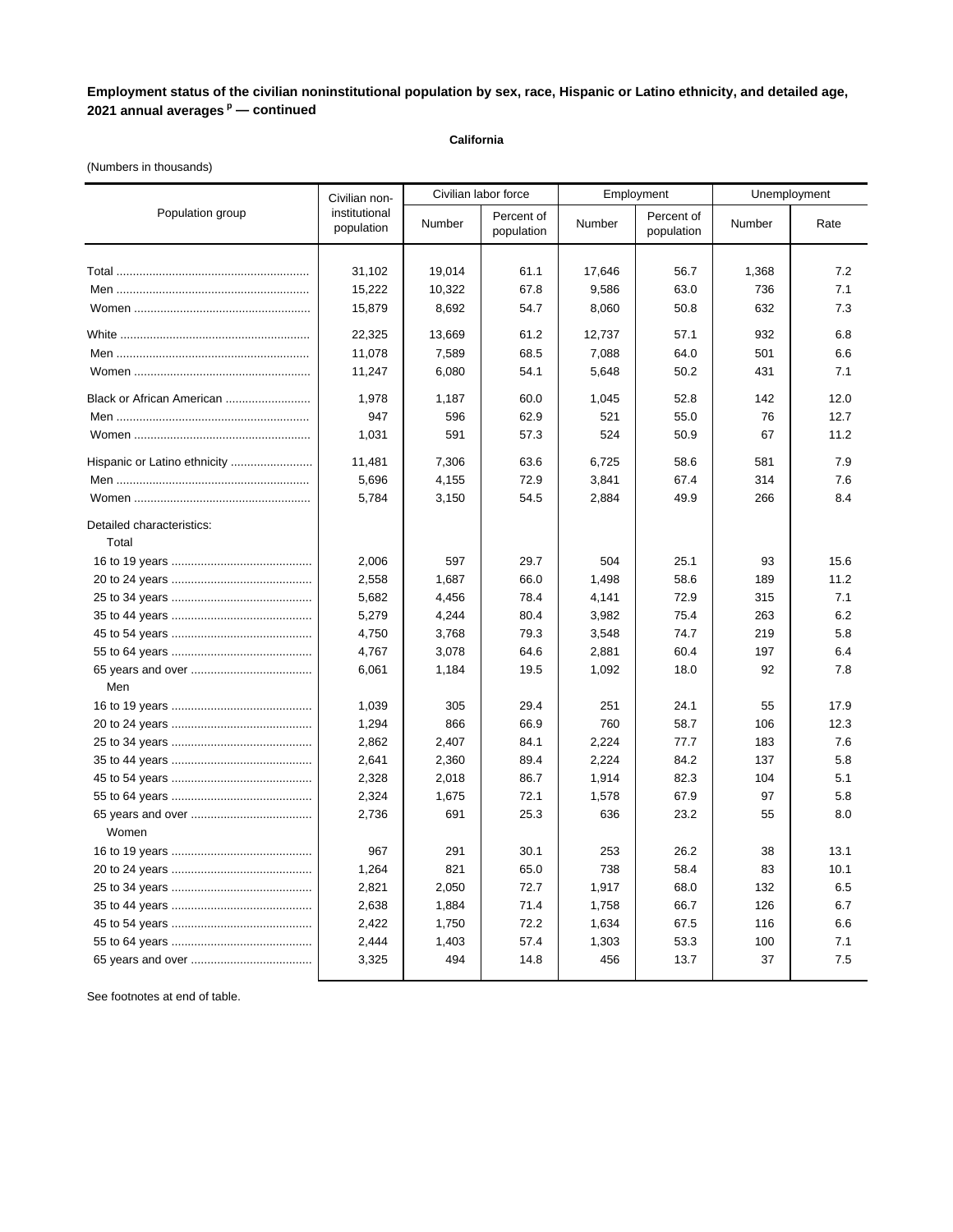### **Colorado**

### (Numbers in thousands)

|                                    | Civilian non-               |        | Civilian labor force     | Employment |                          | Unemployment   |      |
|------------------------------------|-----------------------------|--------|--------------------------|------------|--------------------------|----------------|------|
| Population group                   | institutional<br>population | Number | Percent of<br>population | Number     | Percent of<br>population | Number         | Rate |
|                                    |                             |        |                          |            |                          |                |      |
|                                    | 4,670                       | 3,160  | 67.7                     | 3,000      | 64.2                     | 160            | 5.1  |
|                                    | 2,320                       | 1,712  | 73.8                     | 1,621      | 69.9                     | 92             | 5.3  |
|                                    | 2,350                       | 1,448  | 61.6                     | 1,379      | 58.7                     | 69             | 4.8  |
|                                    | 4,093                       | 2,754  | 67.3                     | 2,632      | 64.3                     | 121            | 4.4  |
|                                    | 2,020                       | 1,491  | 73.8                     | 1,423      | 70.4                     | 69             | 4.6  |
|                                    | 2,073                       | 1,262  | 60.9                     | 1,210      | 58.4                     | 52             | 4.1  |
| Black or African American          | 174                         | 111    | 64.1                     | 93         | 53.3                     | 19             | 16.8 |
| Hispanic or Latino ethnicity       | 818                         | 563    | 68.9                     | 526        | 64.3                     | 38             | 6.7  |
|                                    | 403                         | 324    | 80.4                     | 302        | 74.9                     | 22             | 6.8  |
|                                    | 416                         | 240    | 57.7                     | 224        | 53.9                     | 16             | 6.5  |
| Detailed characteristics:<br>Total |                             |        |                          |            |                          |                |      |
|                                    | 297                         | 133    | 44.7                     | 118        | 39.6                     | 15             | 11.4 |
|                                    | 381                         | 288    | 75.6                     | 263        | 69.1                     | 25             | 8.5  |
|                                    | 869                         | 759    | 87.4                     | 719        | 82.7                     | 41             | 5.4  |
|                                    | 827                         | 690    | 83.5                     | 656        | 79.3                     | 34             | 4.9  |
|                                    | 720                         | 623    | 86.5                     | 604        | 83.9                     | 19             | 3.0  |
|                                    | 702                         | 484    | 69.0                     | 462        | 65.8                     | 22             | 4.6  |
|                                    | 875                         | 184    | 21.0                     | 179        | 20.4                     | 5              | 2.7  |
| Men                                |                             |        |                          |            |                          |                |      |
|                                    | 202                         | 152    | 75.6                     | 138        | 68.3                     | 15             | 9.5  |
|                                    | 450                         | 413    | 91.7                     | 392        | 87.1                     | 20             | 4.9  |
|                                    | 412                         | 378    | 91.8                     | 360        | 87.5                     | 18             | 4.6  |
|                                    | 371                         | 344    | 92.6                     | 333        | 89.8                     | 10             | 3.0  |
| Women                              | 346                         | 263    | 76.0                     | 248        | 71.7                     | 15             | 5.7  |
|                                    | 179                         | 135    | 75.6                     | 125        | 70.1                     | 10             | 7.4  |
|                                    | 419                         | 347    | 82.8                     | 327        | 77.9                     | 20             | 5.9  |
|                                    | 416                         | 312    | 75.2                     | 296        | 71.2                     | 17             | 5.3  |
|                                    | 349                         | 279    | 79.9                     | 271        | 77.6                     | 8              | 2.9  |
|                                    | 355                         | 221    | 62.1                     | 213        | 60.0                     | $\overline{7}$ | 3.3  |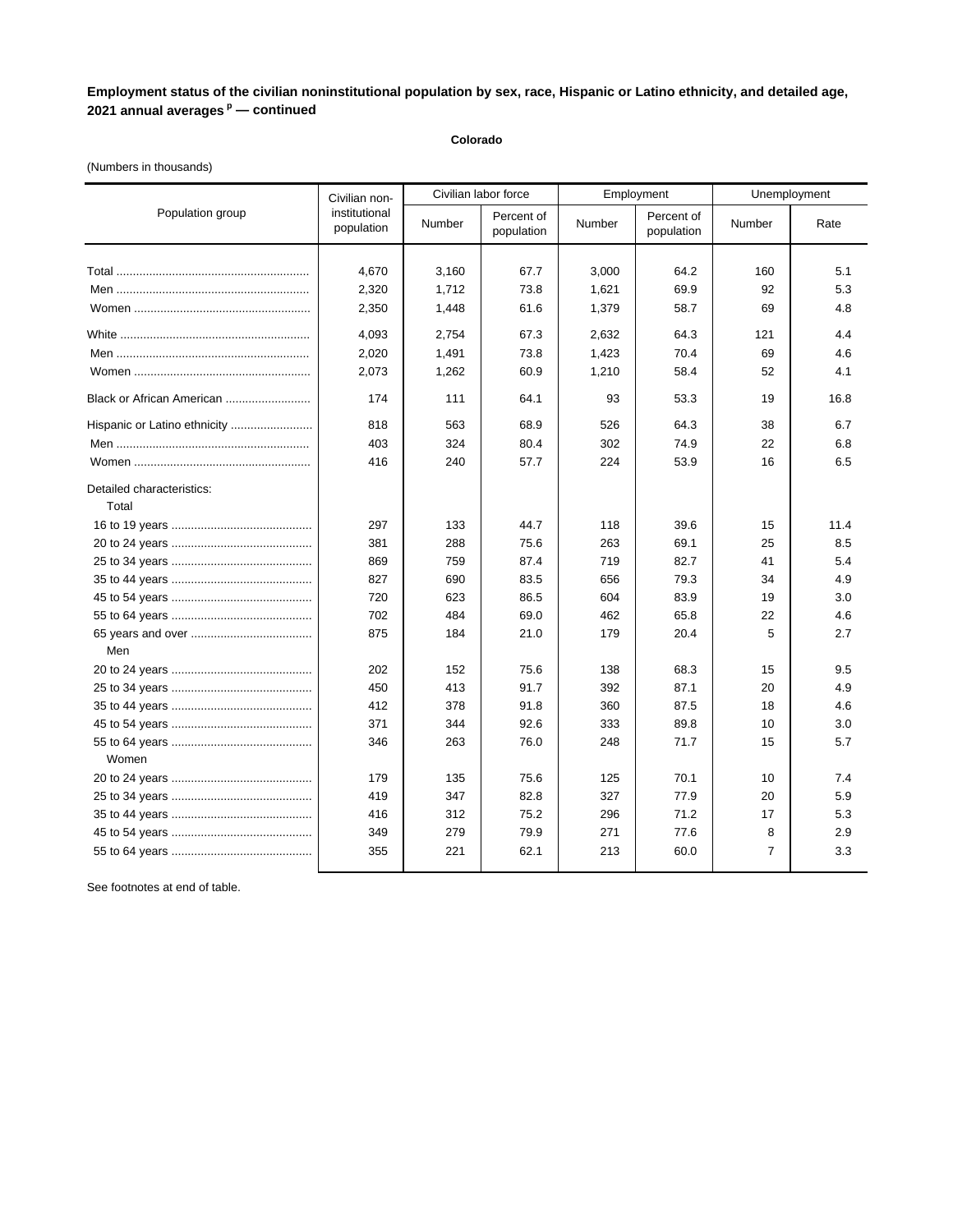### **Connecticut**

# (Numbers in thousands)

|                              | Civilian non-               |        | Civilian labor force     |        | Employment               | Unemployment   |      |
|------------------------------|-----------------------------|--------|--------------------------|--------|--------------------------|----------------|------|
| Population group             | institutional<br>population | Number | Percent of<br>population | Number | Percent of<br>population | Number         | Rate |
|                              |                             |        |                          |        |                          |                |      |
|                              | 2,877                       | 1,834  | 63.7                     | 1,716  | 59.7                     | 117            | 6.4  |
|                              | 1,385                       | 965    | 69.7                     | 901    | 65.1                     | 64             | 6.6  |
|                              | 1,492                       | 869    | 58.2                     | 815    | 54.6                     | 54             | 6.2  |
|                              | 2,287                       | 1,448  | 63.3                     | 1,354  | 59.2                     | 93             | 6.4  |
|                              | 1,112                       | 770    | 69.2                     | 719    | 64.6                     | 51             | 6.7  |
|                              | 1,175                       | 678    | 57.7                     | 636    | 54.1                     | 42             | 6.2  |
| Black or African American    | 337                         | 224    | 66.5                     | 209    | 62.0                     | 15             | 6.7  |
|                              | 156                         | 109    | 70.0                     | 102    | 65.4                     | $\overline{7}$ | 6.7  |
|                              | 181                         | 115    | 63.4                     | 107    | 59.1                     | 8              | 6.8  |
| Hispanic or Latino ethnicity | 443                         | 303    | 68.3                     | 277    | 62.6                     | 25             | 8.4  |
|                              | 213                         | 163    | 76.6                     | 153    | 72.0                     | 10             | 6.1  |
|                              | 230                         | 140    | 60.6                     | 124    | 53.8                     | 16             | 11.1 |
| Detailed characteristics:    |                             |        |                          |        |                          |                |      |
| Total                        |                             |        |                          |        |                          |                |      |
|                              | 183                         | 62     | 33.7                     | 53     | 28.8                     | 9              | 14.3 |
|                              | 205                         | 138    | 67.2                     | 122    | 59.6                     | 16             | 11.3 |
|                              | 468                         | 392    | 83.8                     | 362    | 77.3                     | 30             | 7.7  |
|                              | 428                         | 354    | 82.7                     | 337    | 78.8                     | 17             | 4.8  |
|                              | 417                         | 353    | 84.7                     | 341    | 81.8                     | 12             | 3.4  |
|                              | 514                         | 374    | 72.7                     | 352    | 68.4                     | 22             | 5.9  |
|                              | 662                         | 161    | 24.3                     | 149    | 22.6                     | 12             | 7.1  |
| Men                          |                             |        |                          |        |                          |                |      |
|                              | 96                          | 67     | 70.0                     | 60     | 62.2                     | 8              | 11.1 |
|                              | 237                         | 211    | 89.0                     | 194    | 82.0                     | 17             | 7.9  |
|                              | 220                         | 195    | 88.7                     | 185    | 84.2                     | 10             | 5.1  |
|                              | 198                         | 177    | 89.7                     | 170    | 86.1                     | $\overline{7}$ | 4.0  |
|                              | 245                         | 186    | 76.0                     | 176    | 71.8                     | 10             | 5.4  |
| Women                        | 300                         | 96     | 32.0                     | 89     | 29.7                     | $\overline{7}$ | 7.4  |
|                              | 109                         | 71     | 64.8                     | 63     | 57.3                     | 8              | 11.5 |
|                              | 231                         | 181    | 78.5                     | 168    | 72.6                     | 14             | 7.5  |
|                              | 208                         | 159    | 76.5                     | 152    | 73.1                     | $\overline{7}$ | 4.4  |
|                              | 219                         | 175    | 80.2                     | 171    | 78.0                     | 5              | 2.7  |
|                              | 269                         | 188    | 69.8                     | 176    | 65.3                     | 12             | 6.4  |
|                              | 362                         | 65     | 17.9                     | 60     | 16.7                     | $\overline{4}$ | 6.8  |
|                              |                             |        |                          |        |                          |                |      |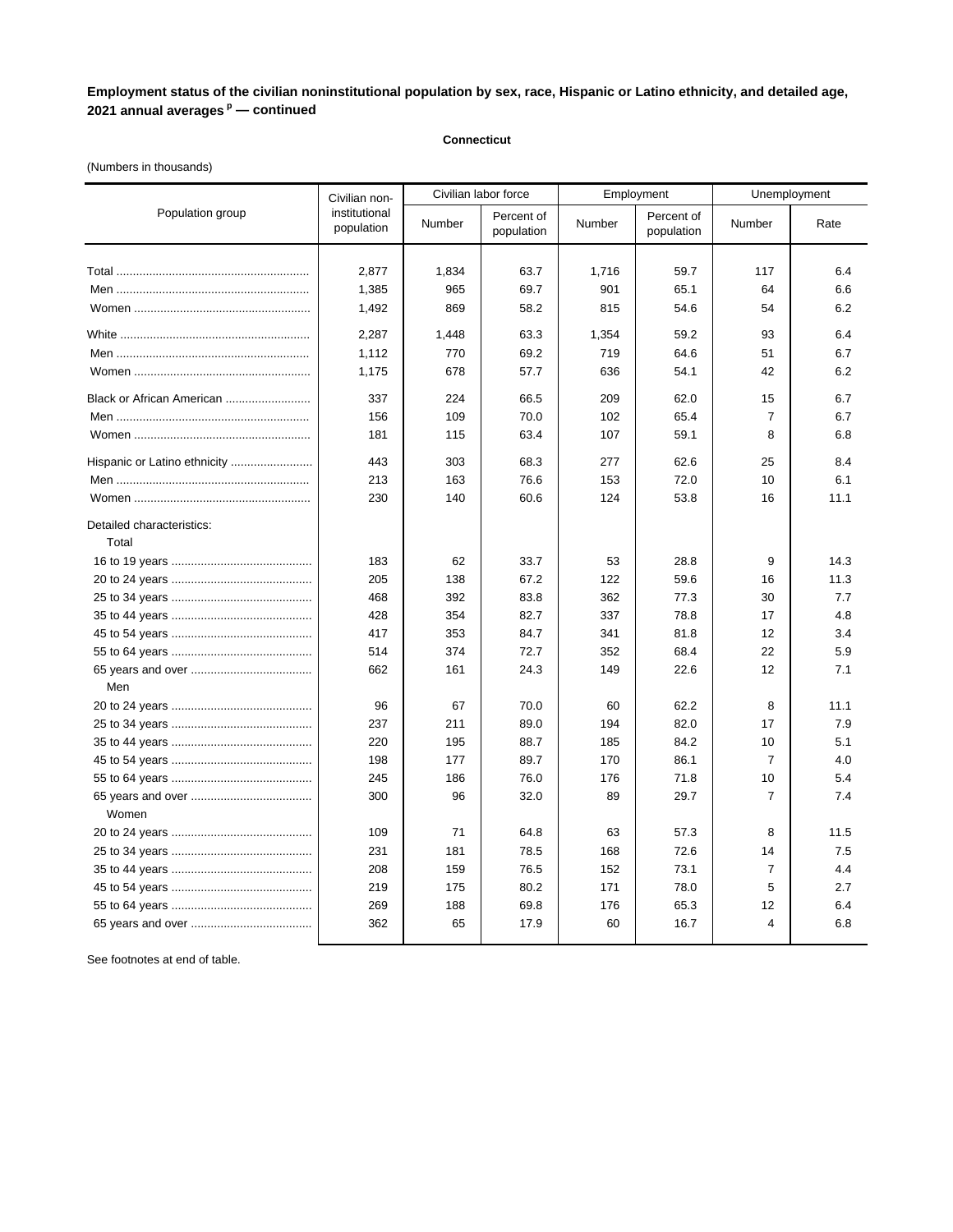#### **Delaware**

### (Numbers in thousands)

|                              | Civilian non-               |        | Civilian labor force     |        | Employment               | Unemployment   |      |
|------------------------------|-----------------------------|--------|--------------------------|--------|--------------------------|----------------|------|
| Population group             | institutional<br>population | Number | Percent of<br>population | Number | Percent of<br>population | Number         | Rate |
|                              |                             |        |                          |        |                          |                |      |
|                              | 801                         | 489    | 61.1                     | 462    | 57.7                     | 27             | 5.5  |
|                              | 379                         | 251    | 66.1                     | 237    | 62.4                     | 14             | 5.5  |
|                              | 422                         | 239    | 56.6                     | 225    | 53.5                     | 13             | 5.5  |
|                              | 563                         | 332    | 58.8                     | 317    | 56.3                     | 15             | 4.4  |
|                              | 269                         | 174    | 64.6                     | 166    | 61.6                     | 8              | 4.7  |
|                              | 294                         | 158    | 53.6                     | 151    | 51.4                     | 6              | 4.1  |
| Black or African American    | 178                         | 116    | 65.5                     | 106    | 59.9                     | 10             | 8.5  |
|                              | 80                          | 53     | 66.2                     | 48     | 60.2                     | 5              | 9.0  |
|                              | 98                          | 64     | 64.9                     | 58     | 59.8                     | 5              | 8.0  |
| Hispanic or Latino ethnicity | 69                          | 48     | 69.3                     | 46     | 65.9                     | $\overline{2}$ | 4.8  |
|                              | 35                          | 27     | 77.7                     | 26     | 75.1                     | $\mathbf{1}$   | 3.3  |
|                              | 34                          | 21     | 60.8                     | 19     | 56.6                     | $\mathbf{1}$   | 6.8  |
| Detailed characteristics:    |                             |        |                          |        |                          |                |      |
| Total                        |                             |        |                          |        |                          |                |      |
|                              | 59                          | 46     | 77.5                     | 42     | 70.3                     | $\overline{4}$ | 9.4  |
|                              | 122                         | 103    | 83.9                     | 96     | 78.4                     | $\overline{7}$ | 6.7  |
|                              | 124                         | 106    | 85.3                     | 101    | 81.8                     | 4              | 4.2  |
|                              | 107                         | 90     | 83.5                     | 85     | 79.2                     | 5              | 5.2  |
|                              | 142                         | 94     | 66.5                     | 91     | 64.3                     | 3              | 3.4  |
| Men                          | 205                         | 35     | 17.1                     | 34     | 16.4                     | $\mathbf{1}$   | 3.7  |
|                              | 29                          | 23     | 80.0                     | 21     | 73.4                     | $\overline{2}$ | 8.2  |
|                              | 61                          | 54     | 89.3                     | 51     | 83.1                     | 4              | 7.0  |
|                              | 59                          | 55     | 93.3                     | 54     | 90.7                     | $\overline{2}$ | 2.6  |
|                              | 52                          | 45     | 88.0                     | 43     | 82.5                     | 3              | 6.3  |
|                              | 64                          | 45     | 70.8                     | 43     | 68.1                     | $\overline{2}$ | 3.8  |
|                              | 94                          | 20     | 21.4                     | 19     | 20.6                     | $\mathbf{1}$   | 3.7  |
| Women                        |                             |        |                          |        |                          |                |      |
|                              | 30                          | 23     | 75.5                     | 20     | 67.3                     | $\overline{2}$ | 10.7 |
|                              | 61                          | 48     | 78.7                     | 45     | 73.7                     | 3              | 6.4  |
|                              | 65                          | 51     | 78.0                     | 48     | 73.6                     | 3              | 5.7  |
|                              | 56                          | 44     | 79.4                     | 43     | 76.2                     | $\overline{2}$ | 4.1  |
|                              | 78                          | 49     | 63.0                     | 48     | 61.1                     | $\overline{2}$ | 3.1  |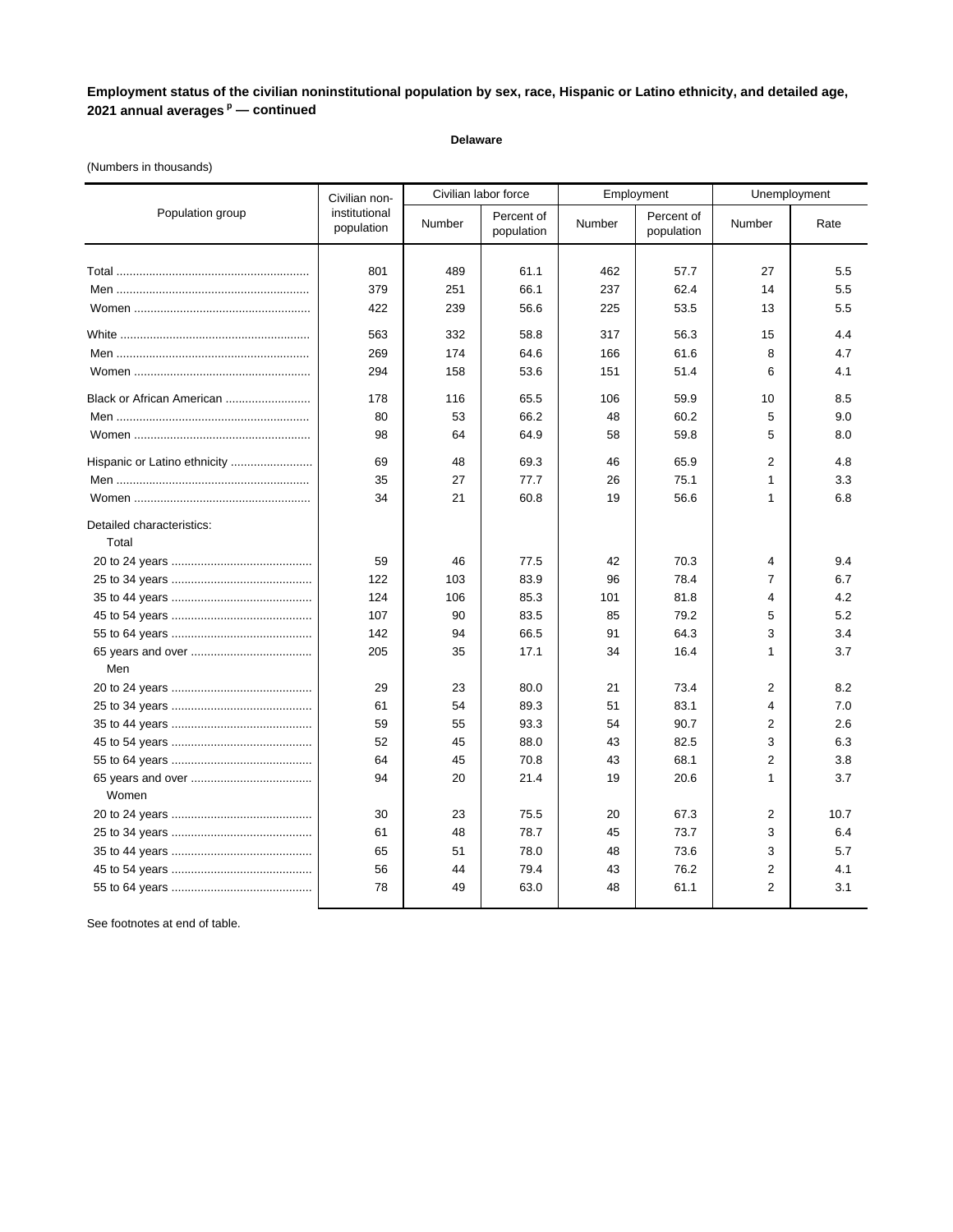### **District of Columbia**

### (Numbers in thousands)

|                                    | Civilian non-               |        | Civilian labor force     |        | Employment               | Unemployment   |      |
|------------------------------------|-----------------------------|--------|--------------------------|--------|--------------------------|----------------|------|
| Population group                   | institutional<br>population | Number | Percent of<br>population | Number | Percent of<br>population | Number         | Rate |
|                                    |                             |        |                          |        |                          |                |      |
|                                    | 585                         | 405    | 69.2                     | 380    | 65.0                     | 25             | 6.1  |
|                                    | 271                         | 199    | 73.3                     | 188    | 69.1                     | 11             | 5.6  |
|                                    | 314                         | 206    | 65.8                     | 193    | 61.5                     | 14             | 6.6  |
|                                    | 283                         | 228    | 80.5                     | 221    | 78.0                     | 7              | 3.1  |
|                                    | 140                         | 118    | 84.0                     | 115    | 81.6                     | 3              | 2.8  |
|                                    | 143                         | 110    | 77.1                     | 106    | 74.5                     | 4              | 3.3  |
| Black or African American          | 255                         | 143    | 56.2                     | 127    | 49.7                     | 17             | 11.6 |
|                                    | 111                         | 66     | 59.1                     | 58     | 52.4                     | $\overline{7}$ | 11.3 |
|                                    | 144                         | 78     | 53.9                     | 69     | 47.5                     | 9              | 11.9 |
| Hispanic or Latino ethnicity       | 55                          | 39     | 71.1                     | 36     | 65.8                     | 3              | 7.5  |
|                                    | 25                          | 19     | 73.8                     | 17     | 68.3                     | $\mathbf{1}$   | 7.4  |
|                                    | 30                          | 20     | 68.8                     | 19     | 63.6                     | $\overline{2}$ | 7.6  |
| Detailed characteristics:<br>Total |                             |        |                          |        |                          |                |      |
|                                    | 53                          | 37     | 69.2                     | 33     | 62.0                     | 4              | 10.1 |
|                                    | 159                         | 138    | 86.6                     | 130    | 81.8                     | 8              | 5.6  |
|                                    | 121                         | 104    | 86.4                     | 100    | 82.6                     | 5              | 4.3  |
|                                    | 70                          | 56     | 80.5                     | 53     | 75.9                     | 3              | 5.7  |
|                                    | 68                          | 43     | 63.6                     | 40     | 59.0                     | 3              | 7.2  |
|                                    | 93                          | 22     | 23.5                     | 21     | 22.1                     | 1              | 6.0  |
| Men                                |                             |        |                          |        |                          |                |      |
|                                    | 24                          | 17     | 70.7                     | 15     | 62.7                     | $\overline{2}$ | 11.2 |
|                                    | 76                          | 67     | 88.5                     | 63     | 83.4                     | $\overline{4}$ | 5.8  |
|                                    | 57                          | 51     | 88.4                     | 49     | 85.9                     | $\overline{2}$ | 2.9  |
|                                    | 33                          | 28     | 87.4                     | 27     | 83.1                     | $\mathbf{1}$   | 4.9  |
|                                    | 33                          | 22     | 67.9                     | 21     | 63.4                     | $\overline{2}$ | 6.6  |
| Women                              | 40                          | 11     | 28.8                     | 11     | 27.4                     | $\mathbf{1}$   | 4.6  |
|                                    | 29                          | 20     | 68.0                     | 18     | 61.5                     | 2              | 9.4  |
|                                    | 83                          | 71     | 84.9                     | 67     | 80.3                     | $\overline{4}$ | 5.4  |
|                                    | 64                          | 54     | 84.3                     | 51     | 79.7                     | 3              | 5.6  |
|                                    | 37                          | 28     | 74.5                     | 26     | 69.6                     | $\overline{2}$ | 6.6  |
|                                    | 35                          | 21     | 59.4                     | 19     | 54.9                     | $\overline{2}$ | 7.6  |
|                                    | 53                          | 10     | 19.6                     | 10     | 18.2                     | $\mathbf{1}$   | 7.6  |
|                                    |                             |        |                          |        |                          |                |      |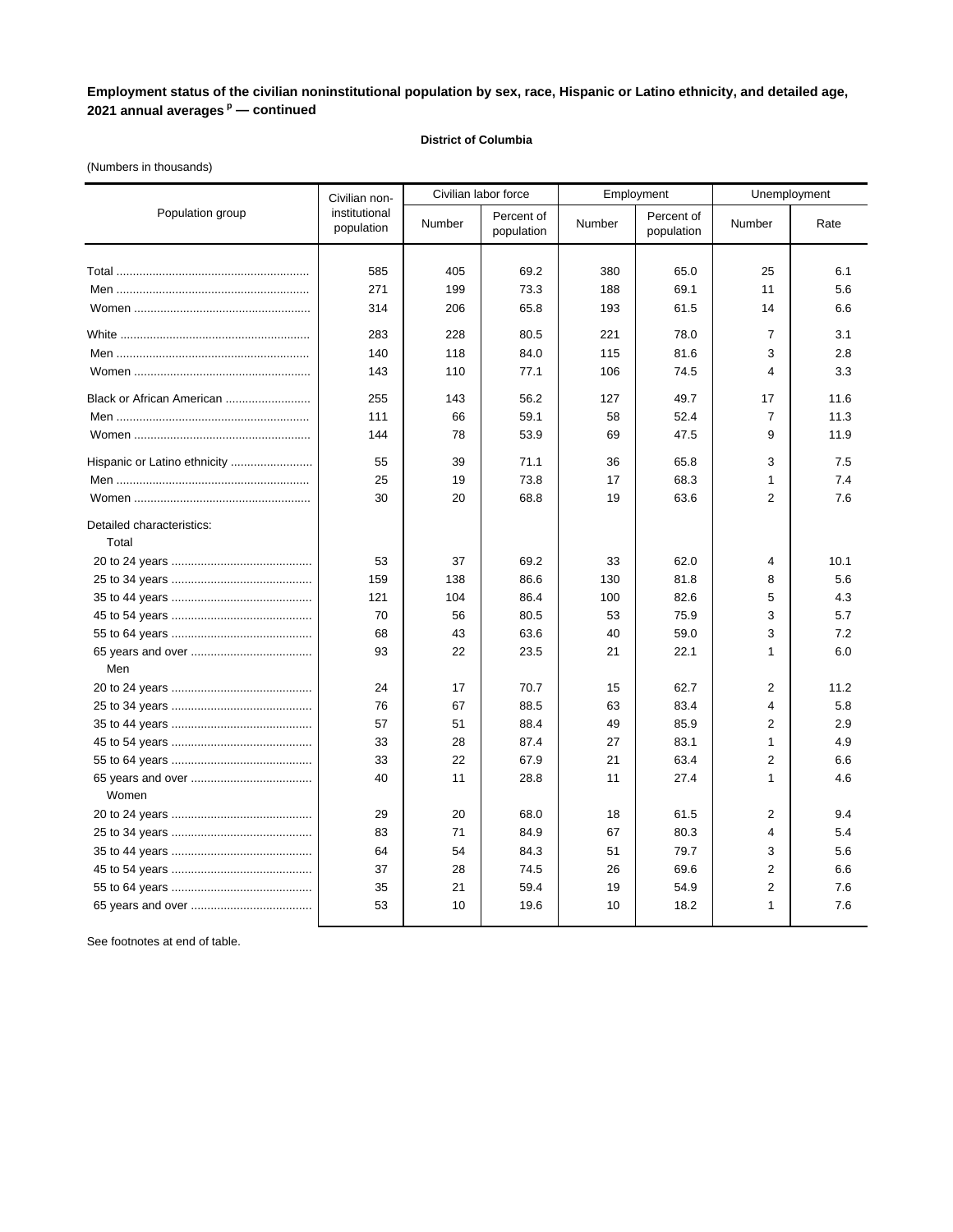**Florida**

### (Numbers in thousands)

|                                    | Civilian non-               |        | Civilian labor force     |            | Employment               | Unemployment |      |
|------------------------------------|-----------------------------|--------|--------------------------|------------|--------------------------|--------------|------|
| Population group                   | institutional<br>population | Number | Percent of<br>population | Number     | Percent of<br>population | Number       | Rate |
|                                    |                             |        |                          |            |                          |              |      |
|                                    | 17,844                      | 10,406 | 58.3                     | 9,935      | 55.7                     | 471          | 4.5  |
|                                    | 8,562                       | 5,524  | 64.5                     | 5,279      | 61.7                     | 245          | 4.4  |
|                                    | 9,283                       | 4,882  | 52.6                     | 4,655      | 50.2                     | 226          | 4.6  |
|                                    | 14,111                      | 8,094  | 57.4                     | 7,760      | 55.0                     | 333          | 4.1  |
|                                    | 6,852                       | 4,406  | 64.3                     | 4,234      | 61.8                     | 172          | 3.9  |
|                                    | 7,258                       | 3,688  | 50.8                     | 3,527      | 48.6                     | 161          | 4.4  |
| Black or African American          | 2,799                       | 1,718  | 61.4                     | 1,610      | 57.5                     | 108          | 6.3  |
|                                    | 1,295                       | 843    | 65.1                     | 785        | 60.6                     | 58           | 6.9  |
|                                    | 1,504                       | 875    | 58.2                     | 825        | 54.9                     | 50           | 5.7  |
|                                    | 4,960                       | 3,152  | 63.6                     | 2,981      | 60.1                     | 171          | 5.4  |
|                                    | 2,402                       | 1,757  | 73.1                     | 1,674      | 69.7                     | 83           | 4.7  |
|                                    | 2,558                       | 1,395  | 54.6                     | 1,307      | 51.1                     | 88           | 6.3  |
| Detailed characteristics:<br>Total |                             |        |                          |            |                          |              |      |
|                                    | 916                         | 274    | 29.9                     | 242        | 26.5                     | 32           | 11.6 |
|                                    | 1,180                       | 837    | 70.9                     | 778        | 66.0                     | 58           | 6.9  |
|                                    | 2,751                       | 2,258  | 82.1                     | 2,149      | 78.1                     | 109          | 4.8  |
|                                    | 2,683                       | 2,169  | 80.8                     | 2,075      | 77.3                     | 94           | 4.3  |
|                                    | 2,745                       | 2,159  | 78.7                     | 2,075      | 75.6                     | 84           | 3.9  |
|                                    | 3,066                       | 1,959  | 63.9                     | 1,887      | 61.6                     | 72           | 3.7  |
|                                    | 4,504                       | 751    | 16.7                     | 728        | 16.2                     | 23           | 3.1  |
| Men                                |                             |        |                          |            |                          |              |      |
|                                    | 623                         | 464    | 74.5                     | 436        | 70.0                     | 28           | 6.0  |
|                                    | 1,377                       | 1,220  | 88.6                     | 1,156      | 83.9                     | 65           | 5.3  |
|                                    | 1,288                       | 1,152  | 89.4                     | 1,102      | 85.6                     | 50           | 4.3  |
|                                    | 1,321                       | 1,111  | 84.1                     | 1,071      | 81.1                     | 40           | 3.6  |
|                                    | 1,469                       | 1,027  | 69.9                     | 994        | 67.7                     | 33           | 3.2  |
| Women                              | 2,033                       | 420    | 20.7                     | 407        | 20.0                     | 13           | 3.1  |
|                                    |                             |        |                          |            |                          |              |      |
|                                    | 464                         | 143    | 30.8                     | 128        | 27.6                     | 15           | 10.4 |
|                                    | 557                         | 372    | 66.9                     | 342<br>993 | 61.5                     | 30           | 8.1  |
|                                    | 1,373                       | 1,037  | 75.5                     |            | 72.3                     | 44           | 4.3  |
|                                    | 1,395                       | 1,018  | 72.9                     | 973        | 69.8                     | 44           | 4.4  |
|                                    | 1,424                       | 1,048  | 73.6                     | 1,004      | 70.5                     | 44           | 4.2  |
|                                    | 1,598                       | 932    | 58.3                     | 894        | 55.9                     | 39           | 4.1  |
|                                    | 2,472                       | 331    | 13.4                     | 321        | 13.0                     | 10           | 3.0  |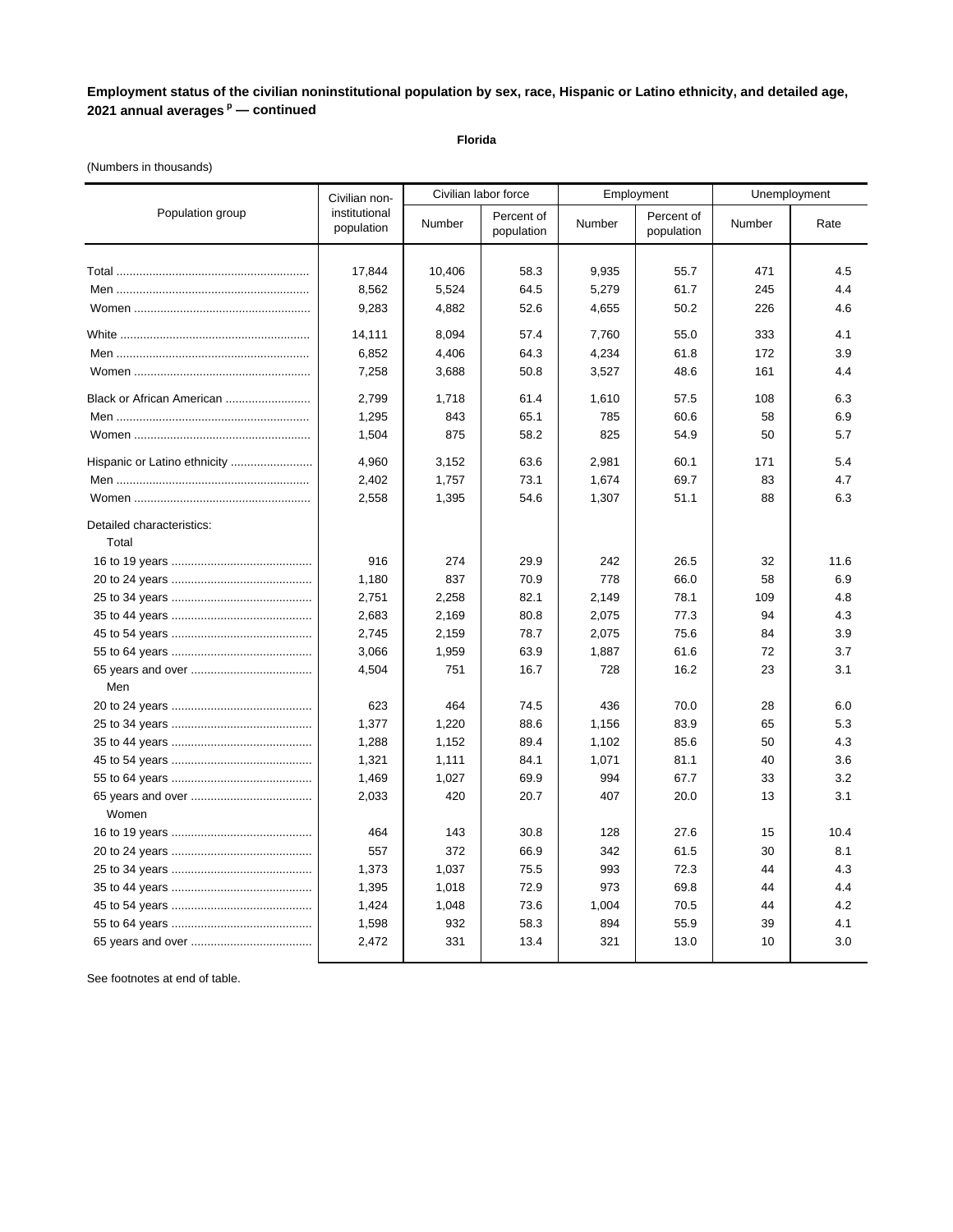**Georgia**

### (Numbers in thousands)

| institutional<br>Population group<br>Percent of<br>Percent of<br>Number<br>Number<br><b>Number</b><br>Rate<br>population<br>population<br>population<br>8,383<br>5,186<br>61.9<br>4,977<br>59.4<br>209<br>4.0<br>3,959<br>68.1<br>2,589<br>65.4<br>107<br>4.0<br>2,695<br>56.3<br>4,424<br>2,491<br>2,389<br>54.0<br>102<br>4.1<br>60.2<br>5,104<br>3,075<br>2,978<br>58.3<br>97<br>3.1<br>2,486<br>1,712<br>68.9<br>1,658<br>66.7<br>3.2<br>55<br>2,619<br>1,363<br>52.0<br>1,320<br>50.4<br>42<br>3.1<br>2,691<br>1,698<br>63.1<br>1,598<br>59.4<br>5.9<br>Black or African American<br>100 | Unemployment |  |
|-----------------------------------------------------------------------------------------------------------------------------------------------------------------------------------------------------------------------------------------------------------------------------------------------------------------------------------------------------------------------------------------------------------------------------------------------------------------------------------------------------------------------------------------------------------------------------------------------|--------------|--|
|                                                                                                                                                                                                                                                                                                                                                                                                                                                                                                                                                                                               |              |  |
|                                                                                                                                                                                                                                                                                                                                                                                                                                                                                                                                                                                               |              |  |
|                                                                                                                                                                                                                                                                                                                                                                                                                                                                                                                                                                                               |              |  |
|                                                                                                                                                                                                                                                                                                                                                                                                                                                                                                                                                                                               |              |  |
|                                                                                                                                                                                                                                                                                                                                                                                                                                                                                                                                                                                               |              |  |
|                                                                                                                                                                                                                                                                                                                                                                                                                                                                                                                                                                                               |              |  |
|                                                                                                                                                                                                                                                                                                                                                                                                                                                                                                                                                                                               |              |  |
|                                                                                                                                                                                                                                                                                                                                                                                                                                                                                                                                                                                               |              |  |
|                                                                                                                                                                                                                                                                                                                                                                                                                                                                                                                                                                                               |              |  |
| 770<br>64.4<br>724<br>6.0<br>1,196<br>60.5<br>46                                                                                                                                                                                                                                                                                                                                                                                                                                                                                                                                              |              |  |
| 1,494<br>928<br>62.1<br>874<br>58.5<br>5.8<br>54                                                                                                                                                                                                                                                                                                                                                                                                                                                                                                                                              |              |  |
| Hispanic or Latino ethnicity<br>857<br>596<br>69.6<br>581<br>67.8<br>2.6<br>16                                                                                                                                                                                                                                                                                                                                                                                                                                                                                                                |              |  |
| 457<br>365<br>79.9<br>356<br>77.9<br>9<br>2.4                                                                                                                                                                                                                                                                                                                                                                                                                                                                                                                                                 |              |  |
| 400<br>232<br>$\overline{7}$<br>3.0<br>57.9<br>225<br>56.2                                                                                                                                                                                                                                                                                                                                                                                                                                                                                                                                    |              |  |
| Detailed characteristics:                                                                                                                                                                                                                                                                                                                                                                                                                                                                                                                                                                     |              |  |
| Total                                                                                                                                                                                                                                                                                                                                                                                                                                                                                                                                                                                         |              |  |
| 680<br>462<br>68.0<br>430<br>63.2<br>33<br>7.0                                                                                                                                                                                                                                                                                                                                                                                                                                                                                                                                                |              |  |
| 1,506<br>1,238<br>82.2<br>1,191<br>79.1<br>48<br>3.8                                                                                                                                                                                                                                                                                                                                                                                                                                                                                                                                          |              |  |
| 81.2<br>1,069<br>1,357<br>1,102<br>78.8<br>33<br>3.0                                                                                                                                                                                                                                                                                                                                                                                                                                                                                                                                          |              |  |
| 79.5<br>1,411<br>1,122<br>1,084<br>76.8<br>38<br>3.4                                                                                                                                                                                                                                                                                                                                                                                                                                                                                                                                          |              |  |
| 815<br>62.5<br>1,265<br>64.4<br>791<br>24<br>3.0                                                                                                                                                                                                                                                                                                                                                                                                                                                                                                                                              |              |  |
| 1,603<br>279<br>17.4<br>264<br>5.2<br>16.5<br>15                                                                                                                                                                                                                                                                                                                                                                                                                                                                                                                                              |              |  |
| Men                                                                                                                                                                                                                                                                                                                                                                                                                                                                                                                                                                                           |              |  |
| 334<br>242<br>72.4<br>224<br>67.2<br>7.2<br>18                                                                                                                                                                                                                                                                                                                                                                                                                                                                                                                                                |              |  |
| 704<br>622<br>88.4<br>600<br>85.2<br>22<br>3.6                                                                                                                                                                                                                                                                                                                                                                                                                                                                                                                                                |              |  |
| 592<br>89.1<br>86.4<br>664<br>574<br>18<br>3.0                                                                                                                                                                                                                                                                                                                                                                                                                                                                                                                                                |              |  |
| 663<br>567<br>85.4<br>82.5<br>3.4<br>547<br>19                                                                                                                                                                                                                                                                                                                                                                                                                                                                                                                                                |              |  |
| 638<br>456<br>71.5<br>442<br>69.2<br>14<br>3.1<br>Women                                                                                                                                                                                                                                                                                                                                                                                                                                                                                                                                       |              |  |
| 220<br>63.7<br>205<br>6.8<br>346<br>59.4<br>15                                                                                                                                                                                                                                                                                                                                                                                                                                                                                                                                                |              |  |
| 802<br>616<br>76.9<br>591<br>73.8<br>25<br>4.1                                                                                                                                                                                                                                                                                                                                                                                                                                                                                                                                                |              |  |
| 693<br>510<br>73.6<br>71.4<br>495<br>15<br>3.0                                                                                                                                                                                                                                                                                                                                                                                                                                                                                                                                                |              |  |
| 747<br>556<br>74.4<br>537<br>71.8<br>19<br>3.4                                                                                                                                                                                                                                                                                                                                                                                                                                                                                                                                                |              |  |
| 627<br>359<br>57.3<br>2.9<br>349<br>55.7<br>10                                                                                                                                                                                                                                                                                                                                                                                                                                                                                                                                                |              |  |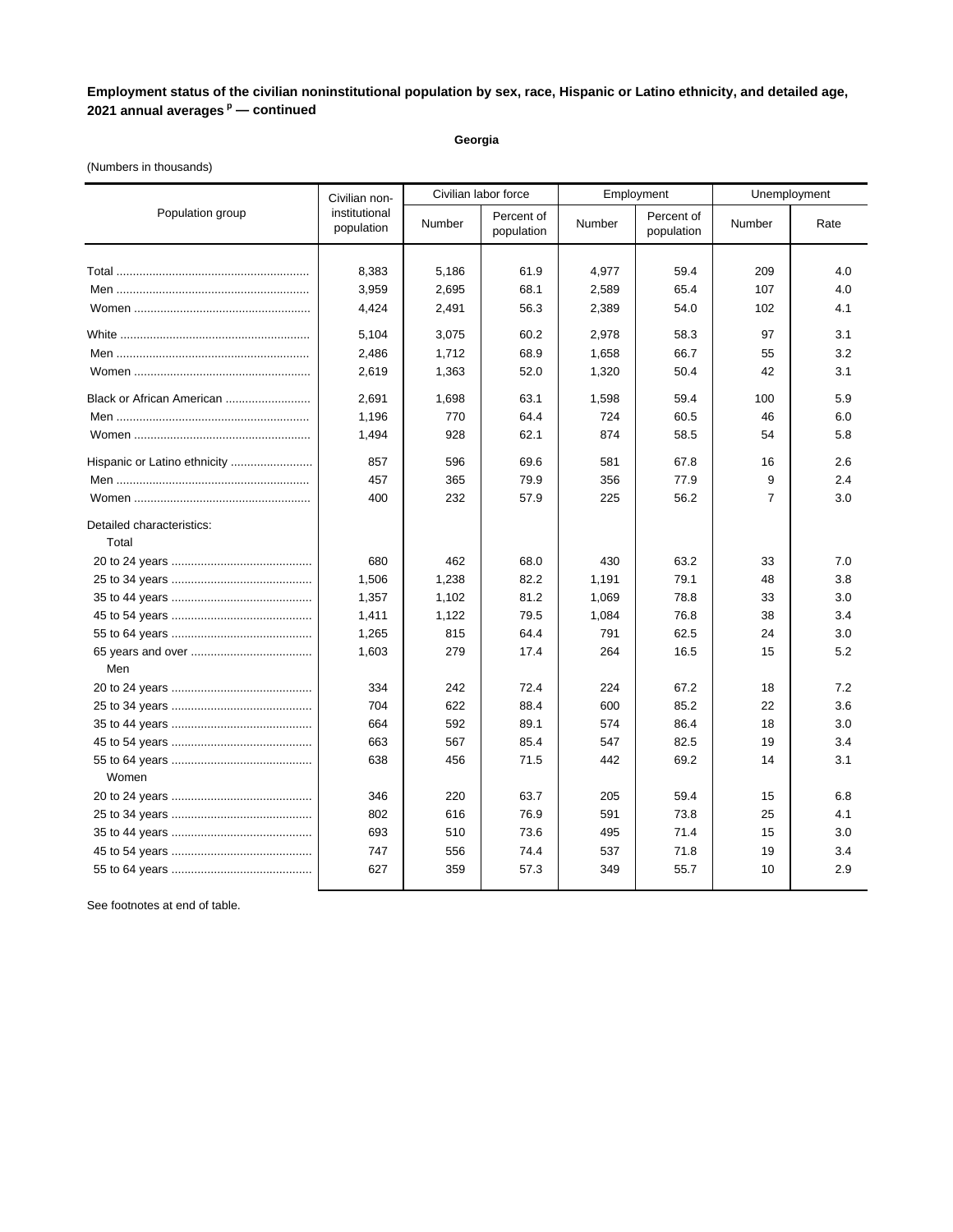**Hawaii**

### (Numbers in thousands)

|                              | Civilian non-               |        | Civilian labor force     |        | Employment               | Unemployment   |      |
|------------------------------|-----------------------------|--------|--------------------------|--------|--------------------------|----------------|------|
| Population group             | institutional<br>population | Number | Percent of<br>population | Number | Percent of<br>population | Number         | Rate |
|                              |                             |        |                          |        |                          |                |      |
|                              | 1,080                       | 645    | 59.7                     | 605    | 56.0                     | 40             | 6.1  |
|                              | 521                         | 339    | 65.0                     | 317    | 60.9                     | 21             | 6.3  |
|                              | 559                         | 306    | 54.7                     | 288    | 51.5                     | 18             | 5.9  |
|                              | 249                         | 149    | 60.0                     | 139    | 55.7                     | 11             | 7.1  |
|                              | 129                         | 83     | 64.7                     | 78     | 60.5                     | 5              | 6.4  |
|                              | 120                         | 66     | 55.0                     | 61     | 50.5                     | 5              | 8.1  |
| Hispanic or Latino ethnicity | 80                          | 55     | 68.7                     | 51     | 63.1                     | 5              | 8.1  |
|                              | 42                          | 32     | 75.0                     | 30     | 70.0                     | 2              | 6.7  |
|                              | 38                          | 23     | 61.6                     | 21     | 55.5                     | 2              | 10.0 |
| Detailed characteristics:    |                             |        |                          |        |                          |                |      |
| Total                        |                             |        |                          |        |                          |                |      |
|                              | 69                          | 47     | 68.5                     | 43     | 61.9                     | 5              | 10.0 |
|                              | 164                         | 130    | 79.5                     | 124    | 75.4                     | $\overline{7}$ | 5.1  |
|                              | 169                         | 137    | 81.0                     | 129    | 76.5                     | 8              | 5.6  |
|                              | 165                         | 138    | 83.4                     | 129    | 78.0                     | 9              | 6.5  |
|                              | 171                         | 114    | 67.0                     | 107    | 62.6                     | $\overline{7}$ | 6.5  |
|                              | 273                         | 60     | 22.1                     | 58     | 21.3                     | $\overline{2}$ | 3.5  |
| Men                          |                             |        |                          |        |                          |                |      |
|                              | 34                          | 26     | 76.5                     | 23     | 68.4                     | 3              | 10.5 |
|                              | 79                          | 70     | 88.1                     | 66     | 83.3                     | 4              | 5.5  |
|                              | 83                          | 71     | 86.2                     | 67     | 80.6                     | 5              | 6.5  |
|                              | 85                          | 73     | 86.4                     | 69     | 81.9                     | 4              | 5.3  |
|                              | 85                          | 60     | 70.5                     | 56     | 65.8                     | 4              | 6.7  |
|                              | 120                         | 29     | 24.1                     | 28     | 23.4                     | $\mathbf{1}$   | 3.0  |
| Women                        |                             |        |                          |        |                          |                |      |
|                              | 85                          | 61     | 71.3                     | 58     | 68.0                     | 3              | 4.8  |
|                              | 86                          | 66     | 76.1                     | 63     | 72.6                     | 3              | 4.6  |
|                              | 81                          | 65     | 80.3                     | 60     | 73.8                     | 5              | 8.1  |
|                              | 86                          | 54     | 63.5                     | 51     | 59.5                     | 3              | 6.2  |
|                              | 153                         | 31     | 20.5                     | 30     | 19.7                     | 1              | 3.9  |
|                              |                             |        |                          |        |                          |                |      |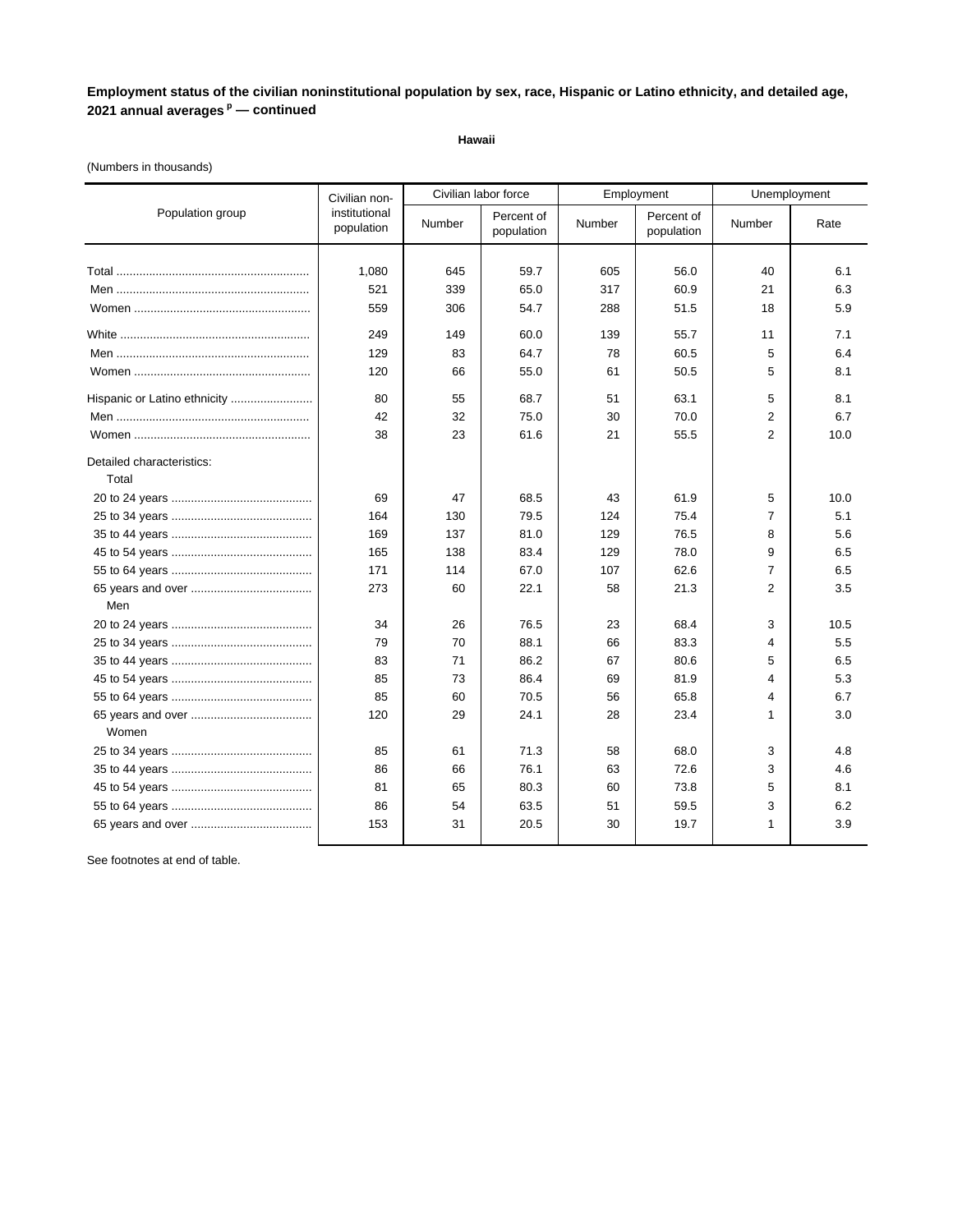**Idaho**

### (Numbers in thousands)

|                              | Civilian non-               | Civilian labor force |                          |        | Employment               | Unemployment   |      |
|------------------------------|-----------------------------|----------------------|--------------------------|--------|--------------------------|----------------|------|
| Population group             | institutional<br>population | Number               | Percent of<br>population | Number | Percent of<br>population | Number         | Rate |
|                              |                             |                      |                          |        |                          |                |      |
|                              | 1,444                       | 909                  | 63.0                     | 875    | 60.6                     | 34             | 3.7  |
|                              | 714                         | 505                  | 70.7                     | 485    | 67.9                     | 20             | 3.9  |
|                              | 730                         | 404                  | 55.4                     | 390    | 53.4                     | 14             | 3.6  |
|                              | 1,363                       | 854                  | 62.7                     | 823    | 60.4                     | 31             | 3.7  |
|                              | 675                         | 476                  | 70.6                     | 458    | 67.9                     | 18             | 3.8  |
|                              | 688                         | 378                  | 54.9                     | 364    | 52.9                     | 13             | 3.5  |
| Hispanic or Latino ethnicity | 184                         | 134                  | 72.9                     | 129    | 70.1                     | 5              | 3.8  |
|                              | 95                          | 78                   | 81.9                     | 75     | 78.7                     | 3              | 3.9  |
|                              | 89                          | 56                   | 63.3                     | 54     | 61.1                     | $\overline{2}$ | 3.7  |
| Detailed characteristics:    |                             |                      |                          |        |                          |                |      |
| Total                        |                             |                      |                          |        |                          |                |      |
|                              | 94                          | 45                   | 48.2                     | 41     | 43.7                     | 4              | 9.3  |
|                              | 138                         | 112                  | 81.0                     | 105    | 76.1                     | $\overline{7}$ | 6.1  |
|                              | 244                         | 198                  | 81.2                     | 191    | 78.1                     | 8              | 3.9  |
|                              | 221                         | 183                  | 82.9                     | 178    | 80.5                     | 5              | 2.8  |
|                              | 217                         | 179                  | 82.7                     | 176    | 81.0                     | 4              | 2.1  |
|                              | 215                         | 136                  | 63.6                     | 132    | 61.5                     | 5              | 3.4  |
|                              | 316                         | 55                   | 17.4                     | 53     | 16.9                     | $\overline{2}$ | 3.1  |
| Men                          |                             |                      |                          |        |                          |                |      |
|                              | 72                          | 61                   | 84.0                     | 57     | 79.1                     | 4              | 5.9  |
|                              | 125                         | 112                  | 89.8                     | 107    | 85.6                     | 5              | 4.7  |
|                              | 108                         | 100                  | 93.1                     | 97     | 90.4                     | 3              | 2.9  |
|                              | 112                         | 102                  | 90.3                     | 99     | 88.2                     | $\overline{2}$ | 2.3  |
|                              | 104                         | 75                   | 72.4                     | 73     | 70.1                     | 3              | 3.3  |
| Women                        |                             |                      |                          |        |                          |                |      |
|                              | 66                          | 51                   | 77.6                     | 48     | 72.8                     | 3              | 6.2  |
|                              | 120                         | 87                   | 72.3                     | 84     | 70.2                     | 3              | 3.0  |
|                              | 113                         | 82                   | 73.1                     | 80     | 71.1                     | 2              | 2.8  |
|                              | 104                         | 78                   | 74.6                     | 76     | 73.2                     | 1              | 1.8  |
|                              | 111                         | 61                   | 55.3                     | 59     | 53.4                     | 2              | 3.4  |
|                              |                             |                      |                          |        |                          |                |      |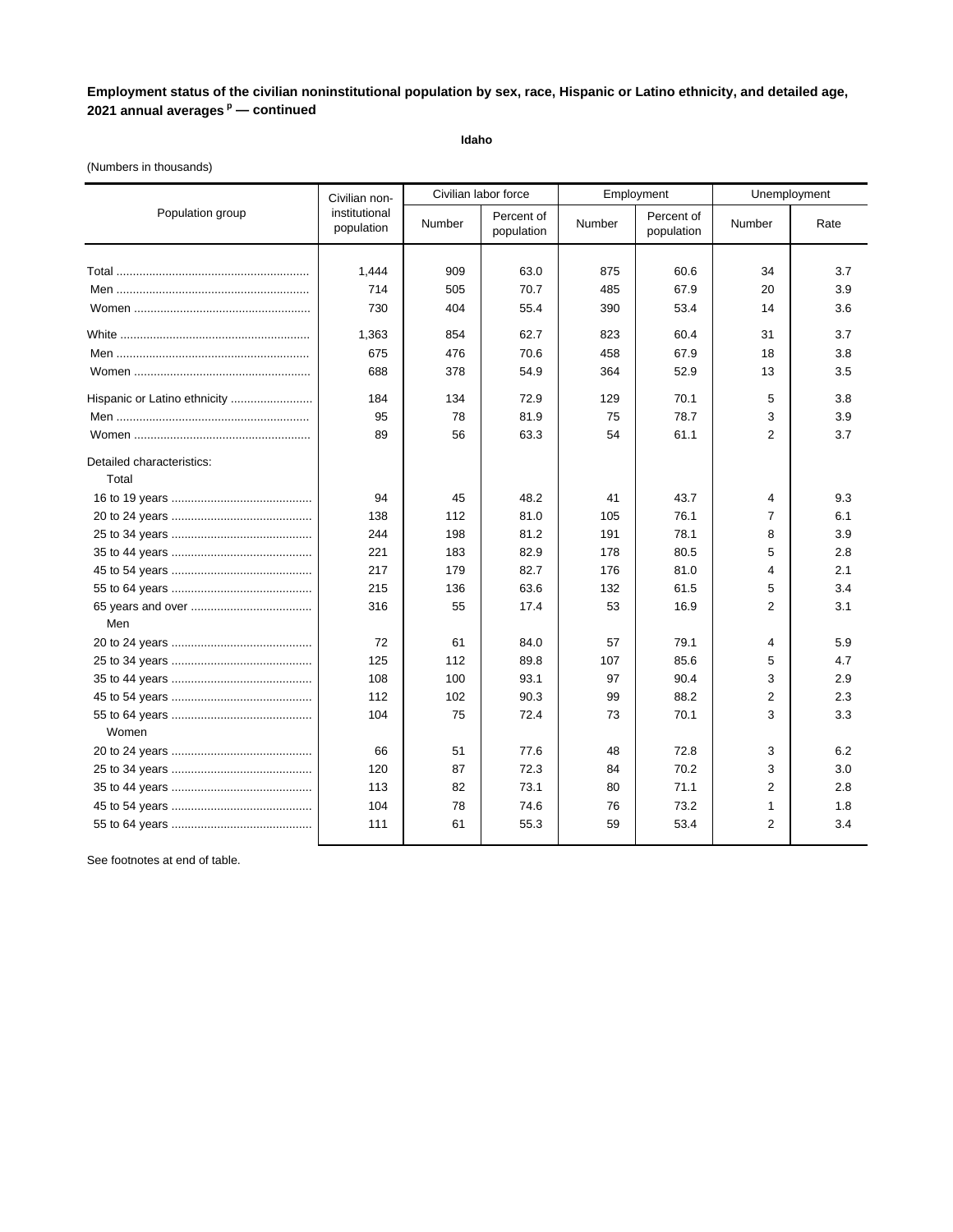**Illinois**

### (Numbers in thousands)

|                                    | Civilian non-               | Civilian labor force |                          |        | Employment               |        | Unemployment |  |
|------------------------------------|-----------------------------|----------------------|--------------------------|--------|--------------------------|--------|--------------|--|
| Population group                   | institutional<br>population | Number               | Percent of<br>population | Number | Percent of<br>population | Number | Rate         |  |
|                                    | 9,913                       | 6,282                | 63.4                     | 5,907  | 59.6                     | 375    | 6.0          |  |
|                                    | 4,797                       | 3,291                | 68.6                     | 3,087  | 64.4                     | 204    | 6.2          |  |
|                                    | 5,116                       | 2,991                | 58.5                     | 2,820  | 55.1                     | 171    | 5.7          |  |
|                                    | 7,691                       | 4,965                | 64.6                     | 4,710  | 61.2                     | 254    | 5.1          |  |
|                                    | 3,746                       | 2,645                | 70.6                     | 2,500  | 66.7                     | 145    | 5.5          |  |
|                                    | 3,945                       | 2,319                | 58.8                     | 2,210  | 56.0                     | 110    | 4.7          |  |
| Black or African American          | 1,394                       | 761                  | 54.6                     | 668    | 47.9                     | 93     | 12.3         |  |
|                                    | 619                         | 329                  | 53.1                     | 285    | 46.0                     | 44     | 13.4         |  |
|                                    | 774                         | 432                  | 55.8                     | 383    | 49.4                     | 49     | 11.4         |  |
| Hispanic or Latino ethnicity       | 1,584                       | 1,124                | 71.0                     | 1,047  | 66.1                     | 77     | 6.9          |  |
|                                    | 804                         | 648                  | 80.6                     | 603    | 74.9                     | 45     | 7.0          |  |
|                                    | 779                         | 477                  | 61.1                     | 445    | 57.1                     | 32     | 6.7          |  |
| Detailed characteristics:<br>Total |                             |                      |                          |        |                          |        |              |  |
|                                    | 634                         | 231                  | 36.4                     | 196    | 31.0                     | 35     | 15.0         |  |
|                                    | 725                         | 519                  | 71.5                     | 466    | 64.3                     | 53     | 10.1         |  |
|                                    | 1,715                       | 1,430                | 83.4                     | 1,354  | 78.9                     | 77     | 5.4          |  |
|                                    | 1,639                       | 1,386                | 84.5                     | 1,326  | 80.9                     | 60     | 4.3          |  |
|                                    | 1,525                       | 1,263                | 82.8                     | 1,204  | 78.9                     | 59     | 4.7          |  |
|                                    | 1,608                       | 1,085                | 67.5                     | 1,023  | 63.6                     | 63     | 5.8          |  |
|                                    | 2,066                       | 368                  | 17.8                     | 339    | 16.4                     | 30     | 8.0          |  |
| Men                                |                             |                      |                          |        |                          |        |              |  |
|                                    | 337                         | 122                  | 36.2                     | 107    | 31.7                     | 15     | 12.4         |  |
|                                    | 369                         | 267                  | 72.3                     | 230    | 62.2                     | 37     | 14.0         |  |
|                                    | 847                         | 751                  | 88.7                     | 709    | 83.7                     | 42     | 5.6          |  |
|                                    | 797                         | 729                  | 91.5                     | 699    | 87.7                     | 30     | 4.2          |  |
|                                    | 756                         | 668                  | 88.4                     | 638    | 84.3                     | 31     | 4.6          |  |
|                                    | 762                         | 545                  | 71.6                     | 510    | 67.0                     | 35     | 6.4          |  |
| Women                              | 929                         | 209                  | 22.4                     | 196    | 21.0                     | 13     | 6.3          |  |
|                                    | 297                         | 109                  | 36.7                     | 90     | 30.1                     | 20     | 17.9         |  |
|                                    | 356                         | 252                  | 70.8                     | 237    | 66.5                     | 15     | 6.0          |  |
|                                    | 868                         | 679                  | 78.2                     | 644    | 74.2                     | 35     | 5.1          |  |
|                                    | 842                         | 656                  | 77.9                     | 627    | 74.5                     | 29     | 4.5          |  |
|                                    | 769                         | 595                  | 77.4                     | 566    | 73.7                     | 28     | 4.8          |  |
|                                    | 847                         | 540                  | 63.8                     | 513    | 60.6                     | 28     | 5.1          |  |
|                                    | 1,137                       | 160                  | 14.1                     | 143    | 12.6                     | 17     | 10.3         |  |
|                                    |                             |                      |                          |        |                          |        |              |  |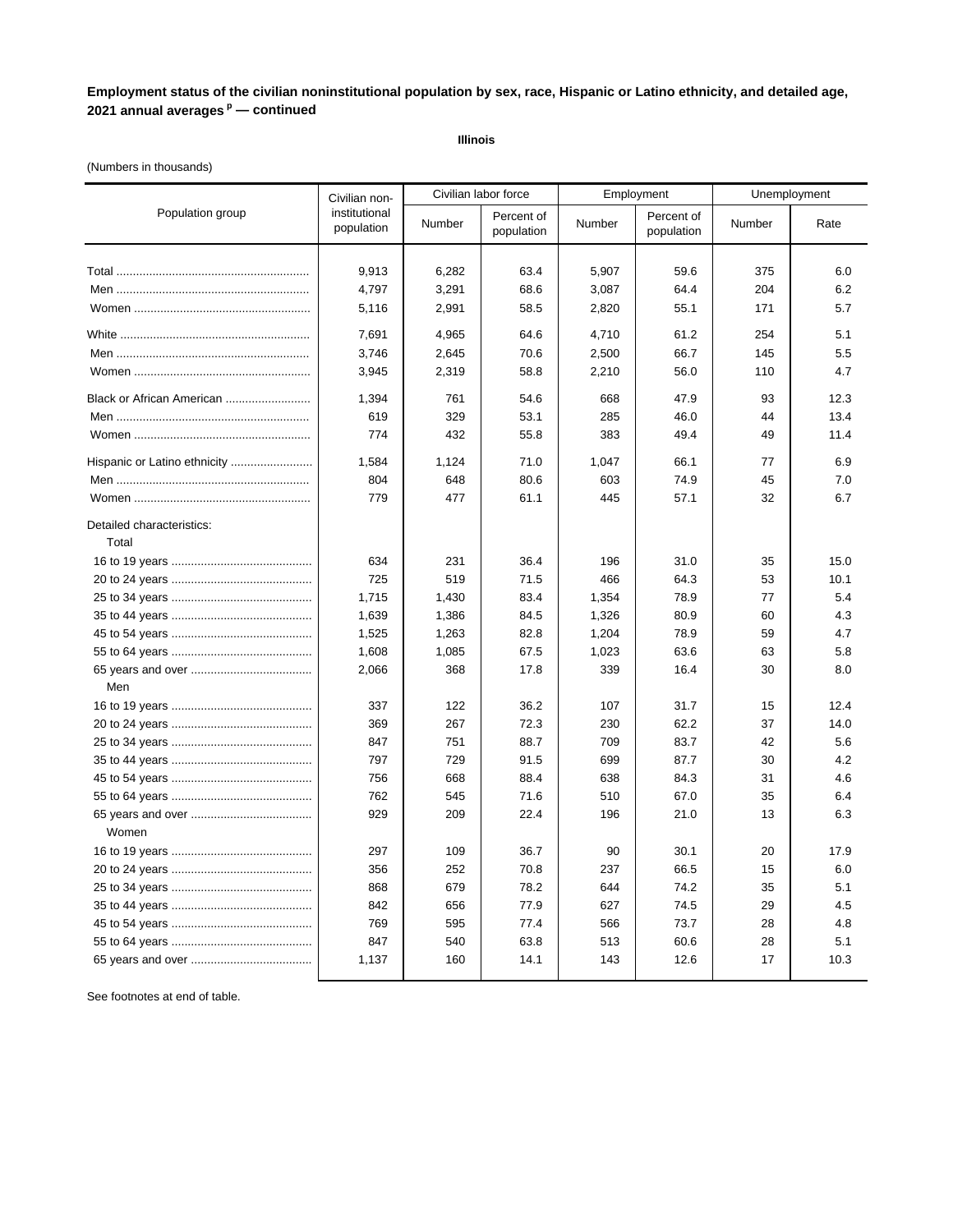**Indiana**

### (Numbers in thousands)

|                                    | Civilian non-               | Civilian labor force |                          | Employment |                          | Unemployment   |      |
|------------------------------------|-----------------------------|----------------------|--------------------------|------------|--------------------------|----------------|------|
| Population group                   | institutional<br>population | Number               | Percent of<br>population | Number     | Percent of<br>population | Number         | Rate |
|                                    |                             |                      |                          |            |                          |                |      |
|                                    | 5,297                       | 3,306                | 62.4                     | 3,182      | 60.1                     | 124            | 3.8  |
|                                    | 2,569                       | 1,790                | 69.7                     | 1,719      | 66.9                     | 71             | 4.0  |
|                                    | 2,728                       | 1,516                | 55.6                     | 1,463      | 53.6                     | 53             | 3.5  |
|                                    | 4,543                       | 2,823                | 62.1                     | 2,731      | 60.1                     | 92             | 3.3  |
|                                    | 2,222                       | 1,539                | 69.3                     | 1,487      | 66.9                     | 52             | 3.4  |
|                                    | 2,321                       | 1,284                | 55.3                     | 1,244      | 53.6                     | 40             | 3.1  |
| Black or African American          | 479                         | 304                  | 63.5                     | 278        | 58.0                     | 26             | 8.6  |
|                                    | 218                         | 158                  | 72.6                     | 143        | 65.6                     | 15             | 9.6  |
|                                    | 261                         | 146                  | 55.9                     | 135        | 51.7                     | 11             | 7.5  |
| Hispanic or Latino ethnicity       | 337                         | 229                  | 68.0                     | 221        | 65.6                     | 8              | 3.5  |
|                                    | 185                         | 145                  | 78.2                     | 140        | 75.5                     | 5              | 3.4  |
| Detailed characteristics:<br>Total |                             |                      |                          |            |                          |                |      |
|                                    | 355                         | 156                  | 44.0                     | 144        | 40.7                     | 12             | 7.6  |
|                                    | 424                         | 314                  | 74.0                     | 290        | 68.4                     | 24             | 7.6  |
|                                    | 882                         | 721                  | 81.7                     | 698        | 79.2                     | 22             | 3.1  |
|                                    | 863                         | 715                  | 82.8                     | 684        | 79.3                     | 31             | 4.3  |
|                                    | 841                         | 670                  | 79.6                     | 651        | 77.4                     | 19             | 2.8  |
|                                    | 816                         | 513                  | 62.9                     | 499        | 61.2                     | 15             | 2.9  |
|                                    | 1,118                       | 218                  | 19.5                     | 215        | 19.3                     | $\overline{2}$ | 1.1  |
| Men                                |                             |                      |                          |            |                          |                |      |
|                                    | 214                         | 156                  | 73.2                     | 144        | 67.2                     | 13             | 8.1  |
|                                    | 448                         | 412                  | 91.9                     | 399        | 89.0                     | 13             | 3.2  |
|                                    | 428                         | 385                  | 89.9                     | 369        | 86.2                     | 16             | 4.1  |
|                                    | 425                         | 364                  | 85.7                     | 350        | 82.5                     | 14             | 3.7  |
| Women                              | 386                         | 271                  | 70.4                     | 263        | 68.2                     | 8              | 3.1  |
|                                    | 210                         | 157                  | 74.9                     | 146        | 69.6                     | 11             | 7.1  |
|                                    | 434                         | 309                  | 71.2                     | 300        | 69.1                     | 9              | 3.0  |
|                                    | 435                         | 330                  | 75.9                     | 315        | 72.5                     | 15             | 4.6  |
|                                    | 416                         | 306                  | 73.5                     | 301        | 72.3                     | 5              | 1.6  |
|                                    | 430                         | 242                  | 56.3                     | 236        | 54.8                     | 6              | 2.6  |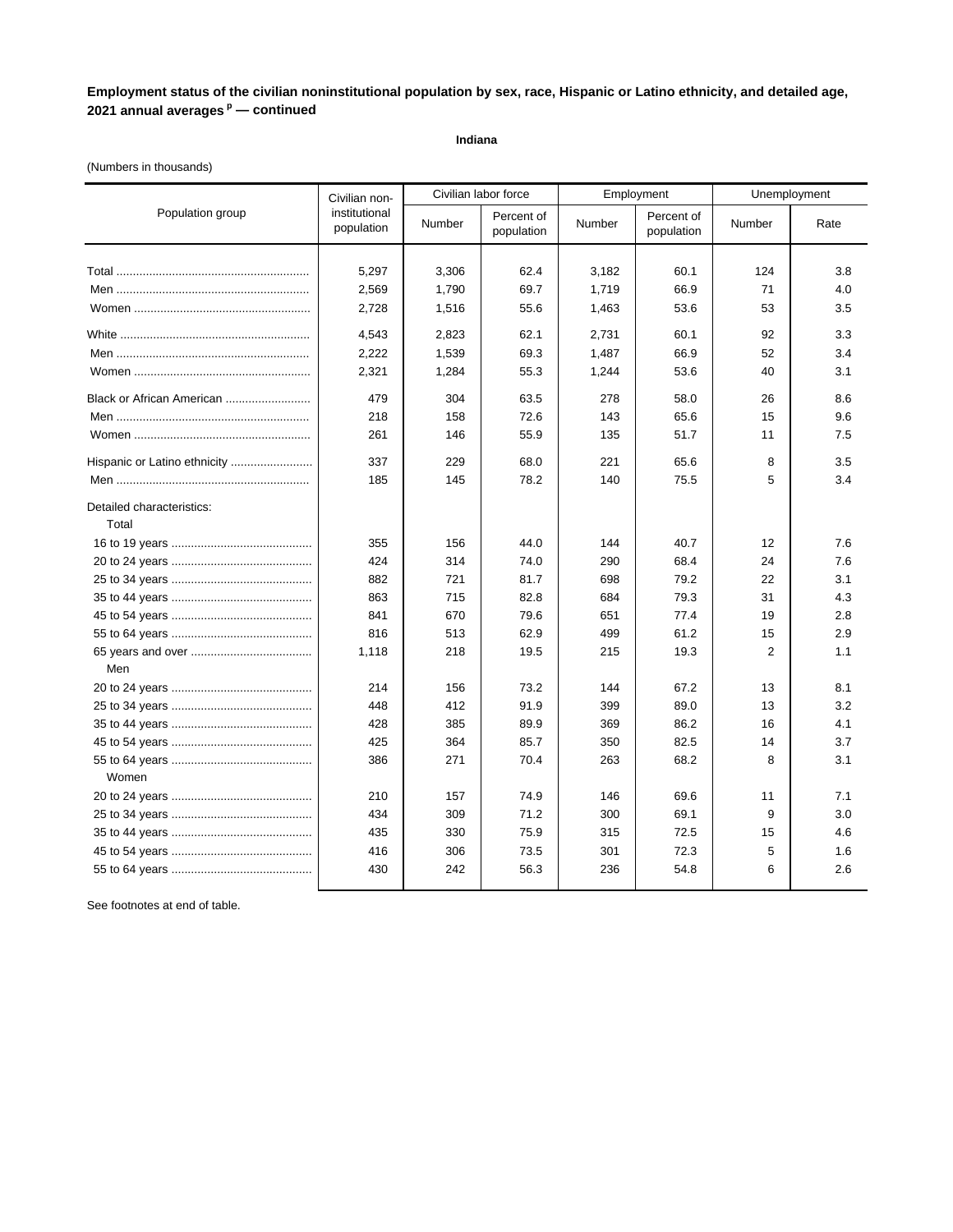**Iowa**

### (Numbers in thousands)

|                                    | Civilian non-               |        | Civilian labor force     |        | Employment               | Unemployment |      |
|------------------------------------|-----------------------------|--------|--------------------------|--------|--------------------------|--------------|------|
| Population group                   | institutional<br>population | Number | Percent of<br>population | Number | Percent of<br>population | Number       | Rate |
|                                    |                             |        |                          |        |                          |              |      |
|                                    | 2,484                       | 1,668  | 67.1                     | 1,605  | 64.6                     | 63           | 3.8  |
|                                    | 1,227                       | 883    | 71.9                     | 849    | 69.1                     | 34           | 3.9  |
|                                    | 1,257                       | 785    | 62.5                     | 756    | 60.2                     | 29           | 3.7  |
|                                    | 2,277                       | 1,527  | 67.1                     | 1,476  | 64.8                     | 51           | 3.3  |
|                                    | 1,121                       | 801    | 71.5                     | 773    | 69.0                     | 28           | 3.5  |
|                                    | 1,156                       | 726    | 62.8                     | 703    | 60.9                     | 22           | 3.1  |
| Hispanic or Latino ethnicity       | 127                         | 94     | 73.9                     | 89     | 70.2                     | 5            | 4.9  |
| Detailed characteristics:<br>Total |                             |        |                          |        |                          |              |      |
|                                    | 225                         | 178    | 79.2                     | 165    | 73.6                     | 13           | 7.1  |
|                                    | 421                         | 364    | 86.4                     | 353    | 83.8                     | 11           | 3.1  |
|                                    | 380                         | 343    | 90.2                     | 331    | 87.1                     | 12           | 3.5  |
|                                    | 351                         | 294    | 83.6                     | 284    | 80.8                     | 10           | 3.4  |
|                                    | 408                         | 295    | 72.2                     | 286    | 70.2                     | 9            | 2.9  |
|                                    | 554                         | 129    | 23.3                     | 126    | 22.7                     | 3            | 2.5  |
| Men                                |                             |        |                          |        |                          |              |      |
|                                    | 113                         | 87     | 76.9                     | 81     | 72.1                     | 6            | 6.3  |
|                                    | 211                         | 190    | 90.3                     | 184    | 87.5                     | 6            | 3.1  |
|                                    | 201                         | 191    | 95.3                     | 184    | 91.9                     | 7            | 3.5  |
|                                    | 180                         | 157    | 87.3                     | 152    | 84.2                     | 6            | 3.6  |
|                                    | 197                         | 154    | 78.2                     | 148    | 75.2                     | 6            | 3.7  |
| Women                              |                             |        |                          |        |                          |              |      |
|                                    | 112                         | 91     | 81.4                     | 84     | 75.1                     | 7            | 7.8  |
|                                    | 211                         | 174    | 82.6                     | 169    | 80.1                     | 5            | 3.0  |
|                                    | 180                         | 152    | 84.7                     | 147    | 81.7                     | 5            | 3.5  |
|                                    | 171                         | 136    | 79.8                     | 132    | 77.2                     | 4            | 3.2  |
|                                    | 211                         | 141    | 66.8                     | 138    | 65.5                     | 3            | 2.0  |
|                                    |                             |        |                          |        |                          |              |      |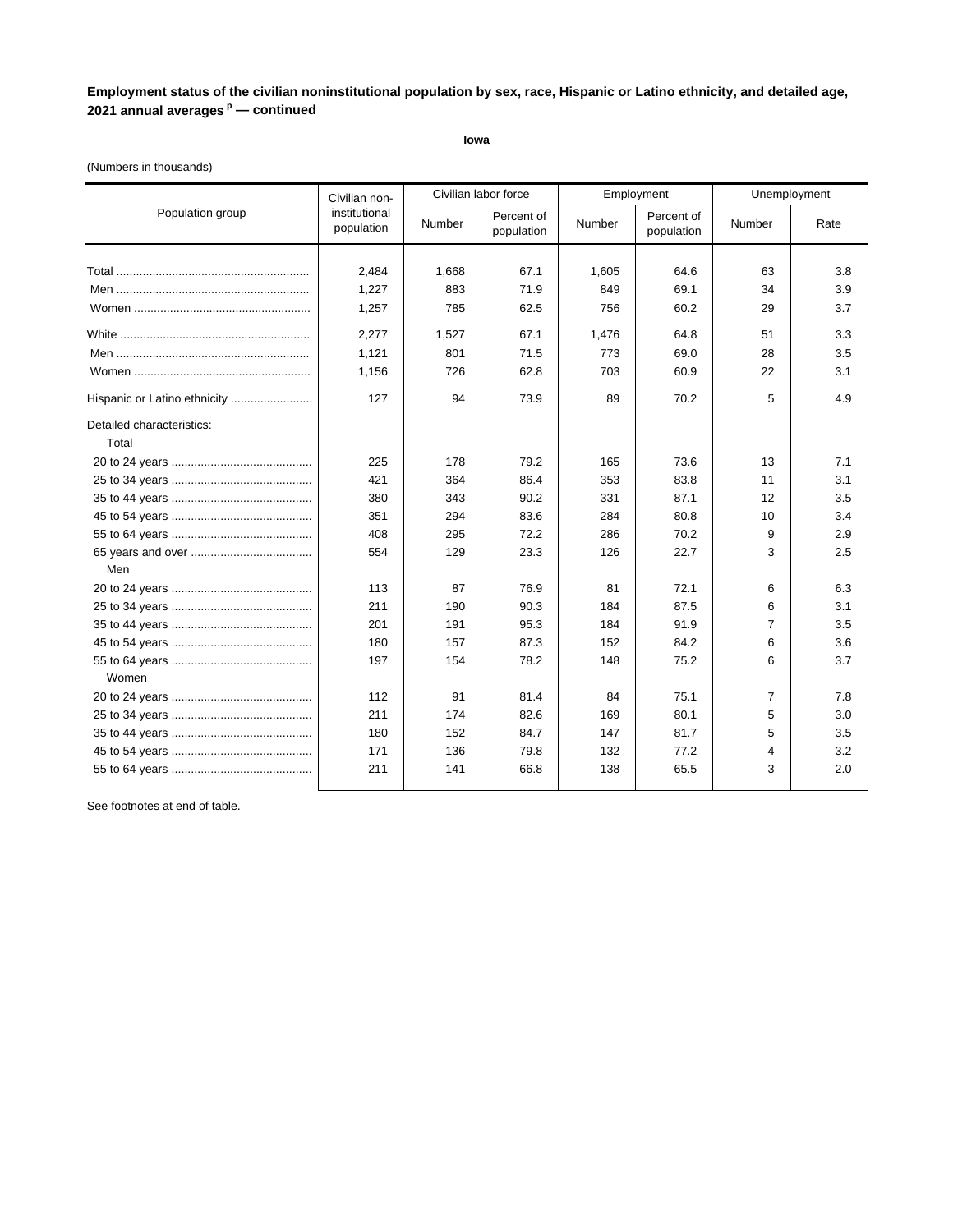### **Kansas**

### (Numbers in thousands)

|                              | Civilian non-               |        | Civilian labor force     | Employment |                          |                | Unemployment |
|------------------------------|-----------------------------|--------|--------------------------|------------|--------------------------|----------------|--------------|
| Population group             | institutional<br>population | Number | Percent of<br>population | Number     | Percent of<br>population | Number         | Rate         |
|                              |                             |        |                          |            |                          |                |              |
|                              | 2,240                       | 1,485  | 66.3                     | 1,436      | 64.1                     | 49             | 3.3          |
|                              | 1.096                       | 780    | 71.2                     | 753        | 68.7                     | 27             | 3.4          |
|                              | 1,144                       | 705    | 61.6                     | 683        | 59.7                     | 23             | 3.2          |
|                              | 1,965                       | 1,299  | 66.1                     | 1,258      | 64.0                     | 41             | 3.1          |
|                              | 958                         | 682    | 71.1                     | 658        | 68.7                     | 23             | 3.4          |
|                              | 1,007                       | 617    | 61.3                     | 600        | 59.6                     | 17             | 2.8          |
| Hispanic or Latino ethnicity | 218                         | 159    | 73.0                     | 153        | 70.3                     | 6              | 3.6          |
|                              | 105                         | 88     | 83.5                     | 85         | 80.7                     | 3              | 3.4          |
| Detailed characteristics:    |                             |        |                          |            |                          |                |              |
| Total                        |                             |        |                          |            |                          |                |              |
|                              | 179                         | 135    | 75.4                     | 128        | 71.6                     | 7              | 5.1          |
|                              | 415                         | 358    | 86.4                     | 346        | 83.5                     | 12             | 3.4          |
|                              | 346                         | 294    | 85.0                     | 285        | 82.5                     | 9              | 3.0          |
|                              | 326                         | 273    | 83.8                     | 269        | 82.4                     | 5              | 1.7          |
|                              | 351                         | 242    | 69.1                     | 235        | 67.1                     | 7              | 2.8          |
|                              | 483                         | 115    | 23.8                     | 112        | 23.3                     | $\overline{2}$ | 2.1          |
| Men                          |                             |        |                          |            |                          |                |              |
|                              | 220                         | 200    | 90.7                     | 192        | 87.3                     | 7              | 3.7          |
|                              | 164                         | 154    | 94.0                     | 151        | 92.1                     | 3              | 2.0          |
|                              | 173                         | 151    | 87.4                     | 148        | 85.7                     | 3              | 1.9          |
|                              | 167                         | 123    | 73.4                     | 119        | 70.9                     | 4              | 3.4          |
| Women                        |                             |        |                          |            |                          |                |              |
|                              | 195                         | 159    | 81.7                     | 154        | 79.1                     | 5              | 3.1          |
|                              | 182                         | 140    | 76.8                     | 134        | 73.8                     | 6              | 4.0          |
|                              | 153                         | 122    | 79.7                     | 120        | 78.6                     | 2              | 1.5          |
|                              | 183                         | 120    | 65.3                     | 117        | 63.7                     | 3              | 2.3          |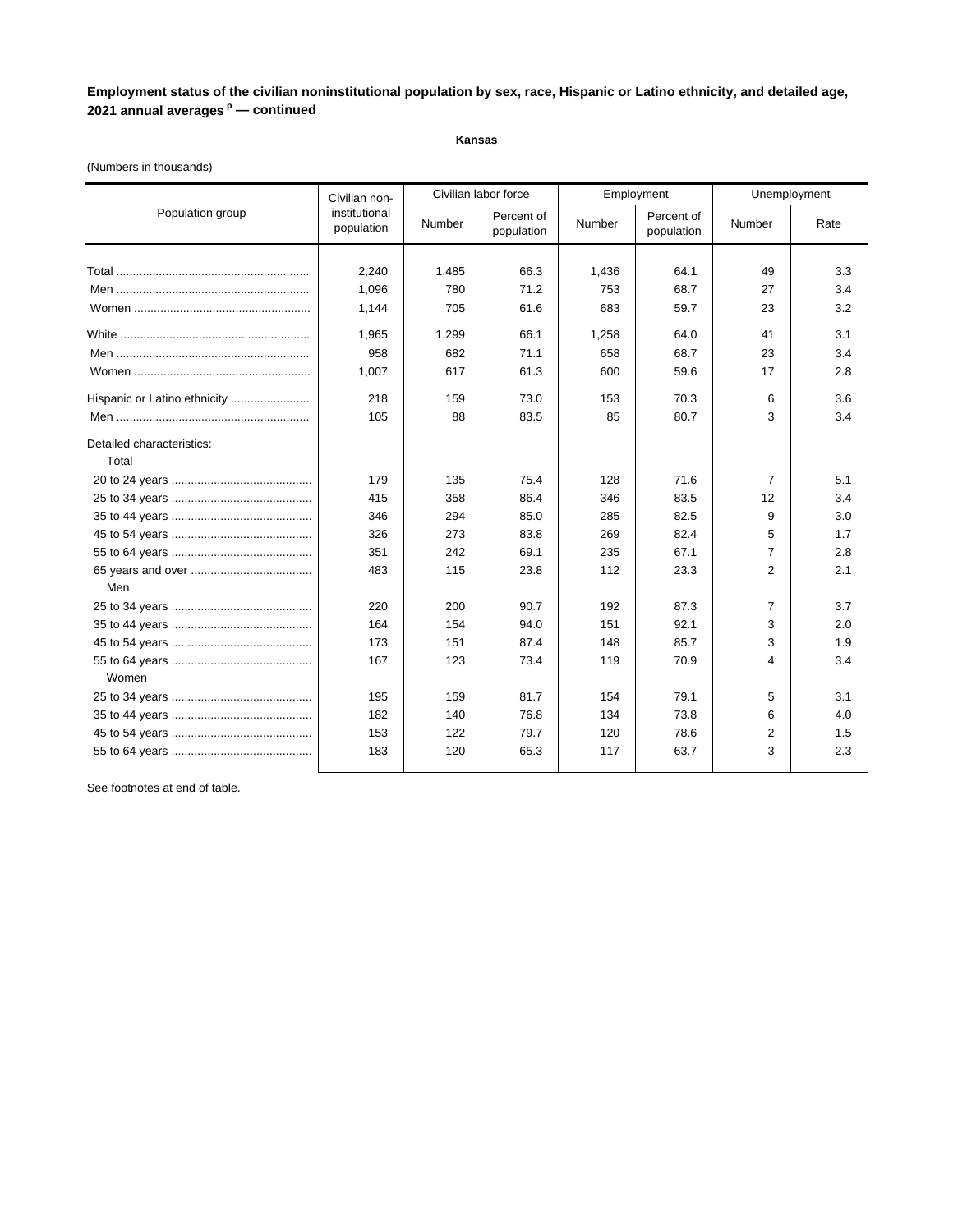#### **Kentucky**

# Civilian labor force Employment Unemployment Total ........................................................... 3,518 2,016 57.3 1,921 54.6 95 4.7 Men ........................................................... 1,699 1,076 63.4 1,025 60.3 51 4.7 Women ...................................................... 1,819 940 51.7 896 49.3 43 4.6 White .......................................................... 3,106 1,774 57.1 1,695 54.6 79 4.5 Men ........................................................... 1,511 951 63.0 907 60.1 44 4.6 Women ...................................................... 1,596 823 51.6 787 49.3 36 4.3 Black or African American .......................... 270 155 57.3 145 53.8 9 6.0 Hispanic or Latino ethnicity ......................... 170 120 70.3 115 67.8 4 3.6 Detailed characteristics: Total 20 to 24 years ........................................... 277 198 71.4 177 63.9 21 10.6 25 to 34 years ........................................... 572 440 76.8 417 72.9 23 5.1 35 to 44 years ........................................... 535 437 81.8 423 79.0 15 3.4 45 to 54 years ........................................... 513 394 76.8 380 74.0 14 3.5 55 to 64 years ........................................... 619 333 53.9 322 52.0 11 3.4 65 years and over ..................................... 764 123 16.1 119 15.5 4 3.2 Men 25 to 34 years ........................................... 273 229 84.0 215 78.9 14 6.0 35 to 44 years ........................................... 284 247 87.0 241 84.9 6 2.4 45 to 54 years ........................................... 246 199 80.6 192 78.0 7 3.3 55 to 64 years ........................................... 308 184 59.8 180 58.4 4 2.3 Women 25 to 34 years ........................................... 300 211 70.4 202 67.4 9 4.2 35 to 44 years ........................................... 251 191 75.9 182 72.4 9 4.6 45 to 54 years ........................................... 267 195 73.2 188 70.4 7 3.8 55 to 64 years ........................................... 311 149 48.0 142 45.8 7 4.7 Population group **Propulation and September 19** Number Percent of Percent of Number Rate Civilian noninstitutional institutional Number Percent of<br>population Number population Percent of **Number** Percent of population

#### (Numbers in thousands)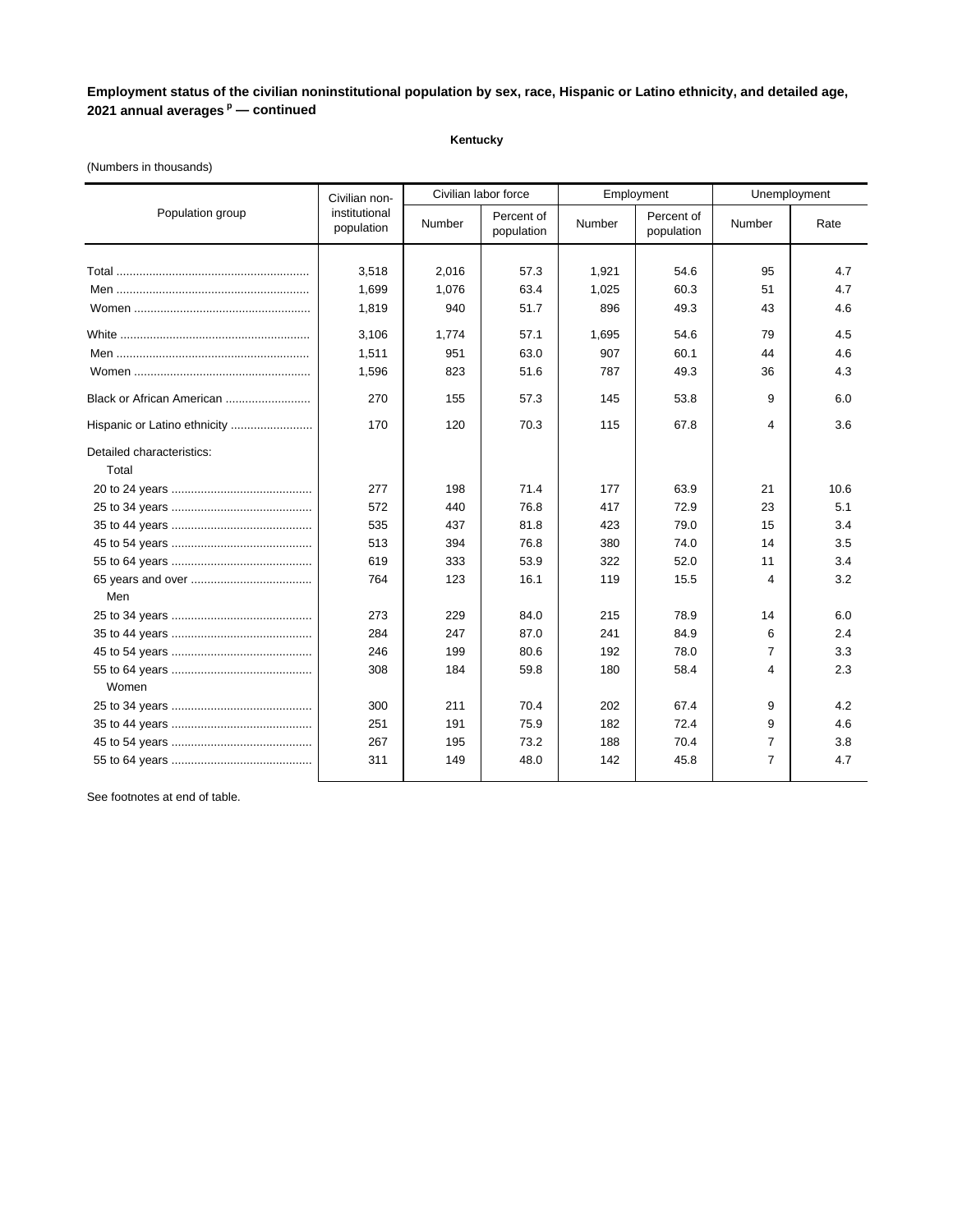### **Louisiana**

# (Numbers in thousands)

|                                    | Civilian non-               |        | Civilian labor force     |        | Employment               | Unemployment |      |
|------------------------------------|-----------------------------|--------|--------------------------|--------|--------------------------|--------------|------|
| Population group                   | institutional<br>population | Number | Percent of<br>population | Number | Percent of<br>population | Number       | Rate |
|                                    |                             |        |                          |        |                          |              |      |
|                                    | 3,575                       | 2,061  | 57.7                     | 1,950  | 54.5                     | 112          | 5.4  |
|                                    | 1,689                       | 1,068  | 63.2                     | 1,001  | 59.3                     | 67           | 6.3  |
|                                    | 1,886                       | 993    | 52.6                     | 949    | 50.3                     | 44           | 4.5  |
|                                    | 2,300                       | 1,332  | 57.9                     | 1,280  | 55.7                     | 52           | 3.9  |
|                                    | 1,118                       | 728    | 65.1                     | 696    | 62.3                     | 32           | 4.3  |
|                                    | 1,182                       | 604    | 51.1                     | 584    | 49.4                     | 21           | 3.4  |
| Black or African American          | 1,127                       | 634    | 56.2                     | 577    | 51.2                     | 57           | 9.0  |
|                                    | 502                         | 290    | 57.8                     | 255    | 50.9                     | 35           | 12.0 |
|                                    | 625                         | 344    | 55.0                     | 322    | 51.4                     | 22           | 6.5  |
| Hispanic or Latino ethnicity       | 206                         | 141    | 68.4                     | 132    | 64.0                     | 9            | 6.5  |
|                                    | 105                         | 86     | 81.7                     | 80     | 75.8                     | 6            | 7.2  |
|                                    | 101                         | 55     | 54.5                     | 52     | 51.6                     | 3            | 5.4  |
| Detailed characteristics:<br>Total |                             |        |                          |        |                          |              |      |
|                                    | 253                         | 71     | 28.1                     | 63     | 24.8                     | 8            | 11.6 |
|                                    | 278                         | 181    | 65.3                     | 165    | 59.5                     | 16           | 9.0  |
|                                    | 623                         | 493    | 79.2                     | 460    | 73.8                     | 33           | 6.8  |
|                                    | 553                         | 433    | 78.4                     | 412    | 74.5                     | 21           | 4.9  |
|                                    | 506                         | 388    | 76.6                     | 375    | 74.0                     | 13           | 3.4  |
|                                    | 602                         | 348    | 57.8                     | 336    | 55.8                     | 12           | 3.3  |
|                                    | 761                         | 147    | 19.3                     | 139    | 18.3                     | 8            | 5.2  |
| Men                                |                             |        |                          |        |                          |              |      |
|                                    | 135                         | 92     | 68.2                     | 81     | 60.0                     | 11           | 12.1 |
|                                    | 299                         | 254    | 85.1                     | 236    | 79.1                     | 18           | 7.1  |
|                                    | 267                         | 228    | 85.3                     | 216    | 80.6                     | 13           | 5.5  |
|                                    | 239                         | 202    | 84.4                     | 194    | 81.1                     | 8            | 3.9  |
|                                    | 291                         | 185    | 63.5                     | 177    | 60.7                     | 8            | 4.4  |
|                                    | 334                         | 74     | 22.2                     | 70     | 21.0                     | 4            | 5.6  |
| Women                              |                             |        |                          |        |                          |              |      |
|                                    | 142                         | 89     | 62.6                     | 84     | 59.1                     | 5            | 5.7  |
|                                    | 324                         | 239    | 73.7                     | 224    | 69.0                     | 15           | 6.4  |
|                                    | 285                         | 205    | 71.9                     | 196    | 68.8                     | 9            | 4.3  |
|                                    | 267                         | 186    | 69.6                     | 181    | 67.7                     | 5            | 2.8  |
|                                    | 311                         | 163    | 52.4                     | 160    | 51.3                     | 4            | 2.2  |
|                                    | 427                         | 73     | 17.1                     | 70     | 16.3                     | 3            | 4.7  |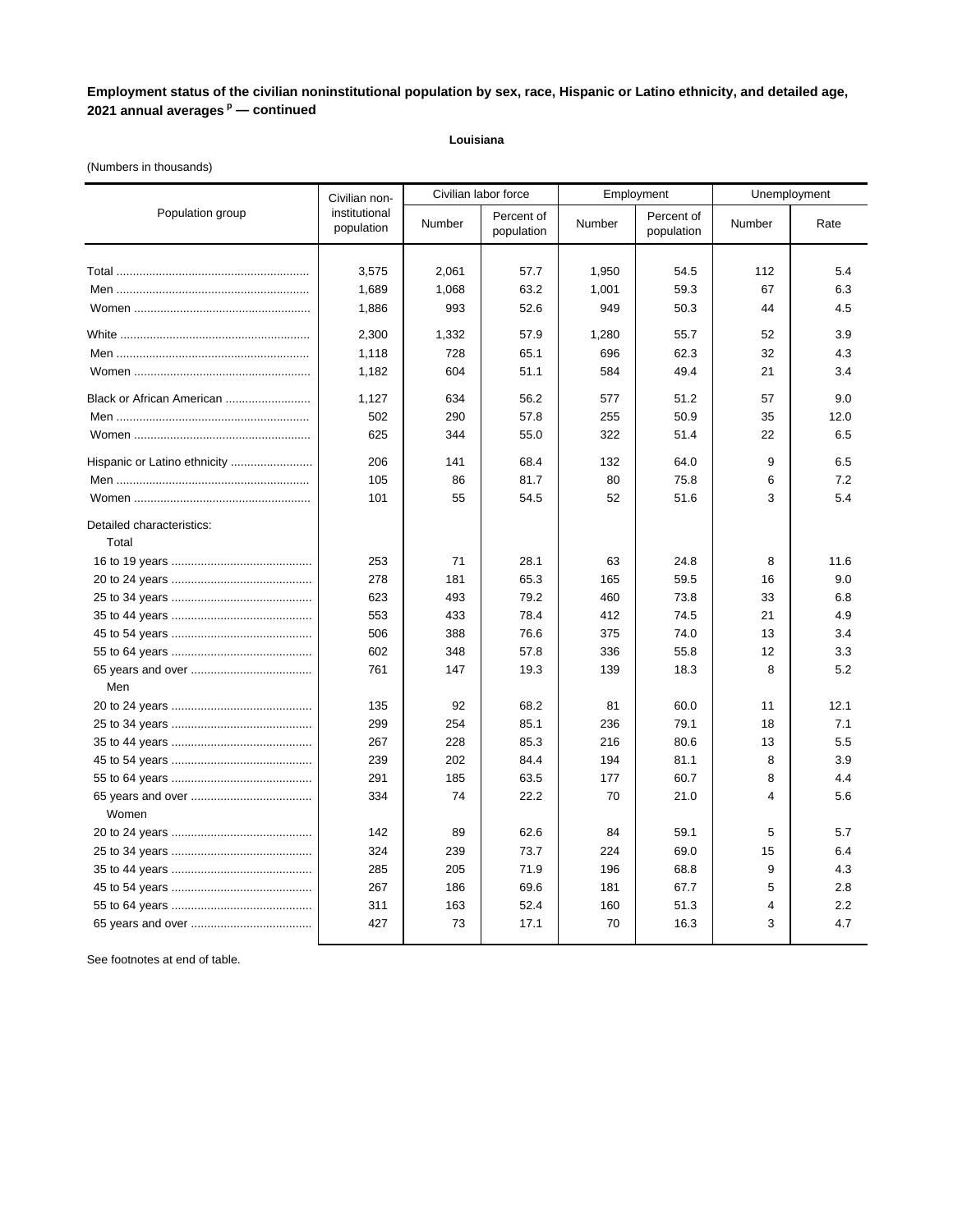**Maine**

# (Numbers in thousands)

|                           | Civilian non-               |        | Civilian labor force     |        | Employment               |                | Unemployment |
|---------------------------|-----------------------------|--------|--------------------------|--------|--------------------------|----------------|--------------|
| Population group          | institutional<br>population | Number | Percent of<br>population | Number | Percent of<br>population | Number         | Rate         |
|                           |                             |        |                          |        |                          |                |              |
|                           | 1,123                       | 680    | 60.5                     | 649    | 57.8                     | 31             | 4.5          |
|                           | 545                         | 347    | 63.6                     | 331    | 60.8                     | 15             | 4.4          |
|                           | 578                         | 333    | 57.6                     | 318    | 54.9                     | 16             | 4.7          |
|                           | 1,070                       | 645    | 60.3                     | 616    | 57.6                     | 29             | 4.5          |
|                           | 520                         | 330    | 63.5                     | 316    | 60.9                     | 14             | 4.2          |
|                           | 551                         | 315    | 57.2                     | 300    | 54.5                     | 15             | 4.7          |
| Detailed characteristics: |                             |        |                          |        |                          |                |              |
| Total                     |                             |        |                          |        |                          |                |              |
|                           | 69                          | 52     | 75.9                     | 48     | 69.9                     | 4              | 7.9          |
|                           | 157                         | 131    | 83.5                     | 124    | 79.4                     | 7              | 5.0          |
|                           | 172                         | 145    | 84.0                     | 137    | 79.8                     | $\overline{7}$ | 5.0          |
|                           | 149                         | 120    | 80.1                     | 117    | 78.4                     | 3              | 2.2          |
|                           | 209                         | 140    | 67.0                     | 133    | 63.9                     | $\overline{7}$ | 4.7          |
|                           | 310                         | 62     | 20.1                     | 61     | 19.6                     | $\overline{2}$ | 2.7          |
| Men                       |                             |        |                          |        |                          |                |              |
|                           | 80                          | 68     | 85.3                     | 66     | 82.4                     | 2              | 3.4          |
|                           | 86                          | 74     | 85.8                     | 70     | 81.4                     | 4              | 5.2          |
|                           | 73                          | 61     | 82.8                     | 59     | 80.8                     | 1              | 2.3          |
|                           | 101                         | 69     | 68.0                     | 65     | 64.2                     | 4              | 5.6          |
| Women                     |                             |        |                          |        |                          |                |              |
|                           | 77                          | 63     | 81.7                     | 58     | 76.2                     | 4              | 6.8          |
|                           | 86                          | 71     | 82.3                     | 68     | 78.2                     | 4              | 4.9          |
|                           | 76                          | 59     | 77.6                     | 58     | 76.1                     | 1              | 1.9          |
|                           | 108                         | 71     | 66.0                     | 69     | 63.5                     | 3              | 3.8          |
|                           |                             |        |                          |        |                          |                |              |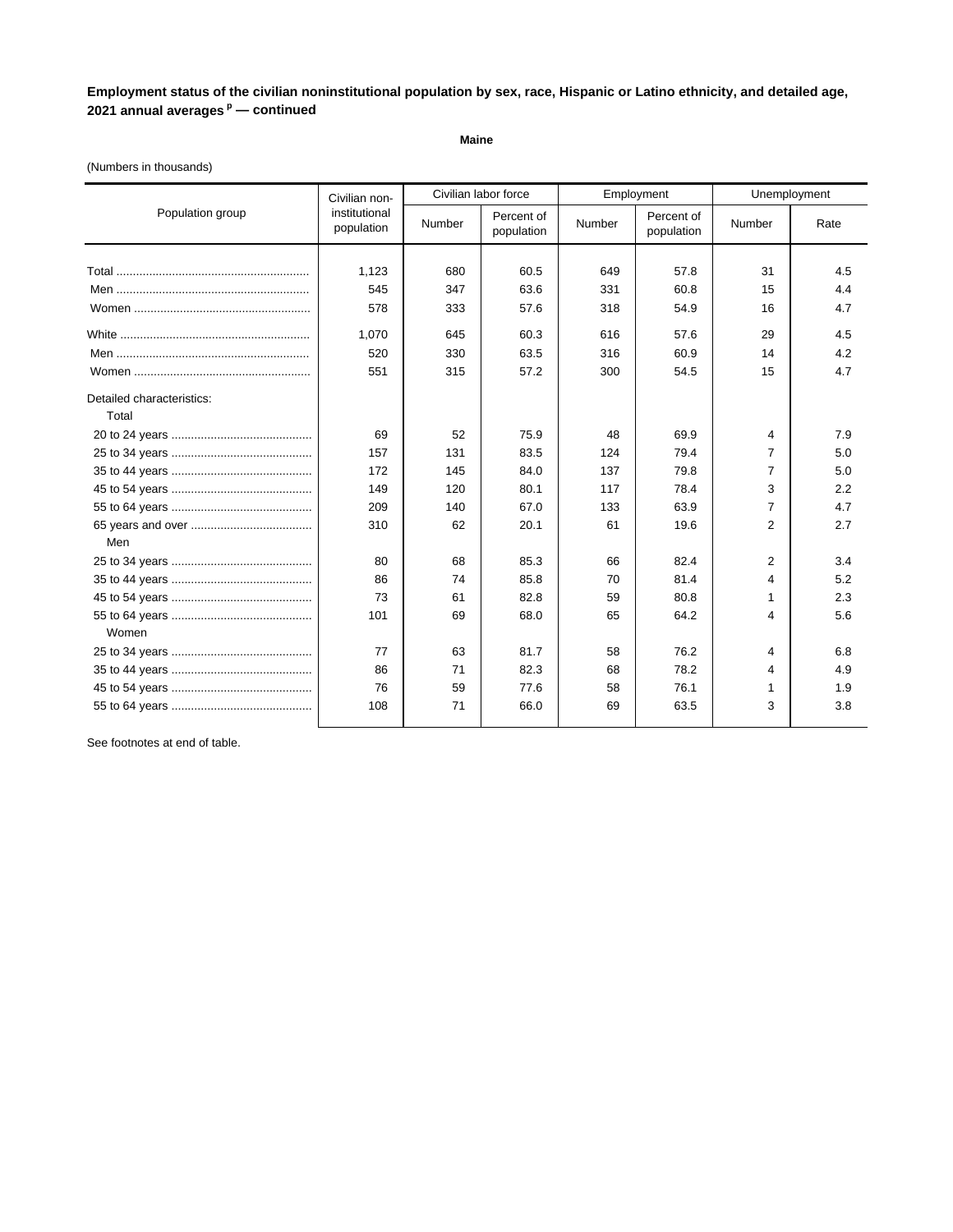### **Maryland**

### (Numbers in thousands)

|                              | Civilian non-               |        | Civilian labor force     |        | Employment               |                | Unemployment |  |
|------------------------------|-----------------------------|--------|--------------------------|--------|--------------------------|----------------|--------------|--|
| Population group             | institutional<br>population | Number | Percent of<br>population | Number | Percent of<br>population | Number         | Rate         |  |
|                              |                             |        |                          |        |                          |                |              |  |
|                              | 4,773                       | 3,135  | 65.7                     | 2,960  | 62.0                     | 175            | 5.6          |  |
|                              | 2,258                       | 1,620  | 71.7                     | 1,527  | 67.6                     | 93             | 5.7          |  |
|                              | 2,515                       | 1,515  | 60.2                     | 1,433  | 57.0                     | 83             | 5.4          |  |
|                              | 2,742                       | 1,776  | 64.8                     | 1,690  | 61.6                     | 85             | 4.8          |  |
|                              | 1,343                       | 976    | 72.6                     | 931    | 69.3                     | 45             | 4.6          |  |
|                              | 1,399                       | 800    | 57.2                     | 759    | 54.3                     | 41             | 5.1          |  |
| Black or African American    | 1,473                       | 990    | 67.2                     | 918    | 62.3                     | 72             | 7.3          |  |
|                              | 659                         | 456    | 69.1                     | 419    | 63.5                     | 37             | 8.1          |  |
|                              | 814                         | 534    | 65.6                     | 499    | 61.4                     | 35             | 6.5          |  |
| Hispanic or Latino ethnicity | 378                         | 271    | 71.7                     | 257    | 68.0                     | 14             | 5.1          |  |
|                              | 201                         | 168    | 83.3                     | 163    | 81.3                     | $\overline{4}$ | 2.4          |  |
|                              | 177                         | 104    | 58.5                     | 94     | 52.9                     | 10             | 9.5          |  |
| Detailed characteristics:    |                             |        |                          |        |                          |                |              |  |
| Total                        |                             |        |                          |        |                          |                |              |  |
|                              | 393                         | 283    | 72.0                     | 243    | 61.9                     | 40             | 14.1         |  |
|                              | 779                         | 630    | 80.9                     | 580    | 74.4                     | 51             | 8.0          |  |
|                              | 781                         | 666    | 85.3                     | 639    | 81.7                     | 28             | 4.2          |  |
|                              | 707                         | 602    | 85.1                     | 580    | 82.1                     | 21             | 3.5          |  |
|                              | 861                         | 625    | 72.6                     | 608    | 70.6                     | 17             | 2.7          |  |
|                              | 982                         | 230    | 23.4                     | 222    | 22.6                     | 8              | 3.3          |  |
| Men                          |                             |        |                          |        |                          |                |              |  |
|                              | 180                         | 131    | 72.8                     | 110    | 61.0                     | 21             | 16.2         |  |
|                              | 381                         | 323    | 84.9                     | 291    | 76.4                     | 32             | 10.0         |  |
|                              | 395                         | 359    | 91.0                     | 349    | 88.3                     | 11             | 3.1          |  |
|                              | 345                         | 317    | 91.9                     | 308    | 89.2                     | 10             | 3.0          |  |
|                              | 395                         | 304    | 77.0                     | 295    | 74.6                     | 10             | 3.1          |  |
| Women                        | 433                         | 138    | 31.8                     | 134    | 31.0                     | 4              | 2.7          |  |
|                              | 213                         | 152    | 71.4                     | 133    | 62.6                     | 19             | 12.3         |  |
|                              | 398                         | 307    | 77.1                     | 289    | 72.5                     | 18             | 6.0          |  |
|                              | 386                         | 307    | 79.4                     | 290    | 75.1                     | 17             | 5.5          |  |
|                              | 362                         | 285    | 78.5                     | 273    | 75.3                     | 12             | 4.1          |  |
|                              | 466                         | 321    | 68.8                     | 313    | 67.2                     | 8              | 2.4          |  |
|                              |                             |        |                          |        |                          |                |              |  |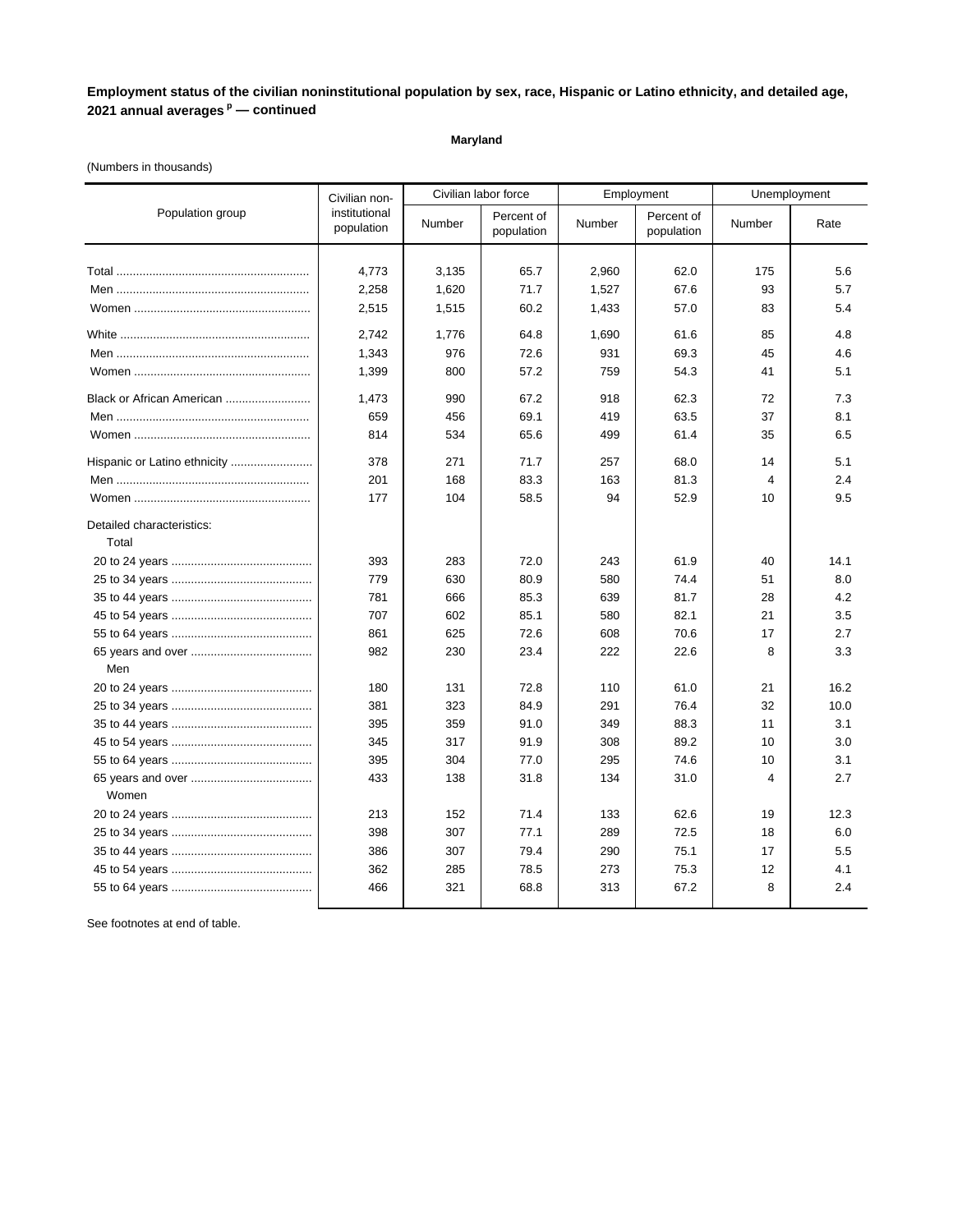### **Massachusetts**

### (Numbers in thousands)

|                              | Civilian non-               |        | Civilian labor force     |        | Employment               |        | Unemployment |
|------------------------------|-----------------------------|--------|--------------------------|--------|--------------------------|--------|--------------|
| Population group             | institutional<br>population | Number | Percent of<br>population | Number | Percent of<br>population | Number | Rate         |
|                              |                             |        |                          |        |                          |        |              |
|                              | 5,643                       | 3,679  | 65.2                     | 3,466  | 61.4                     | 212    | 5.8          |
|                              | 2,705                       | 1,888  | 69.8                     | 1,768  | 65.4                     | 120    | 6.4          |
|                              | 2,938                       | 1,790  | 60.9                     | 1,698  | 57.8                     | 92     | 5.1          |
|                              | 4,508                       | 2,905  | 64.4                     | 2,756  | 61.1                     | 149    | 5.1          |
|                              | 2,167                       | 1,495  | 69.0                     | 1,412  | 65.2                     | 83     | 5.5          |
|                              | 2,340                       | 1,410  | 60.3                     | 1,344  | 57.4                     | 66     | 4.7          |
| Black or African American    | 488                         | 324    | 66.4                     | 295    | 60.4                     | 29     | 9.1          |
|                              | 233                         | 160    | 68.9                     | 145    | 62.2                     | 16     | 9.8          |
|                              | 255                         | 164    | 64.1                     | 150    | 58.8                     | 14     | 8.3          |
| Hispanic or Latino ethnicity | 708                         | 459    | 64.8                     | 412    | 58.2                     | 46     | 10.1         |
|                              | 334                         | 239    | 71.4                     | 213    | 63.8                     | 26     | 10.8         |
|                              | 373                         | 220    | 58.8                     | 199    | 53.3                     | 21     | 9.4          |
| Detailed characteristics:    |                             |        |                          |        |                          |        |              |
| Total                        |                             |        |                          |        |                          |        |              |
|                              | 327                         | 124    | 37.9                     | 107    | 32.6                     | 18     | 14.1         |
|                              | 431                         | 299    | 69.4                     | 267    | 61.9                     | 32     | 10.8         |
|                              | 1,004                       | 856    | 85.2                     | 802    | 79.9                     | 54     | 6.3          |
|                              | 904                         | 774    | 85.7                     | 741    | 82.0                     | 33     | 4.2          |
|                              | 831                         | 702    | 84.4                     | 670    | 80.6                     | 32     | 4.5          |
|                              | 935                         | 657    | 70.2                     | 627    | 67.0                     | 30     | 4.6          |
|                              | 1,211                       | 267    | 22.1                     | 253    | 20.9                     | 14     | 5.2          |
| Men                          |                             |        |                          |        |                          |        |              |
|                              | 211                         | 145    | 68.5                     | 129    | 61.1                     | 16     | 10.9         |
|                              | 497                         | 441    | 88.7                     | 406    | 81.7                     | 35     | 7.9          |
|                              | 436                         | 396    | 90.7                     | 379    | 87.0                     | 16     | 4.2          |
|                              | 411                         | 366    | 89.0                     | 348    | 84.5                     | 19     | 5.1          |
|                              | 441                         | 331    | 75.1                     | 315    | 71.4                     | 16     | 4.9          |
| Women                        | 533                         | 146    | 27.5                     | 138    | 26.0                     | 8      | 5.5          |
|                              | 220                         | 154    | 70.2                     | 138    | 62.7                     | 17     | 10.7         |
|                              | 507                         | 415    | 81.8                     | 396    | 78.1                     | 19     | 4.6          |
|                              | 468                         | 379    | 80.9                     | 362    | 77.4                     | 16     | 4.3          |
|                              | 420                         | 335    | 79.9                     | 322    | 76.8                     | 13     | 3.9          |
|                              | 495                         | 326    | 65.9                     | 312    | 63.1                     | 14     | 4.3          |
|                              | 678                         | 121    | 17.8                     | 115    | 16.9                     | 6      | 4.9          |
|                              |                             |        |                          |        |                          |        |              |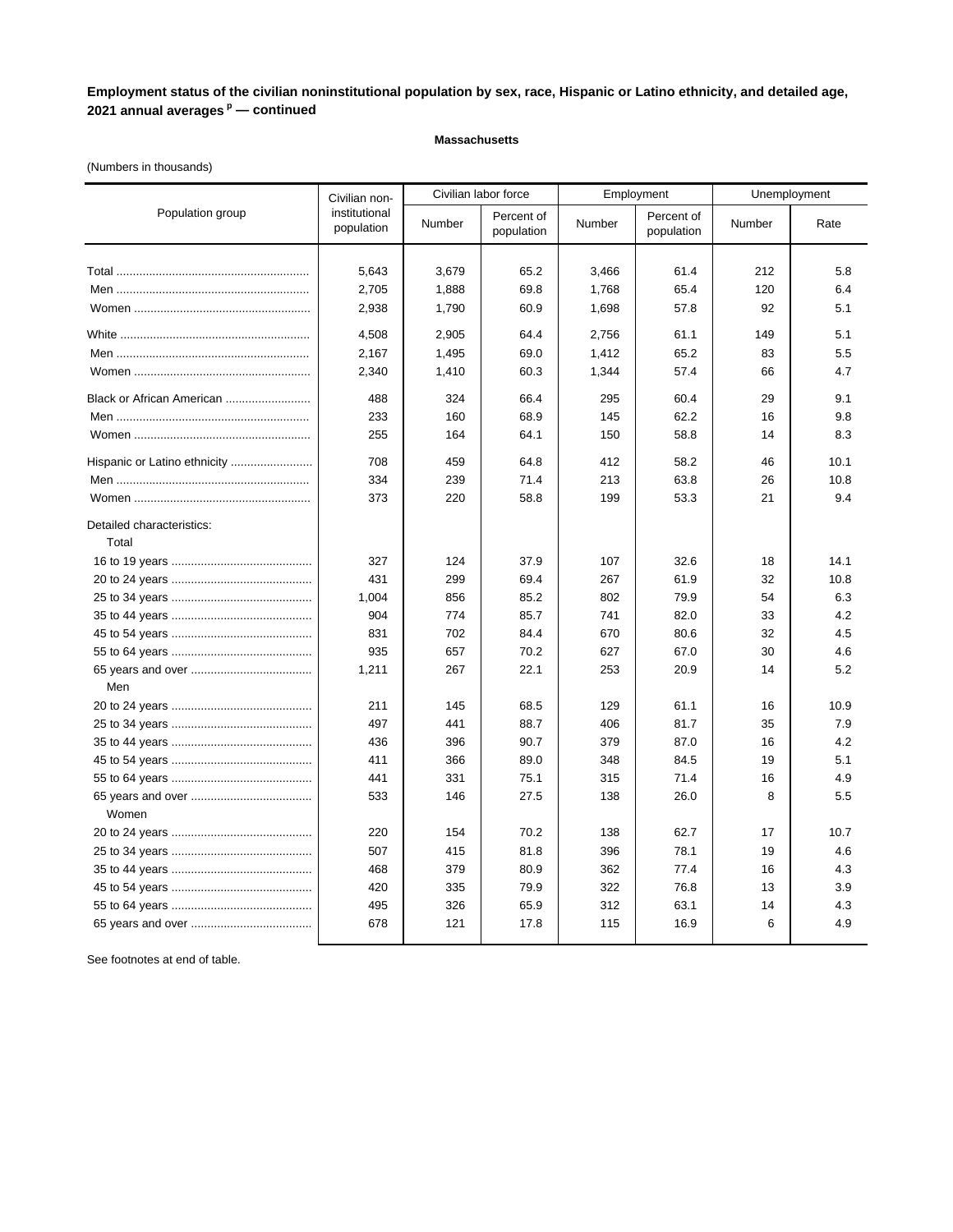### **Michigan**

### (Numbers in thousands)

|                                    | Civilian non-               |        | Civilian labor force     |        | Employment               |                   | Unemployment |  |
|------------------------------------|-----------------------------|--------|--------------------------|--------|--------------------------|-------------------|--------------|--|
| Population group                   | institutional<br>population | Number | Percent of<br>population | Number | Percent of<br>population | Number            | Rate         |  |
|                                    |                             |        |                          |        |                          |                   |              |  |
|                                    | 7,994                       | 4,701  | 58.8                     | 4,433  | 55.5                     | 268               | 5.7          |  |
|                                    | 3,881                       | 2,476  | 63.8                     | 2,321  | 59.8                     | 155               | 6.3          |  |
|                                    | 4,113                       | 2,225  | 54.1                     | 2,112  | 51.3                     | 113               | 5.1          |  |
|                                    | 6,484                       | 3,816  | 58.8                     | 3,632  | 56.0                     | 185               | 4.8          |  |
|                                    | 3,165                       | 2,027  | 64.0                     | 1,915  | 60.5                     | 112               | 5.5          |  |
|                                    | 3,320                       | 1,789  | 53.9                     | 1,717  | 51.7                     | 73                | 4.1          |  |
| Black or African American          | 1,059                       | 600    | 56.7                     | 534    | 50.5                     | 66                | 11.0         |  |
|                                    | 479                         | 276    | 57.7                     | 247    | 51.6                     | 29                | 10.5         |  |
|                                    | 580                         | 324    | 55.9                     | 287    | 49.5                     | 37                | 11.4         |  |
| Hispanic or Latino ethnicity       | 368                         | 239    | 65.1                     | 222    | 60.4                     | 17                | 7.1          |  |
|                                    | 178                         | 141    | 79.0                     | 129    | 72.4                     | 12                | 8.3          |  |
|                                    | 190                         | 99     | 52.0                     | 93     | 49.2                     | 5                 | 5.4          |  |
| Detailed characteristics:<br>Total |                             |        |                          |        |                          |                   |              |  |
|                                    | 507                         | 197    | 38.9                     | 171    | 33.8                     | 26                | 13.1         |  |
|                                    | 619                         | 456    | 73.6                     | 405    | 65.4                     | 51                | 11.2         |  |
|                                    | 1,312                       | 1,052  | 80.1                     | 984    | 75.0                     | 67                | 6.4          |  |
|                                    | 1,177                       | 945    | 80.3                     | 902    | 76.6                     | 43                | 4.6          |  |
|                                    | 1,250                       | 995    | 79.6                     | 953    | 76.2                     | 42                | 4.2          |  |
|                                    | 1,296                       | 740    | 57.1                     | 715    | 55.1                     | 26                | 3.5          |  |
|                                    | 1,833                       | 316    | 17.2                     | 303    | 16.5                     | $12 \overline{ }$ | 3.9          |  |
| Men                                |                             |        |                          |        |                          |                   |              |  |
|                                    | 264                         | 110    | 41.5                     | 97     | 36.6                     | 13                | 11.8         |  |
|                                    | 306                         | 224    | 73.1                     | 192    | 62.6                     | 32                | 14.3         |  |
|                                    | 667                         | 561    | 84.2                     | 524    | 78.6                     | 37                | 6.6          |  |
|                                    | 573                         | 505    | 88.1                     | 481    | 83.8                     | 25                | 4.9          |  |
|                                    | 613                         | 517    | 84.3                     | 490    | 79.9                     | 27                | 5.2          |  |
|                                    | 601                         | 378    | 63.0                     | 363    | 60.4                     | 16                | 4.1          |  |
| Women                              | 857                         | 181    | 21.1                     | 175    | 20.4                     | 6                 | 3.2          |  |
|                                    | 313                         | 232    | 74.2                     | 213    | 68.2                     | 19                | 8.1          |  |
|                                    | 645                         | 491    | 76.0                     | 460    | 71.3                     | 30                | 6.2          |  |
|                                    | 604                         | 440    | 72.8                     | 421    | 69.8                     | 19                | 4.2          |  |
|                                    | 637                         | 478    | 75.0                     | 463    | 72.6                     | 15                | 3.2          |  |
|                                    | 695                         | 362    | 52.1                     | 352    | 50.6                     | 10                | 2.8          |  |
|                                    | 976                         | 135    | 13.8                     | 128    | 13.2                     | $\overline{7}$    | 5.0          |  |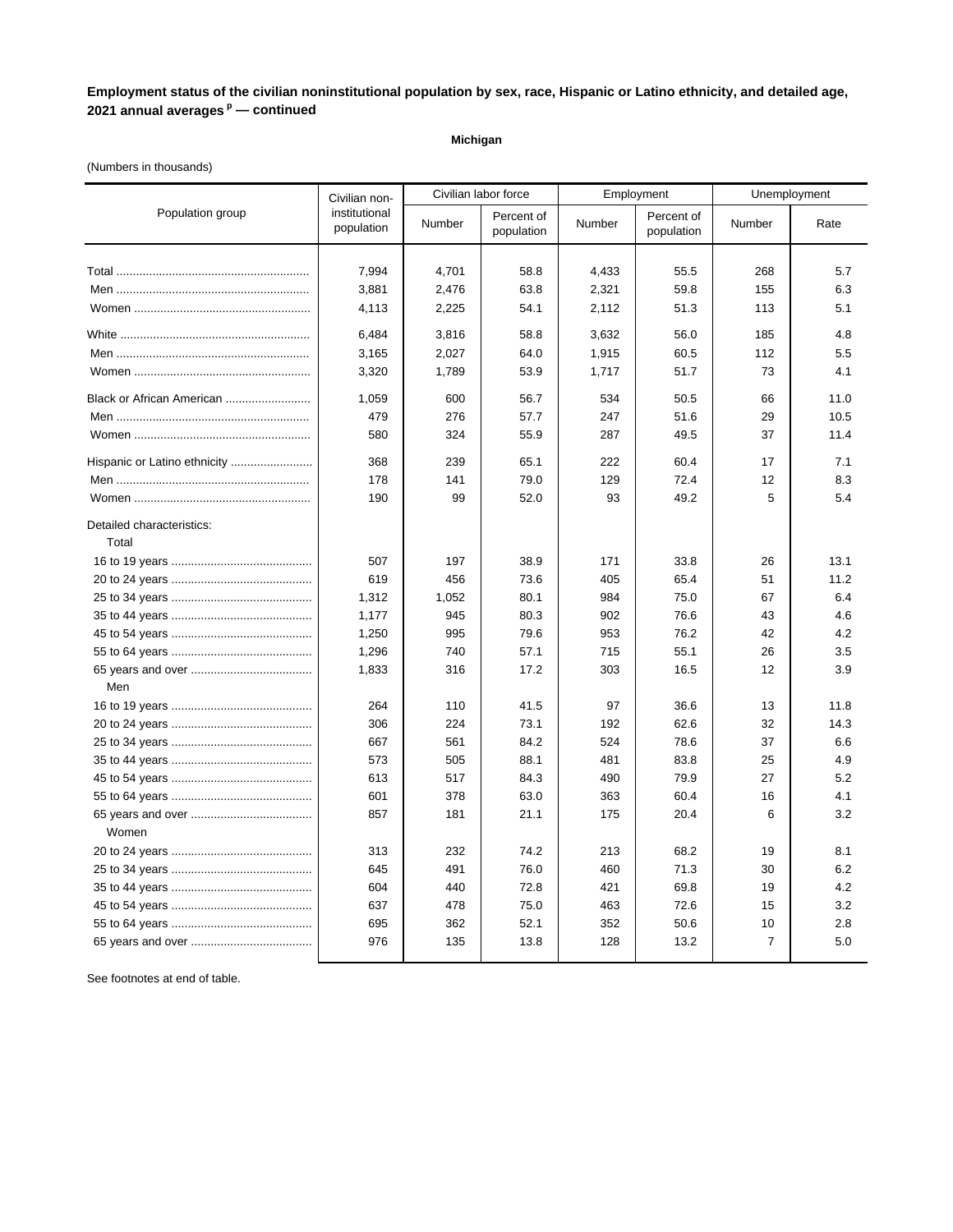### **Minnesota**

### (Numbers in thousands)

|                                    | Civilian non-               | Civilian labor force |                          |        | Employment               |                | Unemployment |
|------------------------------------|-----------------------------|----------------------|--------------------------|--------|--------------------------|----------------|--------------|
| Population group                   | institutional<br>population | Number               | Percent of<br>population | Number | Percent of<br>population | Number         | Rate         |
|                                    |                             |                      |                          |        |                          |                |              |
|                                    | 4,467                       | 3,022                | 67.6                     | 2,907  | 65.1                     | 115            | 3.8          |
|                                    | 2,212                       | 1,587                | 71.8                     | 1,529  | 69.1                     | 58             | 3.7          |
|                                    | 2,256                       | 1,435                | 63.6                     | 1,378  | 61.1                     | 57             | 4.0          |
|                                    | 3,800                       | 2,587                | 68.1                     | 2,495  | 65.7                     | 92             | 3.6          |
|                                    | 1,873                       | 1,361                | 72.7                     | 1,312  | 70.1                     | 49             | 3.6          |
|                                    | 1,927                       | 1,226                | 63.6                     | 1,183  | 61.4                     | 43             | 3.5          |
| Black or African American          | 251                         | 167                  | 66.4                     | 156    | 62.3                     | 10             | 6.2          |
| Hispanic or Latino ethnicity       | 191                         | 150                  | 78.3                     | 143    | 74.6                     | $\overline{7}$ | 4.7          |
| Detailed characteristics:<br>Total |                             |                      |                          |        |                          |                |              |
|                                    | 279                         | 149                  | 53.5                     | 141    | 50.6                     | 8              | 5.4          |
|                                    | 336                         | 254                  | 75.5                     | 230    | 68.4                     | 24             | 9.4          |
|                                    | 732                         | 639                  | 87.3                     | 618    | 84.4                     | 22             | 3.4          |
|                                    | 786                         | 668                  | 85.0                     | 648    | 82.5                     | 20             | 3.0          |
|                                    | 694                         | 582                  | 83.8                     | 567    | 81.6                     | 15             | 2.6          |
|                                    | 730                         | 516                  | 70.8                     | 495    | 67.8                     | 21             | 4.1          |
|                                    | 911                         | 214                  | 23.5                     | 208    | 22.8                     | 6              | 2.6          |
| Men                                |                             |                      |                          |        |                          |                |              |
|                                    | 375                         | 340                  | 90.6                     | 328    | 87.5                     | 12             | 3.4          |
|                                    | 394                         | 345                  | 87.5                     | 335    | 85.1                     | 10             | 2.8          |
|                                    | 351                         | 310                  | 88.2                     | 303    | 86.2                     | 7              | 2.2          |
| Women                              | 365                         | 267                  | 73.2                     | 255    | 69.8                     | 13             | 4.7          |
|                                    | 357                         | 300                  | 84.0                     | 290    | 81.2                     | 10             | 3.3          |
|                                    | 391                         | 323                  | 82.5                     | 313    | 79.9                     | 10             | 3.2          |
|                                    | 343                         | 272                  | 79.4                     | 264    | 77.0                     | 8              | 3.0          |
|                                    | 364                         | 249                  | 68.3                     | 240    | 65.9                     | 9              | 3.5          |
|                                    |                             |                      |                          |        |                          |                |              |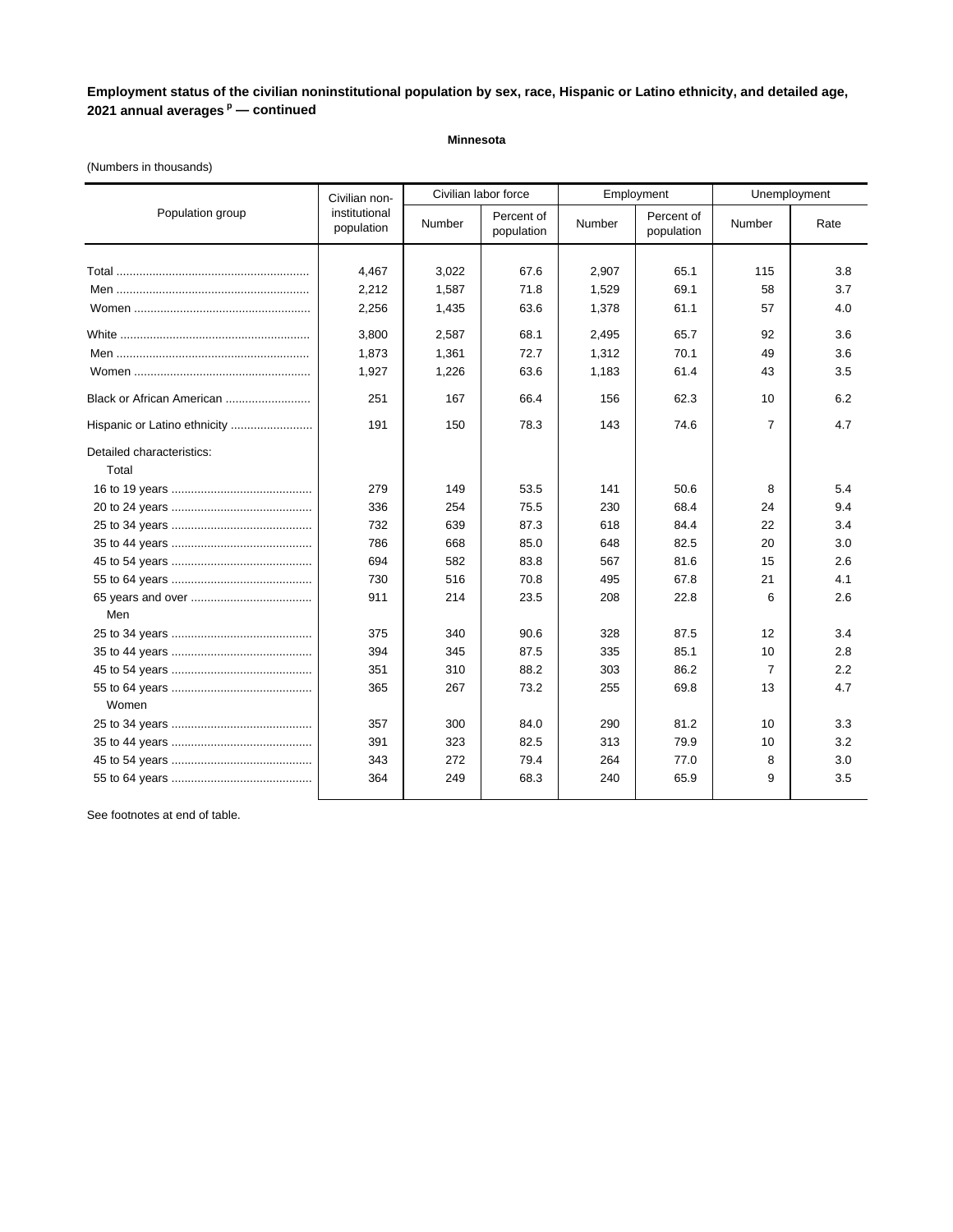# **Mississippi**

### (Numbers in thousands)

|                           | Civilian non-               |        | Civilian labor force     |        | Employment               |                | Unemployment |
|---------------------------|-----------------------------|--------|--------------------------|--------|--------------------------|----------------|--------------|
| Population group          | institutional<br>population | Number | Percent of<br>population | Number | Percent of<br>population | Number         | Rate         |
|                           |                             |        |                          |        |                          |                |              |
|                           | 2.286                       | 1.253  | 54.8                     | 1,184  | 51.8                     | 68             | 5.5          |
|                           | 1,072                       | 640    | 59.7                     | 601    | 56.1                     | 39             | 6.0          |
|                           | 1,214                       | 613    | 50.5                     | 583    | 48.0                     | 30             | 4.9          |
|                           | 1,393                       | 763    | 54.8                     | 734    | 52.7                     | 29             | 3.8          |
|                           | 673                         | 413    | 61.3                     | 394    | 58.6                     | 18             | 4.4          |
|                           | 720                         | 350    | 48.7                     | 340    | 47.2                     | 11             | 3.0          |
| Black or African American | 838                         | 458    | 54.7                     | 421    | 50.2                     | 37             | 8.1          |
|                           | 374                         | 210    | 56.1                     | 190    | 50.8                     | 20             | 9.4          |
|                           | 464                         | 248    | 53.6                     | 231    | 49.8                     | 18             | 7.1          |
| Detailed characteristics: |                             |        |                          |        |                          |                |              |
| Total                     |                             |        |                          |        |                          |                |              |
|                           | 165                         | 98     | 59.5                     | 85     | 51.6                     | 13             | 13.2         |
|                           | 390                         | 296    | 76.1                     | 276    | 70.9                     | 20             | 6.7          |
|                           | 359                         | 276    | 76.7                     | 262    | 72.9                     | 14             | 5.0          |
|                           | 346                         | 260    | 75.1                     | 252    | 72.6                     | 9              | 3.3          |
|                           | 383                         | 208    | 54.3                     | 203    | 53.0                     | 5              | 2.5          |
|                           | 493                         | 73     | 14.8                     | 71     | 14.4                     | $\overline{2}$ | 2.7          |
| Men                       |                             |        |                          |        |                          |                |              |
|                           | 196                         | 161    | 82.3                     | 149    | 76.0                     | 12             | 7.6          |
|                           | 166                         | 136    | 82.2                     | 128    | 77.3                     | 8              | 6.0          |
|                           | 159                         | 129    | 81.0                     | 125    | 78.5                     | 4              | 3.1          |
|                           | 181                         | 106    | 58.5                     | 103    | 57.0                     | 3              | 2.5          |
| Women                     |                             |        |                          |        |                          |                |              |
|                           | 90                          | 52     | 57.2                     | 45     | 49.9                     | $\overline{7}$ | 12.8         |
|                           | 194                         | 135    | 69.8                     | 128    | 65.8                     | 8              | 5.7          |
|                           | 193                         | 139    | 72.1                     | 134    | 69.2                     | 6              | 4.1          |
|                           | 187                         | 131    | 70.0                     | 126    | 67.6                     | 5              | 3.4          |
|                           | 201                         | 102    | 50.6                     | 99     | 49.3                     | 3              | 2.6          |
|                           |                             |        |                          |        |                          |                |              |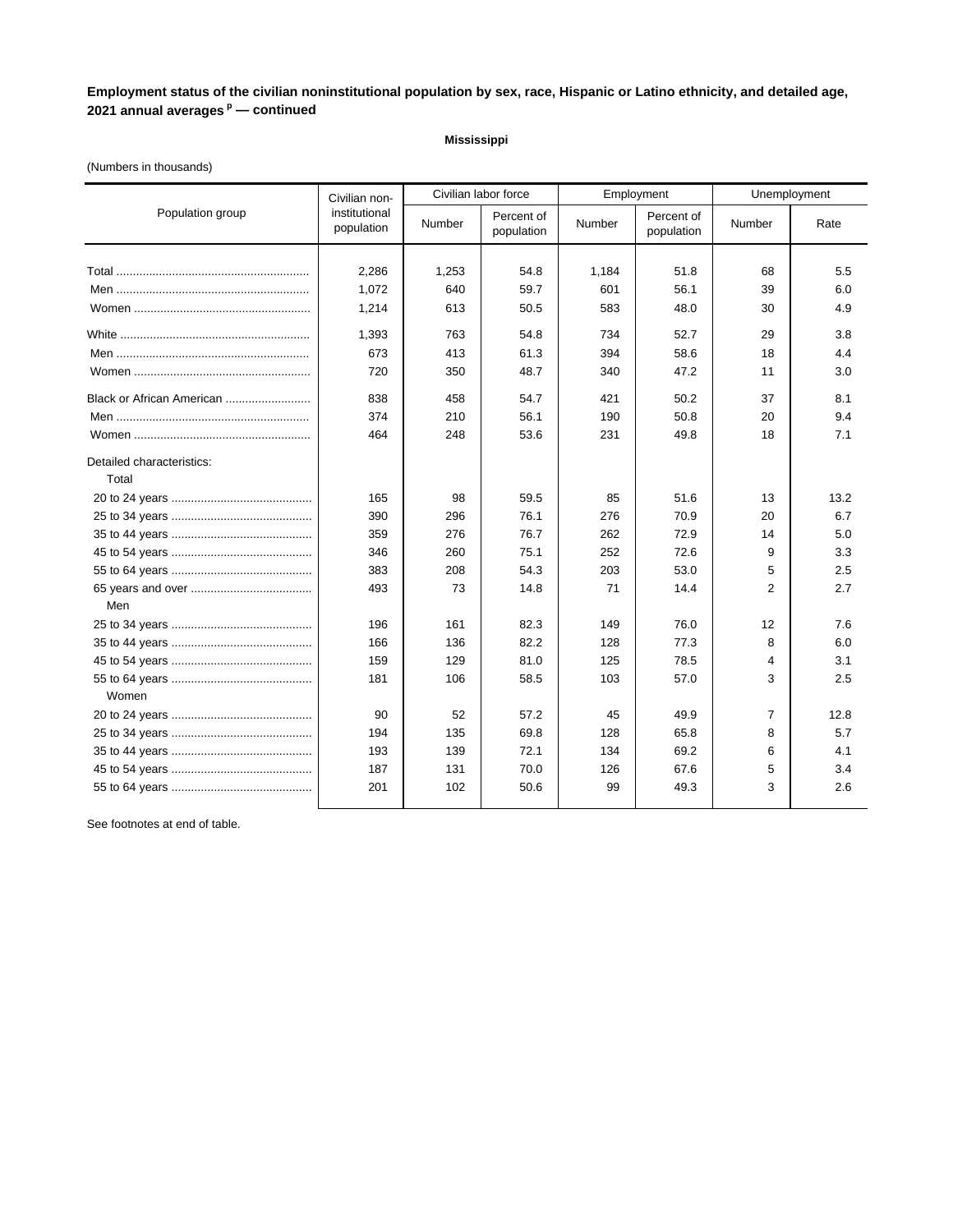#### **Missouri**

### (Numbers in thousands)

|                                    | Civilian non-               |        | Civilian labor force     | Employment |                          | Unemployment |      |
|------------------------------------|-----------------------------|--------|--------------------------|------------|--------------------------|--------------|------|
| Population group                   | institutional<br>population | Number | Percent of<br>population | Number     | Percent of<br>population | Number       | Rate |
|                                    |                             |        |                          |            |                          |              |      |
|                                    | 4.854                       | 3,053  | 62.9                     | 2,923      | 60.2                     | 131          | 4.3  |
|                                    | 2,343                       | 1,580  | 67.4                     | 1,505      | 64.2                     | 75           | 4.7  |
|                                    | 2,510                       | 1,473  | 58.7                     | 1,418      | 56.5                     | 56           | 3.8  |
|                                    | 4,090                       | 2,573  | 62.9                     | 2,482      | 60.7                     | 91           | 3.5  |
|                                    | 1,998                       | 1,355  | 67.8                     | 1,302      | 65.2                     | 53           | 3.9  |
|                                    | 2,092                       | 1,218  | 58.2                     | 1,180      | 56.4                     | 38           | 3.1  |
| Black or African American          | 532                         | 321    | 60.4                     | 293        | 55.0                     | 29           | 9.0  |
|                                    | 241                         | 151    | 62.8                     | 136        | 56.4                     | 15           | 10.2 |
|                                    | 291                         | 170    | 58.4                     | 157        | 53.8                     | 14           | 7.9  |
| Hispanic or Latino ethnicity       | 203                         | 150    | 73.5                     | 143        | 70.5                     | 6            | 4.1  |
| Detailed characteristics:<br>Total |                             |        |                          |            |                          |              |      |
|                                    | 400                         | 305    | 76.3                     | 284        | 71.1                     | 21           | 6.8  |
|                                    | 805                         | 684    | 84.9                     | 656        | 81.4                     | 28           | 4.1  |
|                                    | 776                         | 662    | 85.3                     | 640        | 82.5                     | 22           | 3.4  |
|                                    | 683                         | 579    | 84.7                     | 558        | 81.7                     | 20           | 3.5  |
|                                    | 817                         | 510    | 62.4                     | 490        | 60.0                     | 20           | 3.9  |
|                                    | 1,093                       | 203    | 18.6                     | 196        | 18.0                     | 6            | 3.2  |
| Men                                |                             |        |                          |            |                          |              |      |
|                                    | 210                         | 165    | 78.5                     | 153        | 72.9                     | 12           | 7.2  |
|                                    | 402                         | 354    | 88.2                     | 340        | 84.6                     | 15           | 4.2  |
|                                    | 368                         | 335    | 91.0                     | 322        | 87.6                     | 12           | 3.7  |
|                                    | 340                         | 305    | 89.9                     | 294        | 86.5                     | 12           | 3.8  |
|                                    | 396                         | 259    | 65.5                     | 247        | 62.3                     | 12           | 4.8  |
| Women                              |                             |        |                          |            |                          |              |      |
|                                    | 190                         | 140    | 73.9                     | 131        | 69.2                     | 9            | 6.3  |
|                                    | 404                         | 329    | 81.6                     | 316        | 78.3                     | 13           | 4.0  |
|                                    | 408                         | 327    | 80.3                     | 318        | 77.9                     | 10           | 3.0  |
|                                    | 344                         | 273    | 79.5                     | 265        | 77.0                     | 9            | 3.1  |
|                                    | 422                         | 251    | 59.5                     | 244        | 57.7                     | 7            | 2.9  |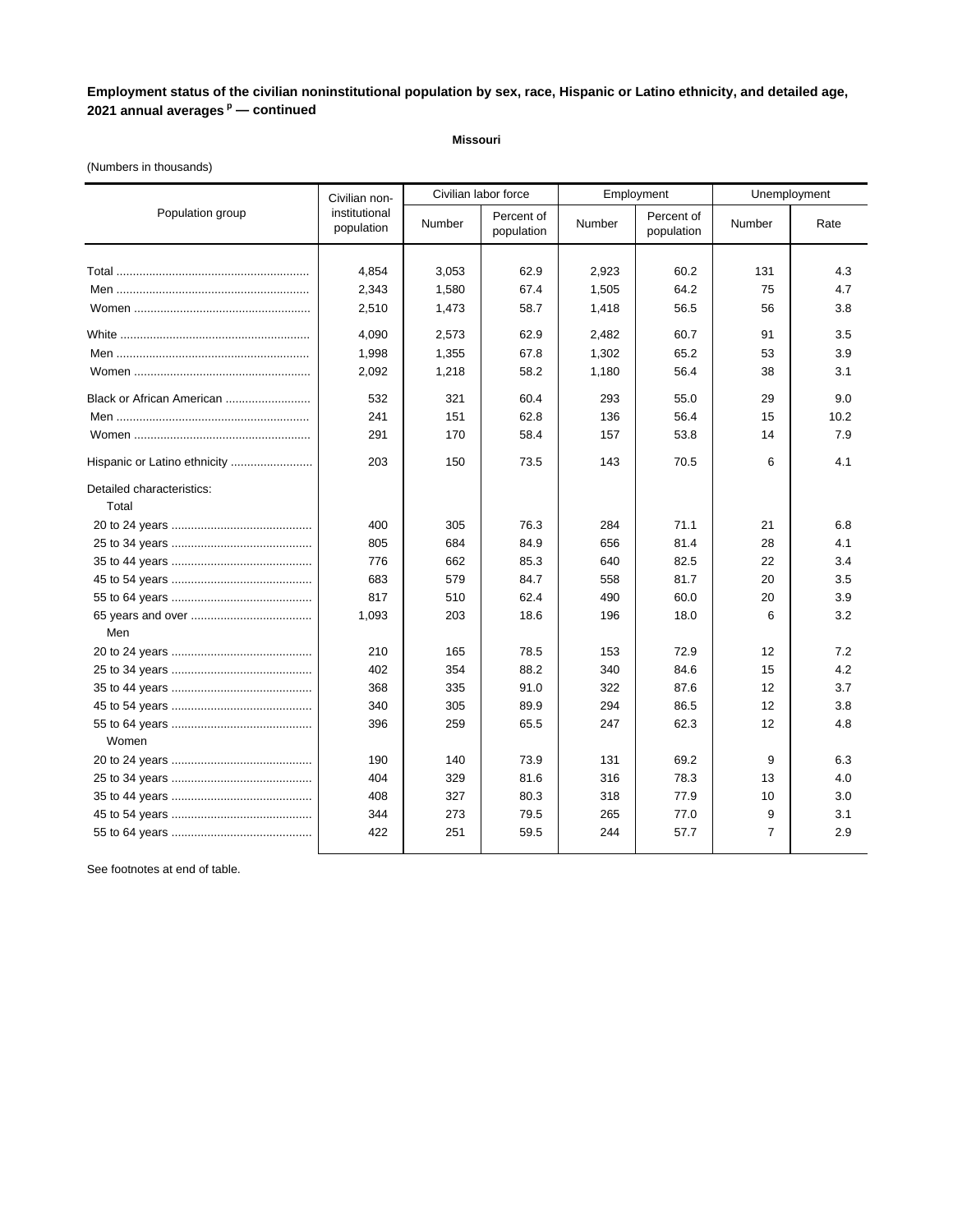**Montana**

|                           | Civilian non-               |        | Civilian labor force     |        | Employment               | Unemployment   |      |
|---------------------------|-----------------------------|--------|--------------------------|--------|--------------------------|----------------|------|
| Population group          | institutional<br>population | Number | Percent of<br>population | Number | Percent of<br>population | Number         | Rate |
|                           |                             |        |                          |        |                          |                |      |
|                           | 872                         | 549    | 63.0                     | 531    | 60.9                     | 18             | 3.3  |
|                           | 434                         | 286    | 65.9                     | 276    | 63.4                     | 11             | 3.7  |
|                           | 437                         | 263    | 60.1                     | 255    | 58.4                     | 7              | 2.8  |
|                           | 808                         | 508    | 62.8                     | 492    | 60.9                     | 16             | 3.1  |
|                           | 402                         | 265    | 65.8                     | 255    | 63.5                     | 10             | 3.6  |
|                           | 406                         | 243    | 59.9                     | 237    | 58.3                     | 6              | 2.6  |
| Detailed characteristics: |                             |        |                          |        |                          |                |      |
| Total                     |                             |        |                          |        |                          |                |      |
|                           | 62                          | 49     | 79.2                     | 46     | 74.4                     | 3              | 6.3  |
|                           | 138                         | 118    | 86.0                     | 114    | 83.1                     | 4              | 3.2  |
|                           | 143                         | 126    | 88.5                     | 123    | 86.4                     | 3              | 2.4  |
|                           | 112                         | 91     | 81.3                     | 89     | 78.9                     | 3              | 3.0  |
|                           | 138                         | 91     | 65.8                     | 89     | 64.1                     | $\overline{2}$ | 2.5  |
|                           | 229                         | 48     | 21.1                     | 47     | 20.5                     | 1              | 2.9  |
| Men                       |                             |        |                          |        |                          |                |      |
|                           | 70                          | 63     | 89.5                     | 61     | 86.2                     | 2              | 3.7  |
|                           | 70                          | 65     | 92.8                     | 64     | 90.6                     | $\overline{2}$ | 2.3  |
|                           | 57                          | 48     | 84.4                     | 46     | 81.3                     | 2              | 3.5  |
|                           | 67                          | 48     | 71.6                     | 47     | 69.6                     | 1              | 2.9  |
| Women                     |                             |        |                          |        |                          |                |      |
|                           | 67                          | 55     | 82.3                     | 54     | 79.9                     | $\overline{2}$ | 2.7  |
|                           | 73                          | 61     | 84.5                     | 60     | 82.4                     | 2              | 2.5  |
|                           | 55                          | 43     | 78.2                     | 42     | 76.4                     | 1              | 2.3  |

55 to 64 years ........................................... 71 43 60.3 42 59.0 1 2.1

#### (Numbers in thousands)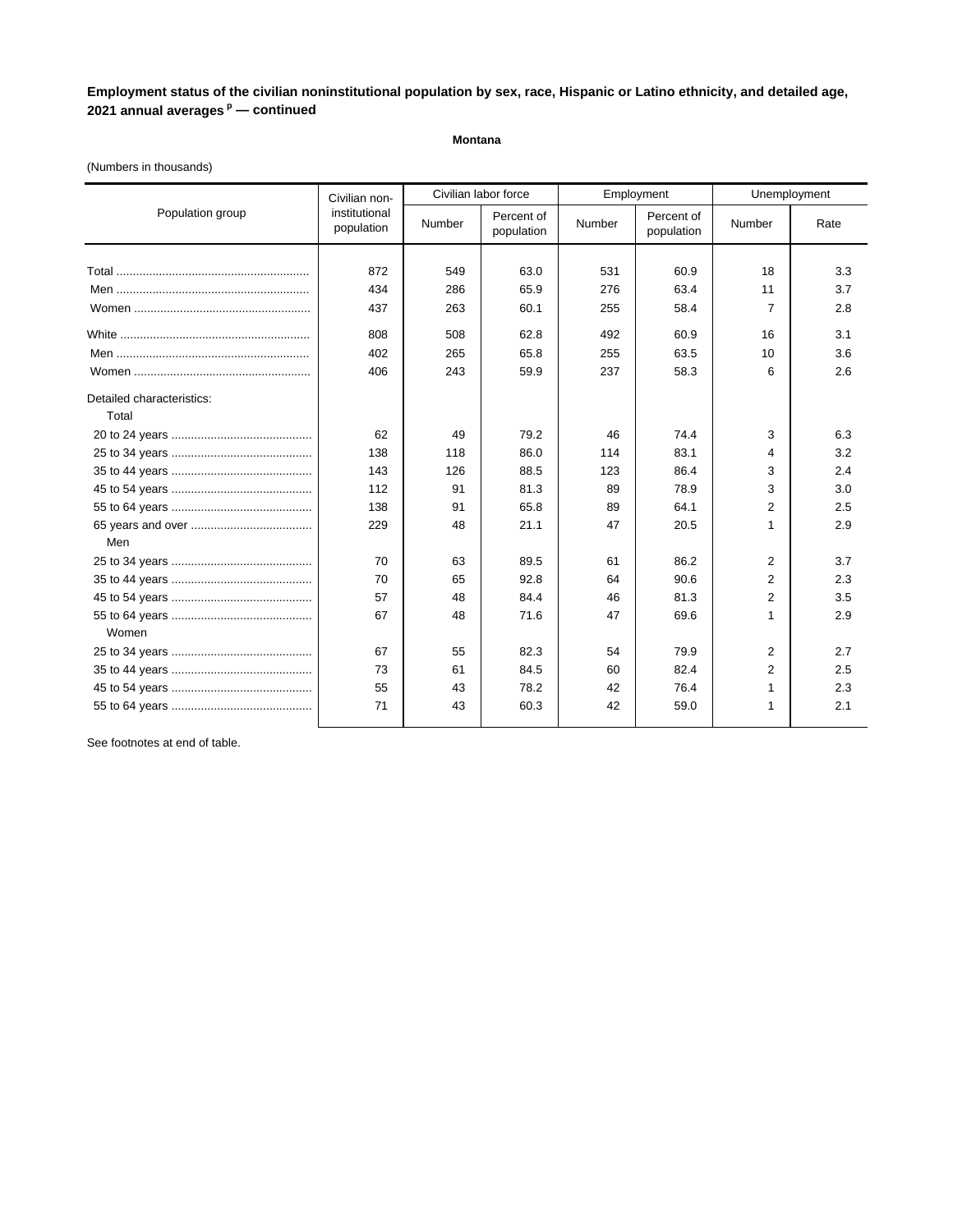### **Nebraska**

### (Numbers in thousands)

|                              | Civilian non-               |        | Civilian labor force     | Employment |                          | Unemployment   |      |
|------------------------------|-----------------------------|--------|--------------------------|------------|--------------------------|----------------|------|
| Population group             | institutional<br>population | Number | Percent of<br>population | Number     | Percent of<br>population | Number         | Rate |
|                              |                             |        |                          |            |                          |                |      |
|                              | 1,493                       | 1.040  | 69.7                     | 1,011      | 67.7                     | 29             | 2.8  |
|                              | 737                         | 551    | 74.7                     | 537        | 72.8                     | 14             | 2.5  |
|                              | 756                         | 490    | 64.8                     | 475        | 62.7                     | 15             | 3.1  |
|                              | 1,335                       | 928    | 69.5                     | 905        | 67.8                     | 23             | 2.4  |
|                              | 658                         | 490    | 74.5                     | 480        | 72.9                     | 10             | 2.1  |
|                              | 677                         | 438    | 64.7                     | 425        | 62.8                     | 12             | 2.8  |
| Hispanic or Latino ethnicity | 147                         | 107    | 72.5                     | 102        | 69.0                     | 5              | 4.9  |
| Detailed characteristics:    |                             |        |                          |            |                          |                |      |
| Total                        |                             |        |                          |            |                          |                |      |
|                              | 123                         | 101    | 81.9                     | 96         | 78.2                     | 5              | 4.6  |
|                              | 266                         | 236    | 88.9                     | 229        | 86.2                     | 7              | 3.0  |
|                              | 240                         | 208    | 86.7                     | 205        | 85.3                     | 3              | 1.6  |
|                              | 220                         | 188    | 85.5                     | 184        | 83.7                     | 4              | 2.1  |
|                              | 239                         | 184    | 77.2                     | 181        | 75.8                     | 3              | 1.8  |
|                              | 303                         | 76     | 25.1                     | 74         | 24.5                     | $\overline{2}$ | 2.2  |
| Men                          |                             |        |                          |            |                          |                |      |
|                              | 128                         | 120    | 94.2                     | 118        | 92.4                     | 2              | 1.9  |
|                              | 120                         | 113    | 94.3                     | 111        | 93.1                     | 2              | 1.3  |
|                              | 107                         | 94     | 88.6                     | 93         | 87.1                     | 2              | 1.6  |
|                              | 119                         | 97     | 81.3                     | 95         | 79.7                     | 2              | 2.1  |
| Women                        |                             |        |                          |            |                          |                |      |
|                              | 138                         | 116    | 84.0                     | 111        | 80.5                     | 5              | 4.2  |
|                              | 121                         | 96     | 79.1                     | 94         | 77.5                     | 2              | 2.0  |
|                              | 113                         | 93     | 82.5                     | 91         | 80.4                     | $\overline{2}$ | 2.5  |
|                              | 120                         | 87     | 73.1                     | 86         | 71.9                     | 1              | 1.7  |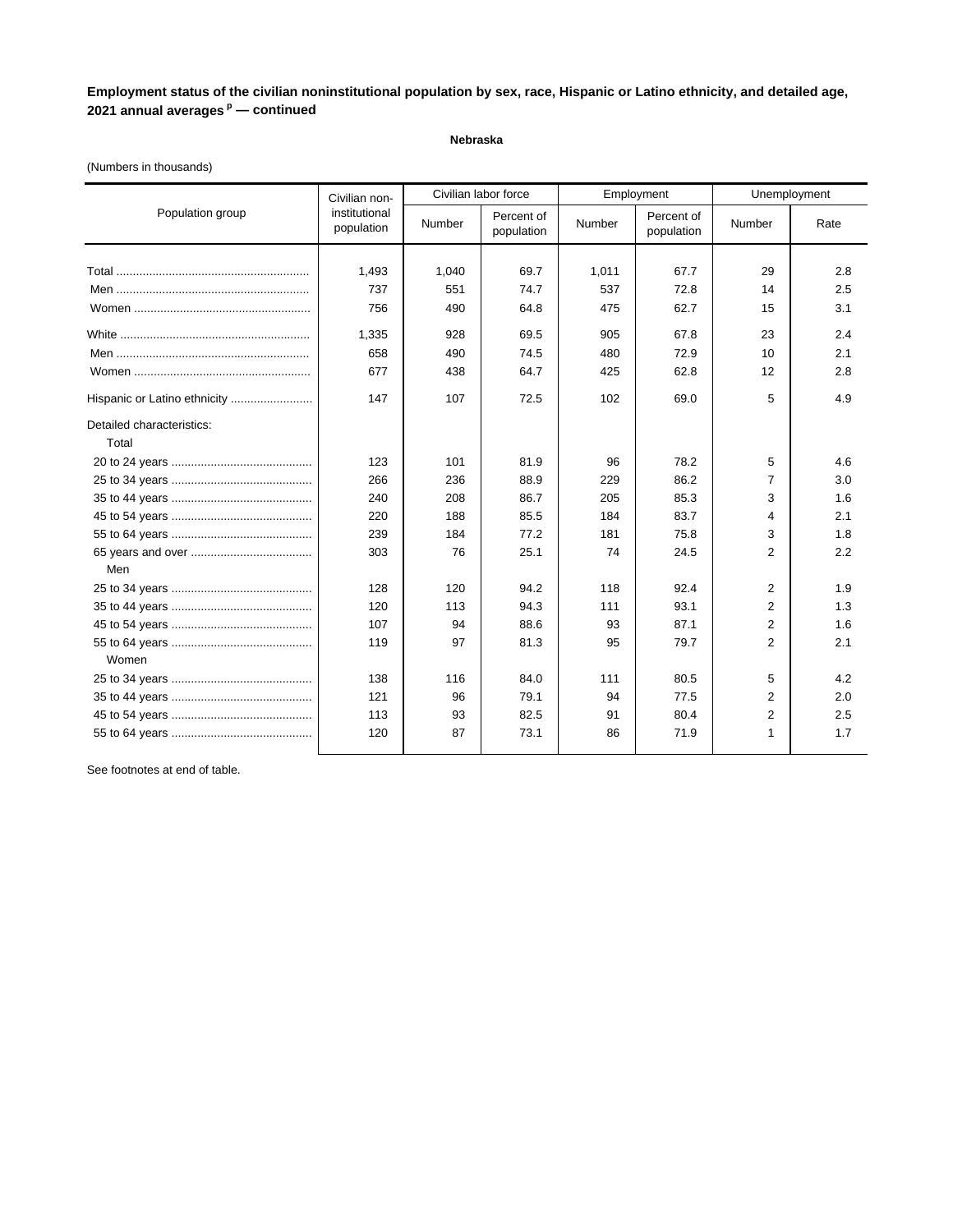### **Nevada**

### (Numbers in thousands)

|                                    | Civilian non-               |        | Civilian labor force     |        | Employment               | Unemployment   |      |
|------------------------------------|-----------------------------|--------|--------------------------|--------|--------------------------|----------------|------|
| Population group                   | institutional<br>population | Number | Percent of<br>population | Number | Percent of<br>population | Number         | Rate |
|                                    |                             |        |                          |        |                          |                |      |
|                                    | 2,526                       | 1,523  | 60.3                     | 1,406  | 55.7                     | 117            | 7.7  |
|                                    | 1,250                       | 825    | 66.0                     | 762    | 61.0                     | 63             | 7.7  |
|                                    | 1,277                       | 698    | 54.7                     | 644    | 50.5                     | 54             | 7.7  |
|                                    | 1,833                       | 1,084  | 59.2                     | 1,012  | 55.2                     | 72             | 6.6  |
|                                    | 918                         | 607    | 66.2                     | 566    | 61.6                     | 42             | 6.9  |
|                                    | 916                         | 477    | 52.1                     | 447    | 48.8                     | 30             | 6.4  |
| Black or African American          | 252                         | 161    | 63.8                     | 136    | 54.1                     | 25             | 15.3 |
|                                    | 119                         | 76     | 64.1                     | 67     | 55.9                     | 10             | 12.8 |
|                                    | 133                         | 85     | 63.6                     | 70     | 52.5                     | 15             | 17.5 |
|                                    | 633                         | 427    | 67.5                     | 399    | 63.0                     | 28             | 6.6  |
|                                    | 314                         | 241    | 76.6                     | 227    | 72.1                     | 14             | 5.9  |
|                                    | 319                         | 187    | 58.5                     | 173    | 54.1                     | 14             | 7.5  |
| Detailed characteristics:<br>Total |                             |        |                          |        |                          |                |      |
|                                    | 161                         | 60     | 37.4                     | 54     | 33.8                     | 6              | 9.5  |
|                                    | 186                         | 140    | 75.2                     | 126    | 67.7                     | 14             | 9.9  |
|                                    | 465                         | 374    | 80.5                     | 346    | 74.3                     | 29             | 7.6  |
|                                    | 393                         | 315    | 80.1                     | 291    | 74.1                     | 23             | 7.4  |
|                                    | 387                         | 296    | 76.4                     | 275    | 70.9                     | 21             | 7.2  |
|                                    | 362                         | 224    | 61.7                     | 205    | 56.5                     | 19             | 8.5  |
|                                    | 573                         | 115    | 20.1                     | 110    | 19.3                     | 5              | 4.3  |
| Men                                |                             |        |                          |        |                          |                |      |
|                                    | 94                          | 72     | 75.8                     | 63     | 66.9                     | 8              | 11.6 |
|                                    | 227                         | 198    | 87.0                     | 183    | 80.7                     | 14             | 7.2  |
|                                    | 200                         | 178    | 88.9                     | 167    | 83.2                     | 12             | 6.5  |
|                                    | 186                         | 158    | 84.8                     | 144    | 77.3                     | 14             | 8.8  |
|                                    | 182                         | 120    | 66.1                     | 111    | 61.3                     | 9              | 7.2  |
| Women                              | 276                         | 65     | 23.4                     | 62     | 22.3                     | 3              | 4.5  |
|                                    | 91                          | 68     | 74.6                     | 63     | 68.5                     | 6              | 8.1  |
|                                    | 238                         | 177    | 74.3                     | 162    | 68.2                     | 14             | 8.1  |
|                                    | 192                         | 136    | 70.9                     | 125    | 64.7                     | 12             | 8.7  |
|                                    | 201                         | 138    | 68.7                     | 131    | 65.0                     | $\overline{7}$ | 5.3  |
|                                    | 181                         | 104    | 57.3                     | 93     | 51.6                     | 10             | 9.9  |
|                                    | 297                         | 51     | 17.1                     | 49     | 16.4                     | $\overline{2}$ | 4.1  |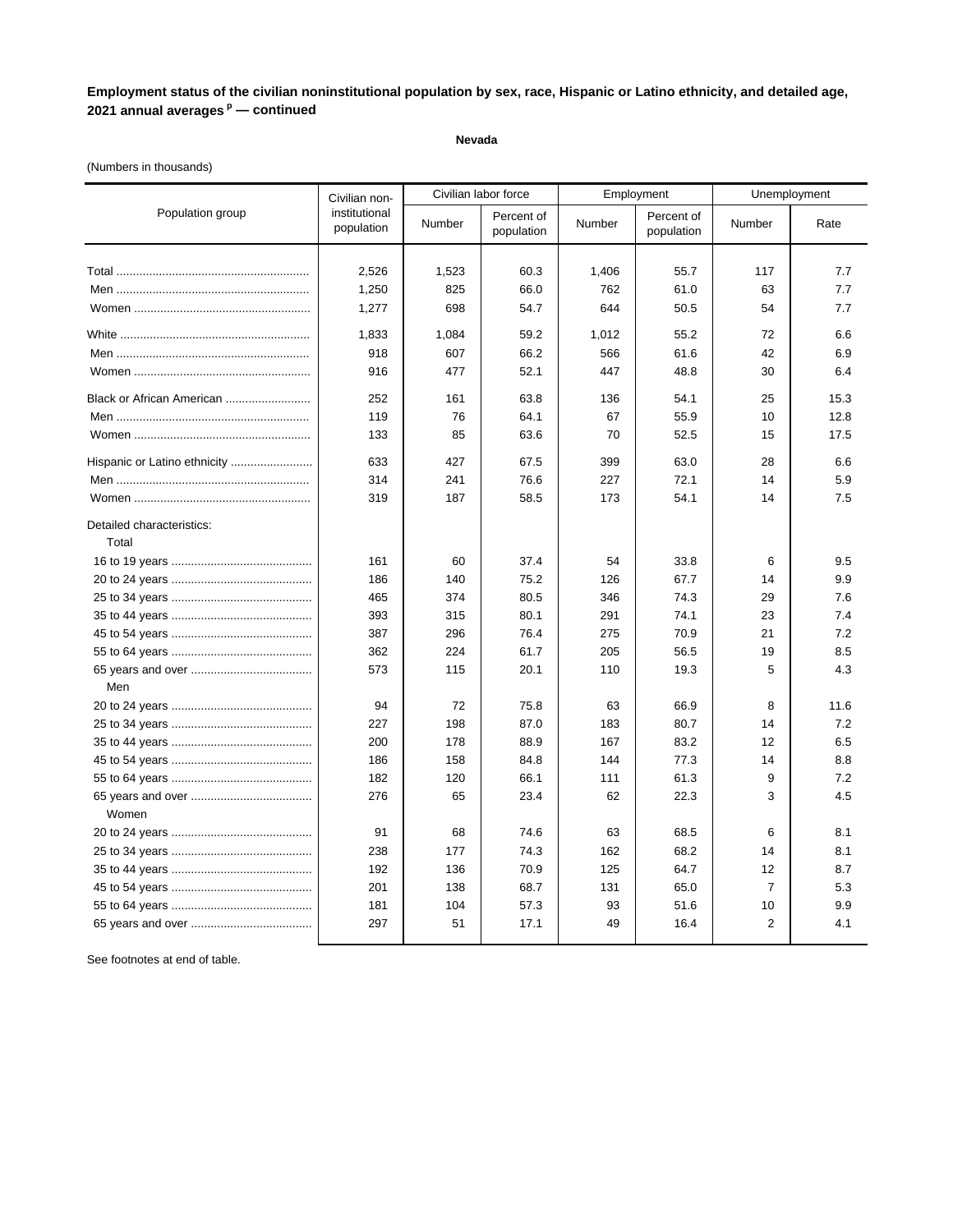### **New Hampshire**

### (Numbers in thousands)

|                           | Civilian non-               | Civilian labor force |                          |        | Employment               | Unemployment   |      |
|---------------------------|-----------------------------|----------------------|--------------------------|--------|--------------------------|----------------|------|
| Population group          | institutional<br>population | Number               | Percent of<br>population | Number | Percent of<br>population | Number         | Rate |
|                           |                             |                      |                          |        |                          |                |      |
|                           | 1,137                       | 734                  | 64.6                     | 707    | 62.2                     | 27             | 3.7  |
|                           | 559                         | 388                  | 69.4                     | 371    | 66.4                     | 17             | 4.3  |
|                           | 577                         | 346                  | 59.9                     | 335    | 58.1                     | 11             | 3.1  |
|                           | 1,063                       | 681                  | 64.1                     | 656    | 61.7                     | 25             | 3.6  |
|                           | 523                         | 359                  | 68.5                     | 344    | 65.7                     | 15             | 4.1  |
|                           | 540                         | 322                  | 59.7                     | 312    | 57.9                     | 10             | 3.1  |
| Detailed characteristics: |                             |                      |                          |        |                          |                |      |
| Total                     |                             |                      |                          |        |                          |                |      |
|                           | 70                          | 35                   | 50.5                     | 33     | 47.5                     | 2              | 6.0  |
|                           | 71                          | 57                   | 79.9                     | 52     | 73.6                     | 5              | 8.0  |
|                           | 181                         | 154                  | 85.5                     | 148    | 82.0                     | 6              | 4.0  |
|                           | 166                         | 145                  | 87.4                     | 141    | 84.7                     | 4              | 3.0  |
|                           | 149                         | 128                  | 86.0                     | 126    | 84.4                     | 3              | 2.0  |
|                           | 210                         | 151                  | 71.9                     | 145    | 69.3                     | 6              | 3.8  |
|                           | 291                         | 64                   | 22.0                     | 62     | 21.3                     | 2              | 3.1  |
| Men                       |                             |                      |                          |        |                          |                |      |
|                           | 94                          | 84                   | 88.7                     | 80     | 84.8                     | 4              | 4.3  |
|                           | 82                          | 76                   | 93.2                     | 74     | 90.0                     | 3              | 3.5  |
|                           | 75                          | 68                   | 89.9                     | 67     | 88.3                     | 1              | 1.8  |
|                           | 104                         | 79                   | 76.3                     | 75     | 72.7                     | 4              | 4.8  |
|                           | 134                         | 35                   | 26.3                     | 34     | 25.2                     | 1              | 3.9  |
| Women                     |                             |                      |                          |        |                          |                |      |
|                           | 86                          | 71                   | 82.1                     | 68     | 79.1                     | 3              | 3.7  |
|                           | 84                          | 69                   | 81.8                     | 67     | 79.7                     | 2              | 2.6  |
|                           | 73                          | 60                   | 82.0                     | 59     | 80.4                     | 1              | 2.1  |
|                           | 106                         | 72                   | 67.7                     | 70     | 66.0                     | $\overline{2}$ | 2.6  |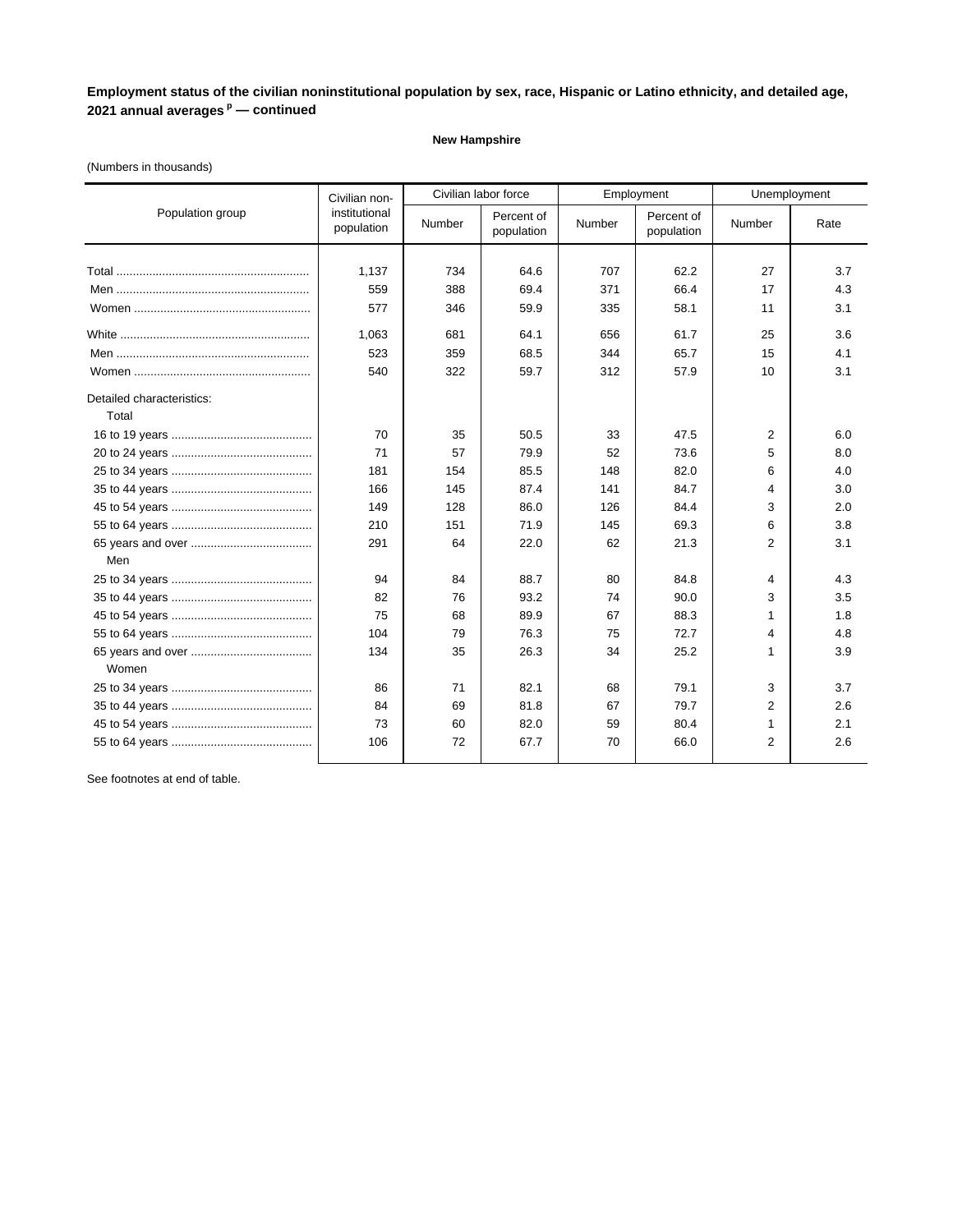#### **New Jersey**

### (Numbers in thousands)

|                              | Civilian non-               |            | Civilian labor force     |            | Employment               | Unemployment   |              |
|------------------------------|-----------------------------|------------|--------------------------|------------|--------------------------|----------------|--------------|
| Population group             | institutional<br>population | Number     | Percent of<br>population | Number     | Percent of<br>population | Number         | Rate         |
|                              |                             |            |                          |            |                          |                |              |
|                              | 7,069                       | 4,448      | 62.9                     | 4,167      | 59.0                     | 281            | 6.3          |
|                              | 3,408                       | 2,379      | 69.8                     | 2,236      | 65.6                     | 143            | 6.0          |
|                              | 3,661                       | 2,069      | 56.5                     | 1,932      | 52.8                     | 138            | 6.7          |
|                              | 5,028                       | 3,115      | 61.9                     | 2,944      | 58.5                     | 171            | 5.5          |
|                              | 2,447                       | 1,673      | 68.4                     | 1,584      | 64.7                     | 90             | 5.4          |
|                              | 2,581                       | 1,442      | 55.9                     | 1,360      | 52.7                     | 81             | 5.6          |
| Black or African American    | 1,027                       | 667        | 64.9                     | 603        | 58.7                     | 64             | 9.6          |
|                              | 470                         | 332        | 70.8                     | 303        | 64.5                     | 30             | 8.9          |
|                              | 558                         | 335        | 60.0                     | 300        | 53.8                     | 35             | 10.3         |
| Hispanic or Latino ethnicity | 1,262                       | 834        | 66.1                     | 775        | 61.4                     | 59             | 7.1          |
|                              | 635                         | 474        | 74.7                     | 444        | 70.0                     | 30             | 6.4          |
|                              | 627                         | 360        | 57.4                     | 331        | 52.8                     | 29             | 8.0          |
| Detailed characteristics:    |                             |            |                          |            |                          |                |              |
| Total                        |                             |            |                          |            |                          |                |              |
|                              | 425<br>497                  | 132<br>315 | 31.1<br>63.4             | 110<br>284 | 25.9<br>57.1             | 22             | 16.7<br>10.0 |
|                              |                             | 979        | 81.8                     | 902        | 75.4                     | 31<br>77       | 7.8          |
|                              | 1,196<br>1,093              | 922        | 84.3                     | 872        | 79.7                     | 50             | 5.4          |
|                              | 1,108                       | 939        | 84.8                     | 895        | 80.7                     | 45             | 4.8          |
|                              | 1,194                       | 835        | 69.9                     | 796        | 66.7                     | 39             | 4.6          |
|                              | 1,555                       | 326        | 21.0                     | 309        | 19.9                     | 17             | 5.2          |
| Men                          |                             |            |                          |            |                          |                |              |
|                              | 265                         | 176        | 66.5                     | 159        | 59.9                     | 18             | 9.9          |
|                              | 597                         | 528        | 88.5                     | 489        | 81.9                     | 39             | 7.4          |
|                              | 541                         | 506        | 93.5                     | 479        | 88.6                     | 27             | 5.3          |
|                              | 518                         | 466        | 90.0                     | 444        | 85.7                     | 22             | 4.7          |
|                              | 593                         | 450        | 75.9                     | 430        | 72.5                     | 21             | 4.5          |
|                              | 687                         | 190        | 27.7                     | 180        | 26.2                     | 10             | 5.2          |
| Women                        |                             |            |                          |            |                          |                |              |
|                              | 232                         | 139        | 59.9                     | 125        | 53.9                     | 14             | 10.0         |
|                              | 600                         | 450        | 75.1                     | 413        | 68.8                     | 38             | 8.4          |
|                              | 553                         | 416        | 75.3                     | 393        | 71.1                     | 23             | 5.6          |
|                              | 590                         | 473        | 80.2                     | 451        | 76.3                     | 23             | 4.8          |
|                              | 600                         | 385        | 64.0                     | 366        | 61.0                     | 18             | 4.7          |
|                              | 867                         | 136        | 15.7                     | 129        | 14.9                     | $\overline{7}$ | 5.0          |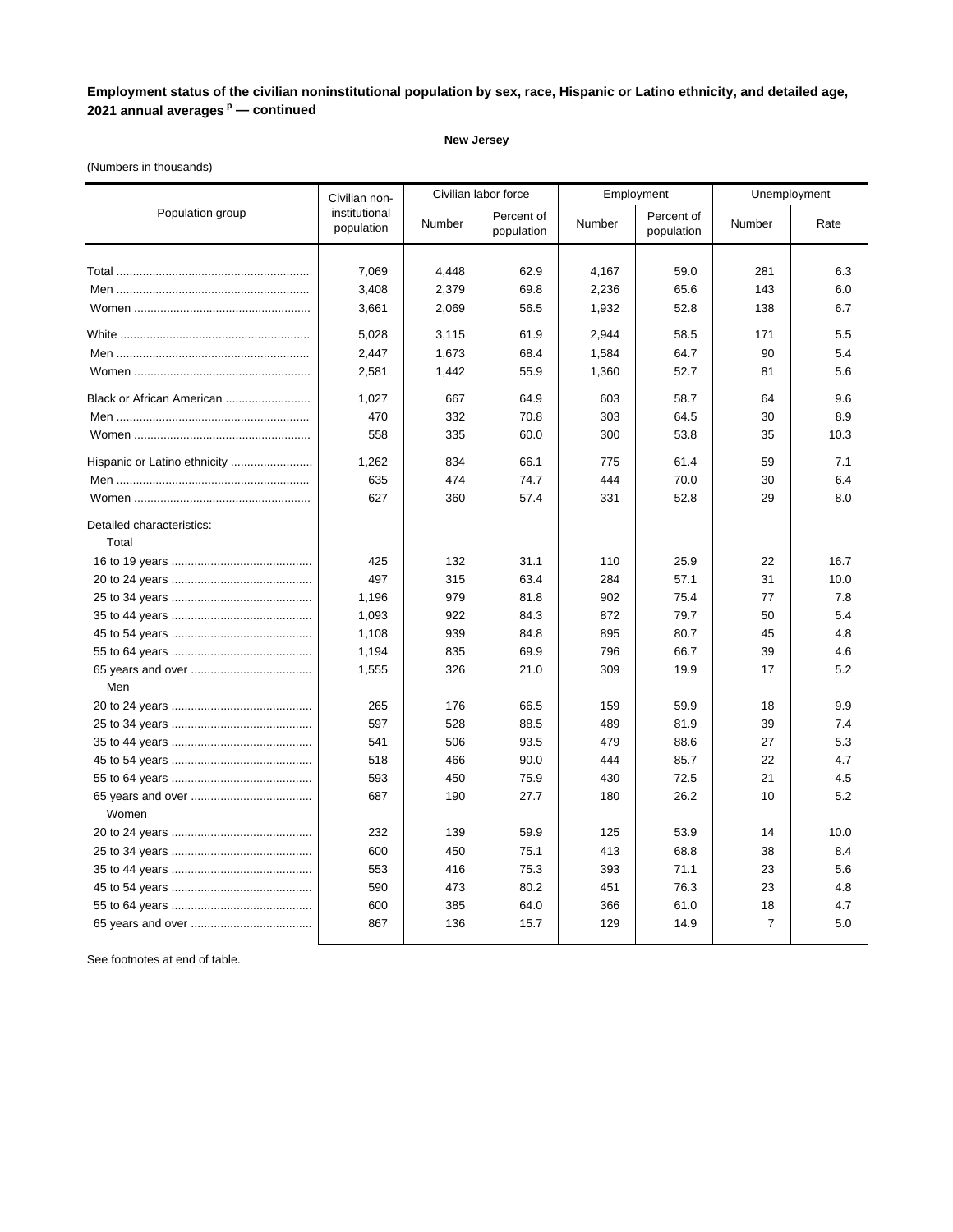### **New Mexico**

### (Numbers in thousands)

|                                    | Civilian non-               | Civilian labor force |                          | Employment |                          | Unemployment   |      |
|------------------------------------|-----------------------------|----------------------|--------------------------|------------|--------------------------|----------------|------|
| Population group                   | institutional<br>population | Number               | Percent of<br>population | Number     | Percent of<br>population | Number         | Rate |
|                                    |                             |                      |                          |            |                          |                |      |
|                                    | 1,664                       | 936                  | 56.3                     | 873        | 52.5                     | 63             | 6.7  |
|                                    | 807                         | 499                  | 61.8                     | 461        | 57.2                     | 37             | 7.4  |
|                                    | 857                         | 438                  | 51.1                     | 412        | 48.1                     | 26             | 5.9  |
|                                    | 1,345                       | 750                  | 55.8                     | 705        | 52.4                     | 46             | 6.1  |
|                                    | 656                         | 405                  | 61.8                     | 378        | 57.6                     | 27             | 6.6  |
|                                    | 689                         | 345                  | 50.1                     | 326        | 47.4                     | 19             | 5.4  |
|                                    | 679                         | 398                  | 58.6                     | 368        | 54.2                     | 30             | 7.4  |
|                                    | 325                         | 212                  | 65.4                     | 195        | 60.0                     | 18             | 8.3  |
|                                    | 354                         | 186                  | 52.3                     | 174        | 49.0                     | 12             | 6.4  |
| Detailed characteristics:<br>Total |                             |                      |                          |            |                          |                |      |
|                                    | 111                         | 35                   | 31.6                     | 31         | 27.6                     | 5              | 12.8 |
|                                    | 144                         | 104                  | 72.5                     | 93         | 64.6                     | 11             | 10.8 |
|                                    | 262                         | 197                  | 75.4                     | 182        | 69.6                     | 15             | 7.6  |
|                                    | 256                         | 204                  | 79.9                     | 192        | 75.0                     | 12             | 6.1  |
|                                    | 225                         | 172                  | 76.3                     | 163        | 72.2                     | 9              | 5.4  |
|                                    | 266                         | 158                  | 59.5                     | 151        | 56.7                     | 8              | 4.7  |
| Men                                | 401                         | 65                   | 16.3                     | 62         | 15.5                     | 3              | 4.7  |
|                                    | 73                          | 56                   | 76.6                     | 49         | 66.7                     | $\overline{7}$ | 13.0 |
|                                    | 127                         | 105                  | 82.3                     | 96         | 75.6                     | 9              | 8.1  |
|                                    | 133                         | 117                  | 88.1                     | 110        | 82.7                     | 7              | 6.2  |
|                                    | 102                         | 84                   | 82.3                     | 78         | 76.5                     | 6              | 6.9  |
|                                    | 130                         | 82                   | 62.8                     | 77         | 59.7                     | 4              | 5.1  |
|                                    | 189                         | 39                   | 20.6                     | 37         | 19.6                     | $\overline{2}$ | 5.1  |
| Women                              |                             |                      |                          |            |                          |                |      |
|                                    | 71                          | 49                   | 68.2                     | 45         | 62.5                     | 4              | 8.4  |
|                                    | 134                         | 93                   | 68.9                     | 86         | 64.1                     | $\overline{7}$ | 7.1  |
|                                    | 123                         | 87                   | 70.9                     | 82         | 66.7                     | 5              | 6.0  |
|                                    | 124                         | 88                   | 71.4                     | 85         | 68.7                     | 3              | 3.9  |
|                                    | 136                         | 77                   | 56.3                     | 73         | 53.9                     | 3              | 4.3  |
|                                    | 213                         | 27                   | 12.5                     | 25         | 11.9                     | $\mathbf{1}$   | 4.2  |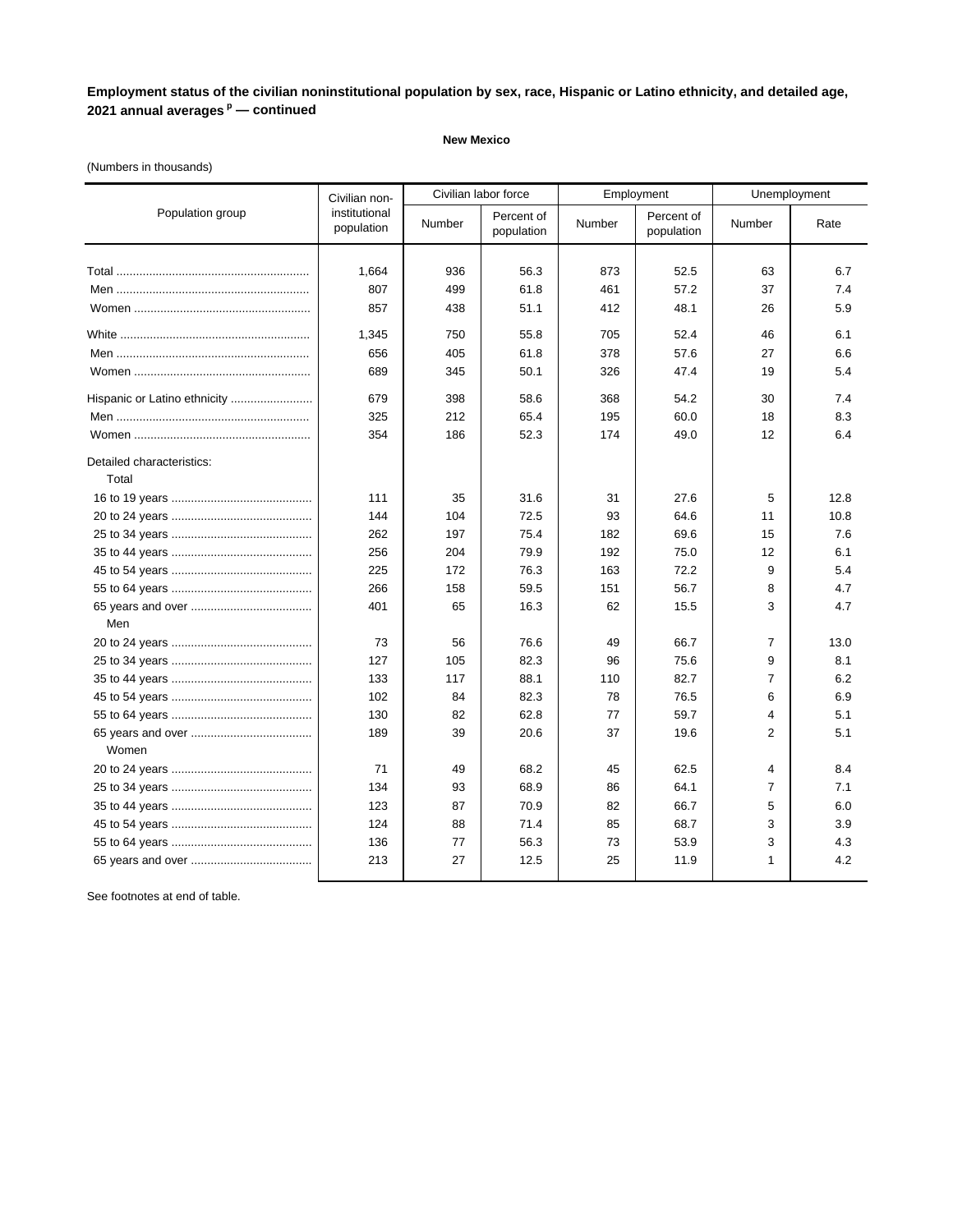### **New York**

### (Numbers in thousands)

|                                    | Civilian non-               | Civilian labor force |                          | Employment |                          | Unemployment |      |
|------------------------------------|-----------------------------|----------------------|--------------------------|------------|--------------------------|--------------|------|
| Population group                   | institutional<br>population | Number               | Percent of<br>population | Number     | Percent of<br>population | Number       | Rate |
|                                    | 15,475                      | 9.176                | 59.3                     | 8,533      | 55.1                     | 643          | 7.0  |
|                                    | 7,393                       | 4,807                | 65.0                     | 4,461      | 60.3                     | 346          | 7.2  |
|                                    | 8,082                       | 4,369                | 54.1                     | 4,072      | 50.4                     | 297          | 6.8  |
|                                    | 10,890                      | 6,508                | 59.8                     | 6,117      | 56.2                     | 391          | 6.0  |
|                                    | 5,267                       | 3,469                | 65.9                     | 3,267      | 62.0                     | 202          | 5.8  |
|                                    | 5,623                       | 3,040                | 54.1                     | 2,851      | 50.7                     | 189          | 6.2  |
| Black or African American          | 2,639                       | 1,492                | 56.5                     | 1,341      | 50.8                     | 151          | 10.1 |
|                                    | 1,188                       | 712                  | 60.0                     | 627        | 52.8                     | 86           | 12.0 |
|                                    | 1,451                       | 779                  | 53.7                     | 714        | 49.2                     | 65           | 8.3  |
|                                    | 2,735                       | 1,712                | 62.6                     | 1,550      | 56.7                     | 162          | 9.5  |
|                                    | 1,306                       | 915                  | 70.1                     | 821        | 62.9                     | 94           | 10.3 |
|                                    | 1,429                       | 796                  | 55.7                     | 729        | 51.0                     | 68           | 8.5  |
| Detailed characteristics:<br>Total |                             |                      |                          |            |                          |              |      |
|                                    | 979                         | 262                  | 26.8                     | 220        | 22.5                     | 42           | 16.1 |
|                                    | 1,228                       | 761                  | 62.0                     | 667        | 54.3                     | 94           | 12.3 |
|                                    | 2,671                       | 2,201                | 82.4                     | 2,031      | 76.0                     | 169          | 7.7  |
|                                    | 2,382                       | 1,920                | 80.6                     | 1,811      | 76.0                     | 110          | 5.7  |
|                                    | 2,222                       | 1,753                | 78.9                     | 1,654      | 74.4                     | 100          | 5.7  |
|                                    | 2,571                       | 1,631                | 63.4                     | 1,536      | 59.8                     | 95           | 5.8  |
|                                    | 3,422                       | 648                  | 18.9                     | 614        | 17.9                     | 34           | 5.2  |
| Men                                |                             |                      |                          |            |                          |              |      |
|                                    | 468                         | 117                  | 24.9                     | 95         | 20.4                     | 21           | 18.3 |
|                                    | 578                         | 381                  | 66.0                     | 331        | 57.3                     | 50           | 13.1 |
|                                    | 1,338                       | 1,158                | 86.6                     | 1,075      | 80.4                     | 83           | 7.1  |
|                                    | 1,205                       | 1,074                | 89.1                     | 1,007      | 83.5                     | 67           | 6.3  |
|                                    | 1,047                       | 885                  | 84.5                     | 832        | 79.5                     | 53           | 5.9  |
|                                    | 1,206                       | 809                  | 67.1                     | 753        | 62.5                     | 56           | 6.9  |
| Women                              | 1,552                       | 384                  | 24.7                     | 367        | 23.7                     | 17           | 4.4  |
|                                    | 511                         | 146                  | 28.5                     | 125        | 24.4                     | 21           | 14.3 |
|                                    | 650                         | 380                  | 58.4                     | 336        | 51.7                     | 44           | 11.5 |
|                                    | 1,333                       | 1,043                | 78.2                     | 956        | 71.7                     | 87           | 8.3  |
|                                    | 1,177                       | 847                  | 71.9                     | 804        | 68.3                     | 42           | 5.0  |
|                                    | 1,175                       | 869                  | 73.9                     | 821        | 69.9                     | 47           | 5.4  |
|                                    | 1,365                       | 822                  | 60.2                     | 783        | 57.4                     | 39           | 4.7  |
|                                    | 1,871                       | 264                  | 14.1                     | 247        | 13.2                     | 17           | 6.4  |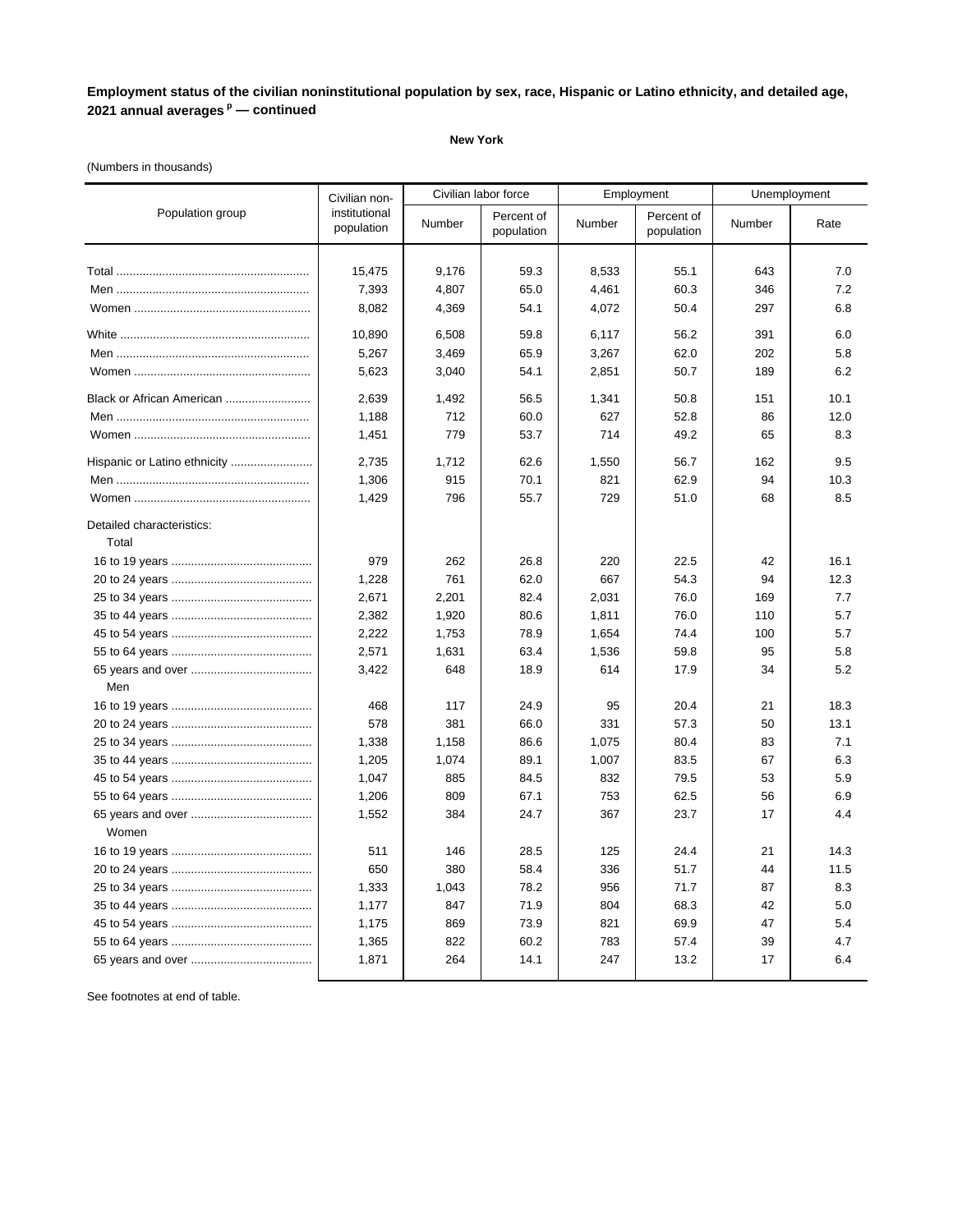### **North Carolina**

# (Numbers in thousands)

|                              | Civilian non-               |        | Civilian labor force     |        | Employment               |        | Unemployment |  |
|------------------------------|-----------------------------|--------|--------------------------|--------|--------------------------|--------|--------------|--|
| Population group             | institutional<br>population | Number | Percent of<br>population | Number | Percent of<br>population | Number | Rate         |  |
|                              |                             |        |                          |        |                          |        |              |  |
|                              | 8,460                       | 5,024  | 59.4                     | 4,795  | 56.7                     | 229    | 4.6          |  |
|                              | 4,002                       | 2,614  | 65.3                     | 2,490  | 62.2                     | 125    | 4.8          |  |
|                              | 4,457                       | 2,410  | 54.1                     | 2,305  | 51.7                     | 105    | 4.4          |  |
|                              | 6,020                       | 3,598  | 59.8                     | 3,465  | 57.6                     | 134    | 3.7          |  |
|                              | 2,896                       | 1,935  | 66.8                     | 1,859  | 64.2                     | 76     | 3.9          |  |
|                              | 3,124                       | 1,663  | 53.3                     | 1,605  | 51.4                     | 58     | 3.5          |  |
| Black or African American    | 1,829                       | 1,055  | 57.7                     | 974    | 53.2                     | 82     | 7.7          |  |
|                              | 821                         | 473    | 57.6                     | 432    | 52.6                     | 41     | 8.6          |  |
|                              | 1,008                       | 583    | 57.8                     | 541    | 53.7                     | 41     | 7.1          |  |
| Hispanic or Latino ethnicity | 813                         | 569    | 70.0                     | 538    | 66.1                     | 32     | 5.6          |  |
|                              | 425                         | 352    | 82.9                     | 335    | 78.9                     | 17     | 4.7          |  |
|                              | 388                         | 218    | 56.0                     | 203    | 52.2                     | 15     | 6.9          |  |
| Detailed characteristics:    |                             |        |                          |        |                          |        |              |  |
| Total                        |                             |        |                          |        |                          |        |              |  |
|                              | 495                         | 185    | 37.4                     | 168    | 33.9                     | 17     | 9.3          |  |
|                              | 691                         | 464    | 67.1                     | 431    | 62.3                     | 33     | 7.1          |  |
|                              | 1,333                       | 1,077  | 80.7                     | 1,008  | 75.6                     | 68     | 6.3          |  |
|                              | 1,377                       | 1,092  | 79.3                     | 1,049  | 76.2                     | 43     | 3.9          |  |
|                              | 1,261                       | 1,016  | 80.6                     | 984    | 78.1                     | 32     | 3.1          |  |
|                              | 1,356                       | 819    | 60.4                     | 798    | 58.8                     | 21     | 2.6          |  |
|                              | 1,946                       | 373    | 19.1                     | 358    | 18.4                     | 15     | 4.1          |  |
| Men                          |                             |        |                          |        |                          |        |              |  |
|                              | 331                         | 223    | 67.4                     | 203    | 61.4                     | 20     | 8.9          |  |
|                              | 669                         | 585    | 87.4                     | 545    | 81.5                     | 39     | 6.7          |  |
|                              | 647                         | 565    | 87.3                     | 542    | 83.8                     | 23     | 4.0          |  |
|                              | 619                         | 532    | 86.1                     | 516    | 83.4                     | 16     | 3.1          |  |
|                              | 632                         | 418    | 66.1                     | 409    | 64.7                     | 9      | 2.1          |  |
| Women                        | 862                         | 197    | 22.8                     | 188    | 21.8                     | 9      | 4.5          |  |
|                              | 360                         | 241    | 66.8                     | 228    | 63.2                     | 13     | 5.4          |  |
|                              | 665                         | 492    | 74.0                     | 463    | 69.6                     | 29     | 5.9          |  |
|                              | 730                         | 527    | 72.2                     | 507    | 69.4                     | 20     | 3.8          |  |
|                              | 642                         | 483    | 75.3                     | 468    | 72.9                     | 15     | 3.2          |  |
|                              | 725                         | 401    | 55.4                     | 389    | 53.7                     | 12     | 3.0          |  |
|                              | 1,084                       | 176    | 16.2                     | 170    | 15.7                     | 6      | 3.5          |  |
|                              |                             |        |                          |        |                          |        |              |  |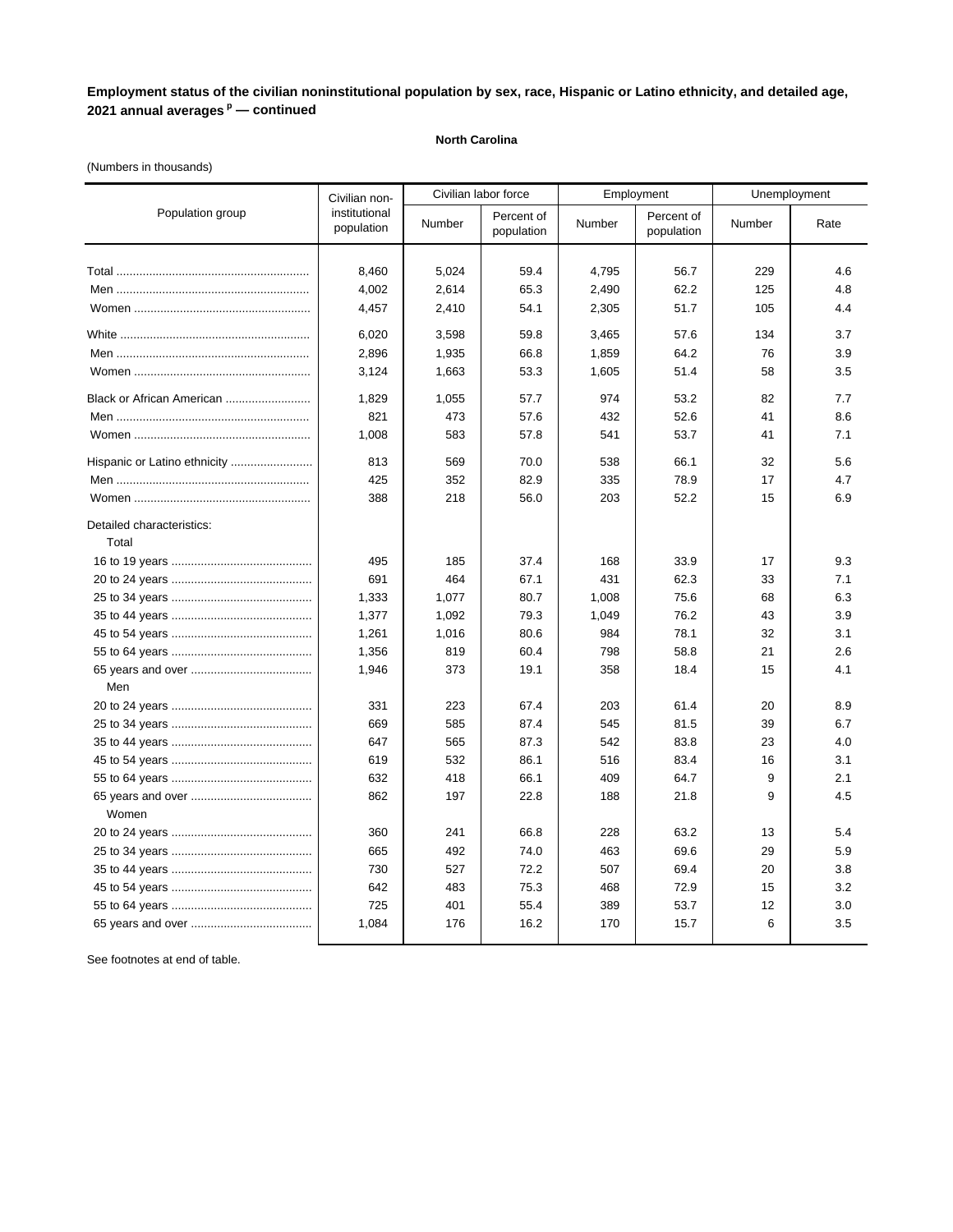### **North Dakota**

### (Numbers in thousands)

|                           | Civilian non-               | Civilian labor force |                          |        | Employment               | Unemployment   |      |
|---------------------------|-----------------------------|----------------------|--------------------------|--------|--------------------------|----------------|------|
| Population group          | institutional<br>population | Number               | Percent of<br>population | Number | Percent of<br>population | Number         | Rate |
|                           |                             |                      |                          |        |                          |                |      |
|                           | 587                         | 402                  | 68.5                     | 388    | 66.2                     | 13             | 3.3  |
|                           | 298                         | 220                  | 73.8                     | 212    | 71.1                     | 8              | 3.6  |
|                           | 288                         | 181                  | 62.9                     | 176    | 61.1                     | 5              | 2.9  |
|                           | 523                         | 359                  | 68.7                     | 349    | 66.7                     | 10             | 2.8  |
|                           | 267                         | 198                  | 74.1                     | 192    | 71.8                     | 6              | 3.2  |
|                           | 256                         | 161                  | 63.0                     | 157    | 61.5                     | 4              | 2.4  |
| Detailed characteristics: |                             |                      |                          |        |                          |                |      |
| Total                     |                             |                      |                          |        |                          |                |      |
|                           | 36                          | 18                   | 50.9                     | 17     | 47.5                     | 1              | 7.0  |
|                           | 58                          | 45                   | 77.9                     | 43     | 74.3                     | 2              | 4.7  |
|                           | 117                         | 103                  | 87.7                     | 99     | 84.8                     | 3              | 3.2  |
|                           | 90                          | 81                   | 89.9                     | 79     | 87.5                     | 2              | 2.6  |
|                           | 71                          | 62                   | 87.3                     | 60     | 84.4                     | 2              | 3.4  |
|                           | 91                          | 65                   | 71.4                     | 63     | 69.0                     | 2              | 3.4  |
|                           | 124                         | 28                   | 22.7                     | 28     | 22.5                     | (1)            | 1.1  |
| Men                       |                             |                      |                          |        |                          |                |      |
|                           | 31                          | 25                   | 82.4                     | 24     | 77.9                     | $\overline{2}$ | 5.9  |
|                           | 61                          | 56                   | 92.5                     | 54     | 89.1                     | $\overline{2}$ | 3.6  |
|                           | 47                          | 45                   | 95.7                     | 44     | 93.0                     | 1              | 2.9  |
|                           | 37                          | 33                   | 90.3                     | 32     | 87.0                     | 1              | 3.5  |
|                           | 46                          | 36                   | 77.7                     | 35     | 75.1                     | 1              | 3.3  |
| Women                     |                             |                      |                          |        |                          |                |      |
|                           | 27                          | 20                   | 72.5                     | 19     | 70.2                     | 1              | 3.3  |
|                           | 56                          | 47                   | 82.5                     | 45     | 80.1                     | 1              | 2.7  |
|                           | 43                          | 36                   | 83.3                     | 35     | 81.5                     | 1              | 2.3  |
|                           | 34                          | 29                   | 84.2                     | 28     | 81.6                     | 1              | 3.0  |
|                           | 45                          | 29                   | 64.8                     | 28     | 62.7                     | 1              | 3.5  |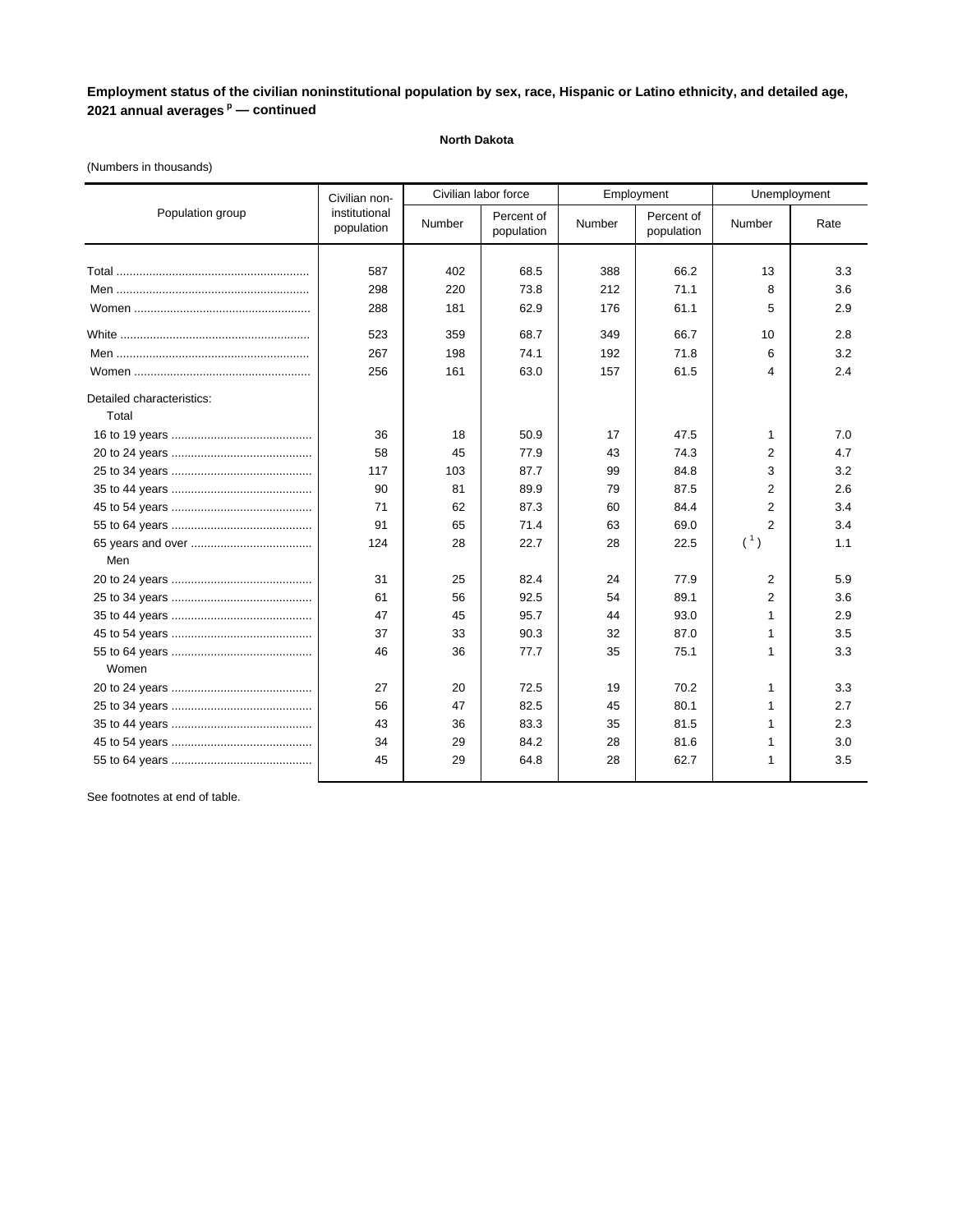**Ohio**

### (Numbers in thousands)

|                                    | Civilian non-               |        | Civilian labor force     |        | Employment               | Unemployment |      |
|------------------------------------|-----------------------------|--------|--------------------------|--------|--------------------------|--------------|------|
| Population group                   | institutional<br>population | Number | Percent of<br>population | Number | Percent of<br>population | Number       | Rate |
|                                    |                             |        |                          |        |                          |              |      |
|                                    | 9,266                       | 5,683  | 61.3                     | 5,400  | 58.3                     | 283          | 5.0  |
|                                    | 4,480                       | 2,973  | 66.3                     | 2,824  | 63.0                     | 149          | 5.0  |
|                                    | 4,785                       | 2,710  | 56.6                     | 2,576  | 53.8                     | 135          | 5.0  |
|                                    | 7,662                       | 4,696  | 61.3                     | 4,500  | 58.7                     | 196          | 4.2  |
|                                    | 3,736                       | 2,471  | 66.1                     | 2,364  | 63.3                     | 107          | 4.3  |
|                                    | 3,927                       | 2,225  | 56.7                     | 2,136  | 54.4                     | 89           | 4.0  |
| Black or African American          | 1,139                       | 691    | 60.6                     | 621    | 54.5                     | 70           | 10.1 |
|                                    | 522                         | 341    | 65.4                     | 306    | 58.7                     | 35           | 10.3 |
|                                    | 618                         | 350    | 56.6                     | 315    | 51.0                     | 35           | 9.9  |
| Hispanic or Latino ethnicity       | 372                         | 247    | 66.4                     | 236    | 63.5                     | 11           | 4.3  |
|                                    | 178                         | 140    | 78.6                     | 137    | 77.0                     | 3            | 2.0  |
| Detailed characteristics:<br>Total |                             |        |                          |        |                          |              |      |
|                                    | 601                         | 278    | 46.2                     | 250    | 41.6                     | 28           | 9.9  |
|                                    | 751                         | 580    | 77.2                     | 535    | 71.3                     | 44           | 7.7  |
|                                    | 1,575                       | 1,307  | 83.0                     | 1,233  | 78.3                     | 74           | 5.6  |
|                                    | 1,330                       | 1,101  | 82.8                     | 1,051  | 79.0                     | 50           | 4.6  |
|                                    | 1,241                       | 989    | 79.7                     | 943    | 76.0                     | 46           | 4.7  |
|                                    | 1,610                       | 1,058  | 65.7                     | 1,032  | 64.1                     | 26           | 2.4  |
|                                    | 2,159                       | 371    | 17.2                     | 356    | 16.5                     | 16           | 4.2  |
| Men                                |                             |        |                          |        |                          |              |      |
|                                    | 374                         | 292    | 77.9                     | 270    | 72.2                     | 21           | 7.3  |
|                                    | 790                         | 703    | 89.0                     | 665    | 84.2                     | 38           | 5.4  |
|                                    | 661                         | 584    | 88.3                     | 550    | 83.1                     | 34           | 5.9  |
|                                    | 641                         | 531    | 82.8                     | 507    | 79.0                     | 24           | 4.5  |
|                                    | 776                         | 539    | 69.5                     | 528    | 68.1                     | 11           | 2.0  |
| Women                              | 940                         | 204    | 21.7                     | 196    | 20.8                     | 8            | 3.9  |
|                                    | 302                         | 156    | 51.7                     | 141    | 46.6                     | 15           | 9.8  |
|                                    | 376                         | 288    | 76.5                     | 265    | 70.4                     | 23           | 8.1  |
|                                    | 785                         | 604    | 76.9                     | 569    | 72.4                     | 36           | 5.9  |
|                                    | 669                         | 518    | 77.3                     | 502    | 74.9                     | 16           | 3.1  |
|                                    | 600                         | 458    | 76.4                     | 436    | 72.7                     | 22           | 4.8  |
|                                    | 834                         | 519    | 62.2                     | 504    | 60.5                     | 15           | 2.8  |
|                                    | 1,219                       | 168    | 13.7                     | 160    | 13.1                     | 8            | 4.5  |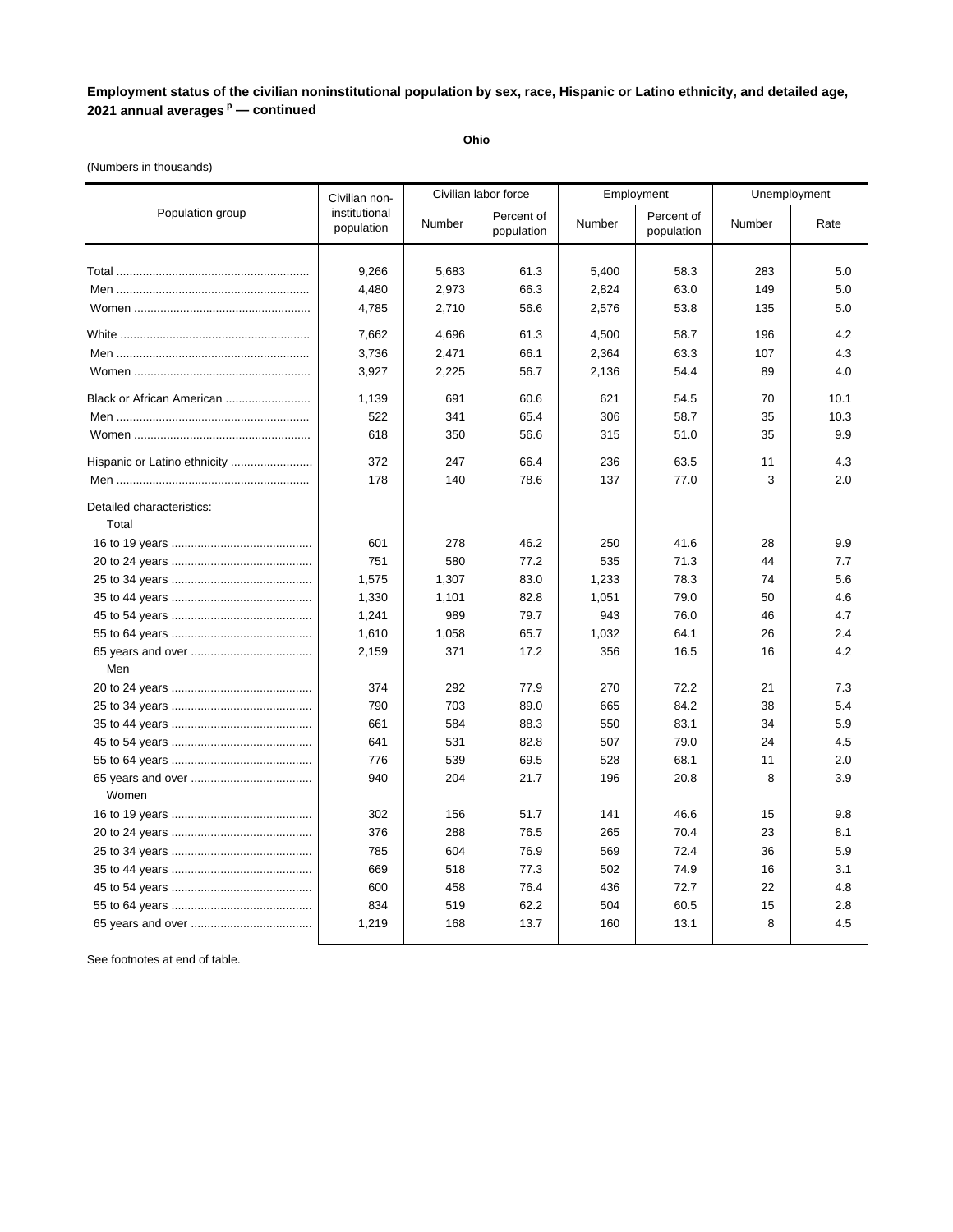### **Oklahoma**

### (Numbers in thousands)

|                                    | Civilian non-               |        | Civilian labor force     |        | Employment               |                | Unemployment |
|------------------------------------|-----------------------------|--------|--------------------------|--------|--------------------------|----------------|--------------|
| Population group                   | institutional<br>population | Number | Percent of<br>population | Number | Percent of<br>population | Number         | Rate         |
|                                    |                             |        |                          |        |                          |                |              |
|                                    | 3,074                       | 1,867  | 60.7                     | 1,792  | 58.3                     | 75             | 4.0          |
|                                    | 1,488                       | 1,002  | 67.4                     | 958    | 64.4                     | 44             | 4.4          |
|                                    | 1,586                       | 864    | 54.5                     | 833    | 52.5                     | 31             | 3.6          |
|                                    | 2,320                       | 1,399  | 60.3                     | 1,348  | 58.1                     | 51             | 3.6          |
|                                    | 1,149                       | 768    | 66.9                     | 739    | 64.3                     | 29             | 3.8          |
|                                    | 1,171                       | 631    | 53.9                     | 610    | 52.1                     | 22             | 3.4          |
| Black or African American          | 221                         | 146    | 66.1                     | 138    | 62.6                     | 8              | 5.3          |
| Hispanic or Latino ethnicity       | 370                         | 250    | 67.7                     | 237    | 64.2                     | 13             | 5.2          |
|                                    | 193                         | 154    | 79.8                     | 147    | 76.2                     | $\overline{7}$ | 4.6          |
|                                    | 177                         | 96     | 54.5                     | 90     | 51.1                     | 6              | 6.2          |
| Detailed characteristics:<br>Total |                             |        |                          |        |                          |                |              |
|                                    | 254                         | 189    | 74.3                     | 180    | 70.6                     | 9              | 5.0          |
|                                    | 521                         | 409    | 78.5                     | 389    | 74.5                     | 21             | 5.0          |
|                                    | 505                         | 404    | 80.0                     | 389    | 77.0                     | 15             | 3.7          |
|                                    | 480                         | 373    | 77.8                     | 361    | 75.1                     | 13             | 3.4          |
|                                    | 458                         | 280    | 61.1                     | 272    | 59.4                     | 8              | 2.8          |
|                                    | 641                         | 126    | 19.7                     | 123    | 19.2                     | 3              | 2.5          |
| Men                                |                             |        |                          |        |                          |                |              |
|                                    | 131                         | 106    | 80.9                     | 101    | 77.0                     | 5              | 4.7          |
|                                    | 254                         | 225    | 88.4                     | 213    | 83.9                     | 12             | 5.1          |
|                                    | 257                         | 224    | 87.2                     | 215    | 83.7                     | 9              | 4.0          |
|                                    | 242                         | 200    | 82.5                     | 192    | 79.3                     | 8              | 3.9          |
|                                    | 206                         | 141    | 68.6                     | 136    | 66.2                     | 5              | 3.4          |
| Women                              |                             |        |                          |        |                          |                |              |
|                                    | 267                         | 185    | 69.0                     | 175    | 65.6                     | 9              | 4.9          |
|                                    | 248                         | 180    | 72.6                     | 174    | 70.2                     | 6              | 3.4          |
|                                    | 238                         | 174    | 72.9                     | 169    | 70.9                     | 5              | 2.7          |
|                                    | 252                         | 138    | 54.9                     | 135    | 53.8                     | 3              | 2.1          |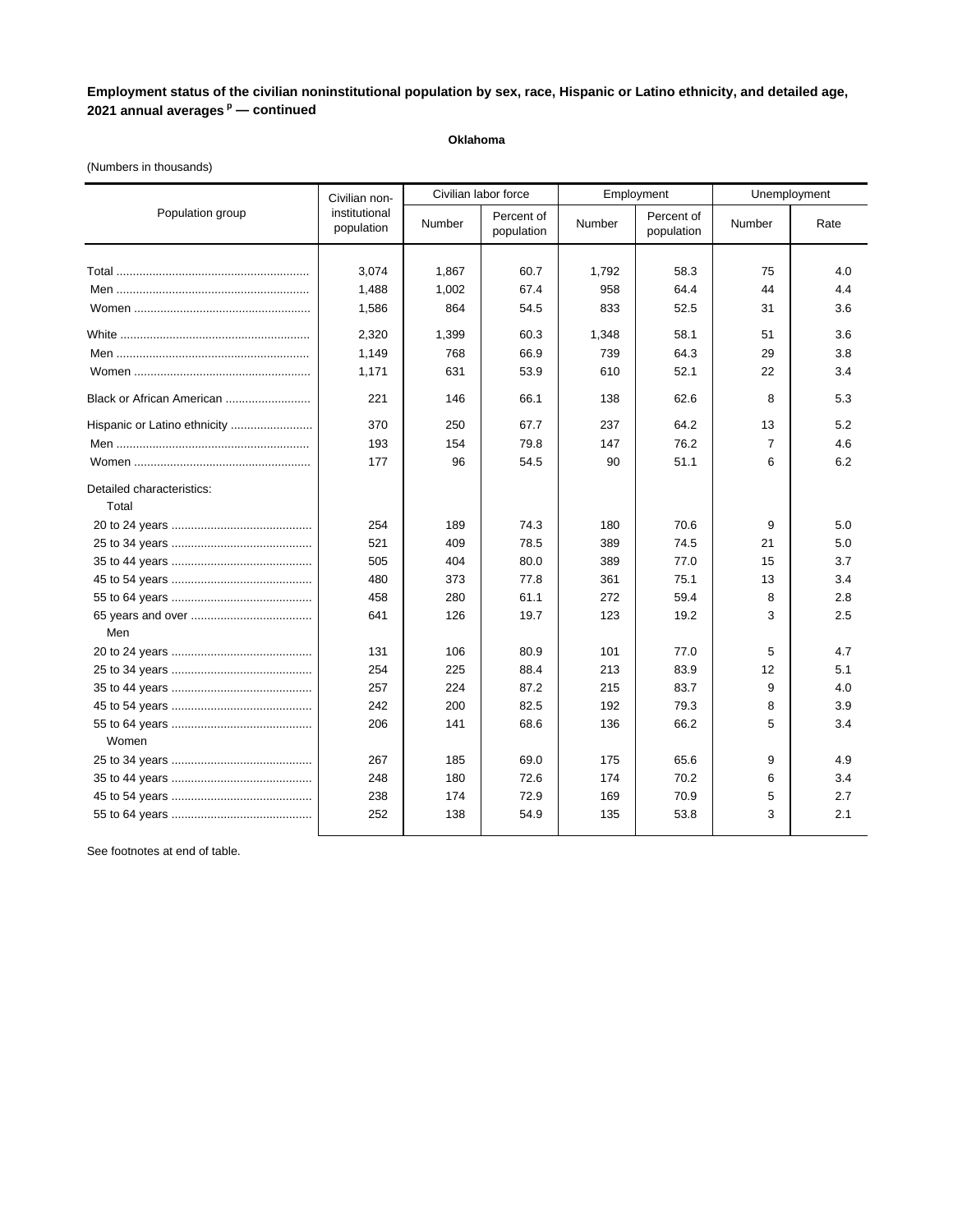**Oregon**

### (Numbers in thousands)

|                                    | Civilian non-               | Civilian labor force |                          |        | Employment               |                | Unemployment |
|------------------------------------|-----------------------------|----------------------|--------------------------|--------|--------------------------|----------------|--------------|
| Population group                   | institutional<br>population | Number               | Percent of<br>population | Number | Percent of<br>population | Number         | Rate         |
|                                    |                             |                      |                          |        |                          |                |              |
|                                    | 3,471                       | 2.159                | 62.2                     | 2,047  | 59.0                     | 112            | 5.2          |
|                                    | 1,697                       | 1,138                | 67.1                     | 1,077  | 63.5                     | 61             | 5.4          |
|                                    | 1,774                       | 1,021                | 57.5                     | 970    | 54.7                     | 51             | 5.0          |
|                                    | 3,072                       | 1,878                | 61.1                     | 1,788  | 58.2                     | 90             | 4.8          |
|                                    | 1,499                       | 993                  | 66.3                     | 948    | 63.2                     | 46             | 4.6          |
|                                    | 1,574                       | 884                  | 56.2                     | 841    | 53.4                     | 44             | 5.0          |
| Black or African American          | 80                          | 54                   | 67.9                     | 46     | 57.8                     | 8              | 14.8         |
| Hispanic or Latino ethnicity       | 320                         | 219                  | 68.5                     | 204    | 63.8                     | 15             | 6.9          |
|                                    | 161                         | 119                  | 74.1                     | 109    | 68.1                     | 10             | 8.1          |
|                                    | 159                         | 100                  | 62.9                     | 95     | 59.4                     | 6              | 5.6          |
| Detailed characteristics:<br>Total |                             |                      |                          |        |                          |                |              |
|                                    | 203                         | 77                   | 37.8                     | 69     | 33.8                     | 8              | 10.6         |
|                                    | 263                         | 204                  | 77.6                     | 191    | 72.6                     | 13             | 6.4          |
|                                    | 575                         | 477                  | 83.0                     | 450    | 78.2                     | 27             | 5.7          |
|                                    | 587                         | 482                  | 82.1                     | 459    | 78.2                     | 23             | 4.7          |
|                                    | 538                         | 449                  | 83.5                     | 430    | 80.0                     | 19             | 4.1          |
|                                    | 482                         | 322                  | 66.8                     | 306    | 63.5                     | 16             | 4.9          |
|                                    | 824                         | 149                  | 18.0                     | 142    | 17.2                     | $\overline{7}$ | 4.4          |
| Men                                |                             |                      |                          |        |                          |                |              |
|                                    | 127                         | 102                  | 79.8                     | 95     | 74.9                     | 6              | 6.2          |
|                                    | 296                         | 256                  | 86.4                     | 243    | 81.8                     | 13             | 5.2          |
|                                    | 290                         | 256                  | 88.2                     | 243    | 83.7                     | 13             | 5.2          |
|                                    | 266                         | 232                  | 87.3                     | 223    | 83.8                     | 9              | 4.0          |
|                                    | 237                         | 175                  | 74.0                     | 166    | 70.2                     | 9              | 5.2          |
| Women                              | 375                         | 78                   | 20.7                     | 74     | 19.7                     | $\overline{4}$ | 5.1          |
|                                    | 136                         | 103                  | 75.6                     | 96     | 70.5                     | 7              | 6.8          |
|                                    | 279                         | 221                  | 79.3                     | 207    | 74.3                     | 14             | 6.3          |
|                                    | 297                         | 226                  | 76.1                     | 216    | 72.8                     | 10             | 4.3          |
|                                    | 272                         | 217                  | 79.7                     | 207    | 76.3                     | 9              | 4.3          |
|                                    | 245                         | 146                  | 59.8                     | 140    | 57.0                     | 7              | 4.6          |
|                                    | 449                         | 71                   | 15.8                     | 68     | 15.2                     | 3              | 3.6          |
|                                    |                             |                      |                          |        |                          |                |              |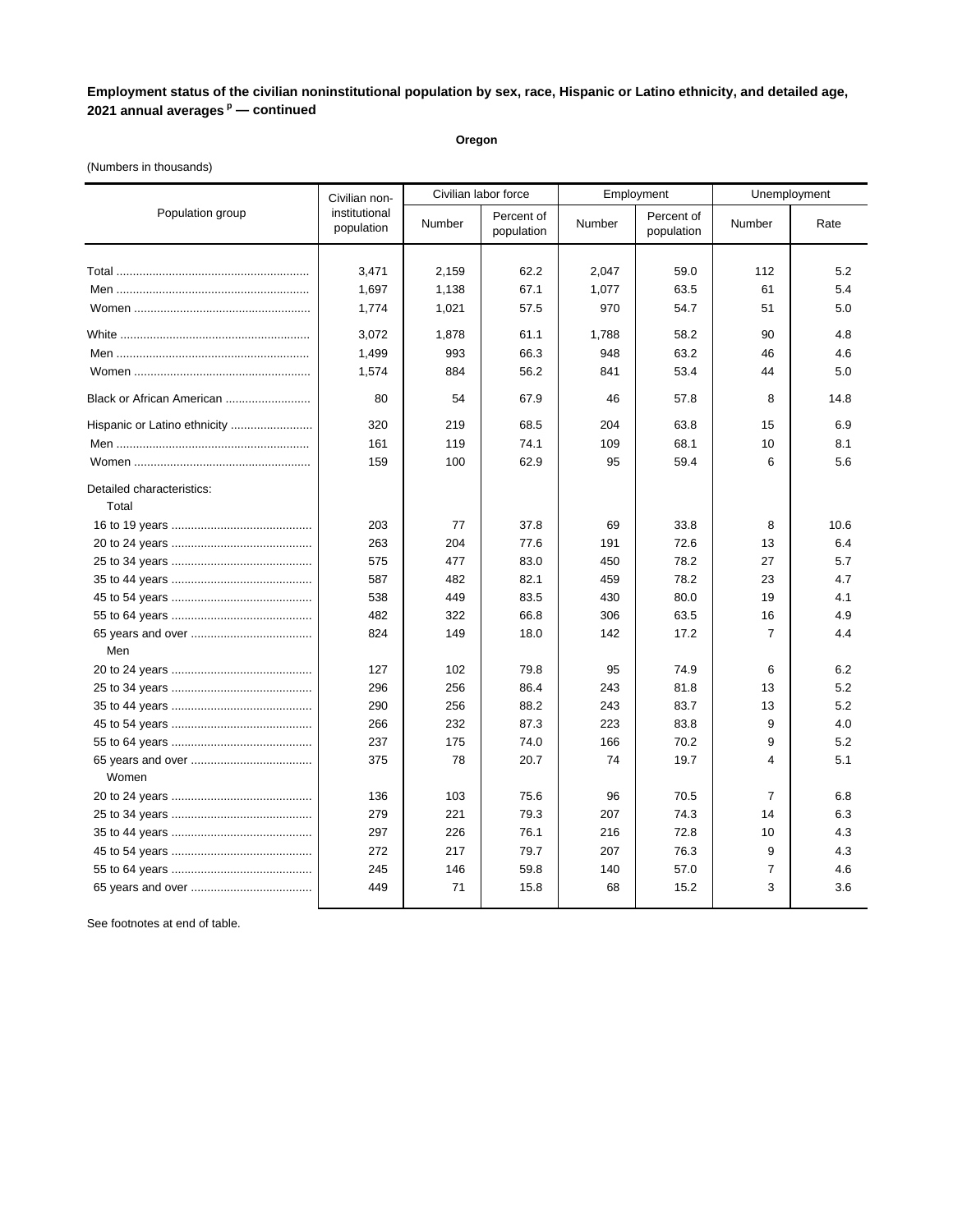### **Pennsylvania**

### (Numbers in thousands)

|                              | Civilian non-               |                | Civilian labor force     |                | Employment               |            | Unemployment |  |
|------------------------------|-----------------------------|----------------|--------------------------|----------------|--------------------------|------------|--------------|--|
| Population group             | institutional<br>population | Number         | Percent of<br>population | Number         | Percent of<br>population | Number     | Rate         |  |
|                              | 10,272<br>4,961             | 6,292<br>3,281 | 61.3<br>66.1             | 5,883<br>3,050 | 57.3<br>61.5             | 409<br>231 | 6.5<br>7.0   |  |
|                              | 5,312                       | 3,012          | 56.7                     | 2,833          | 53.3                     | 178        | 5.9          |  |
|                              | 8,616                       | 5,268          | 61.1                     | 4,965          | 57.6                     | 303        | 5.8          |  |
|                              | 4,181                       | 2,761          | 66.0                     | 2,591          | 62.0                     | 170        | 6.2          |  |
|                              | 4,436                       | 2,507          | 56.5                     | 2,374          | 53.5                     | 134        | 5.3          |  |
| Black or African American    | 1,144                       | 680            | 59.5                     | 595            | 52.1                     | 85         | 12.5         |  |
|                              | 523                         | 327            | 62.6                     | 278            | 53.3                     | 49         | 14.9         |  |
|                              | 621                         | 353            | 56.9                     | 317            | 51.0                     | 36         | 10.2         |  |
| Hispanic or Latino ethnicity | 695                         | 425            | 61.1                     | 373            | 53.7                     | 52         | 12.2         |  |
|                              | 350                         | 234            | 66.9                     | 205            | 58.5                     | 29         | 12.6         |  |
|                              | 346                         | 191            | 55.3                     | 169            | 48.8                     | 22         | 11.7         |  |
| Detailed characteristics:    |                             |                |                          |                |                          |            |              |  |
| Total                        |                             |                |                          |                |                          |            |              |  |
|                              | 637                         | 287            | 45.1                     | 261            | 40.9                     | 27         | 9.3          |  |
|                              | 779                         | 583            | 74.8                     | 527            | 67.6                     | 56         | 9.6          |  |
|                              | 1,671                       | 1,402          | 83.9                     | 1,295          | 77.5                     | 107        | 7.6          |  |
|                              | 1,497                       | 1,245          | 83.2                     | 1,168          | 78.0                     | 77         | 6.2          |  |
|                              | 1,450                       | 1,171          | 80.7                     | 1,107          | 76.3                     | 64         | 5.4          |  |
|                              | 1,733                       | 1,145          | 66.1                     | 1,096          | 63.2                     | 49         | 4.3          |  |
|                              | 2,505                       | 460            | 18.3                     | 430            | 17.2                     | 29         | 6.4          |  |
| Men                          |                             |                |                          |                |                          |            |              |  |
|                              | 322                         | 140            | 43.4                     | 125            | 38.7                     | 15         | 10.8         |  |
|                              | 384                         | 291            | 75.9                     | 258            | 67.2                     | 34         | 11.5         |  |
|                              | 827                         | 724            | 87.5                     | 662            | 80.0                     | 62         | 8.5          |  |
|                              | 754                         | 667            | 88.4                     | 624            | 82.6                     | 43         | 6.5          |  |
|                              | 712                         | 608            | 85.4                     | 573            | 80.4                     | 35         | 5.8          |  |
|                              | 842                         | 604            | 71.7                     | 581            | 69.0                     | 23         | 3.8          |  |
| Women                        | 1,119                       | 247            | 22.1                     | 229            | 20.4                     | 19         | 7.6          |  |
|                              | 314                         | 147            | 46.9                     | 136            | 43.2                     | 12         | 7.8          |  |
|                              | 395                         | 292            | 73.8                     | 269            | 68.1                     | 23         | 7.7          |  |
|                              | 844                         | 678            | 80.3                     | 633            | 74.9                     | 45         | 6.7          |  |
|                              | 743                         | 579            | 77.9                     | 545            | 73.3                     | 34         | 5.9          |  |
|                              | 738                         | 563            | 76.2                     | 534            | 72.4                     | 28         | 5.0          |  |
|                              | 891                         | 542            | 60.8                     | 516            | 57.8                     | 26         | 4.8          |  |
|                              | 1,386                       | 212            | 15.3                     | 202            | 14.6                     | 11         | 4.9          |  |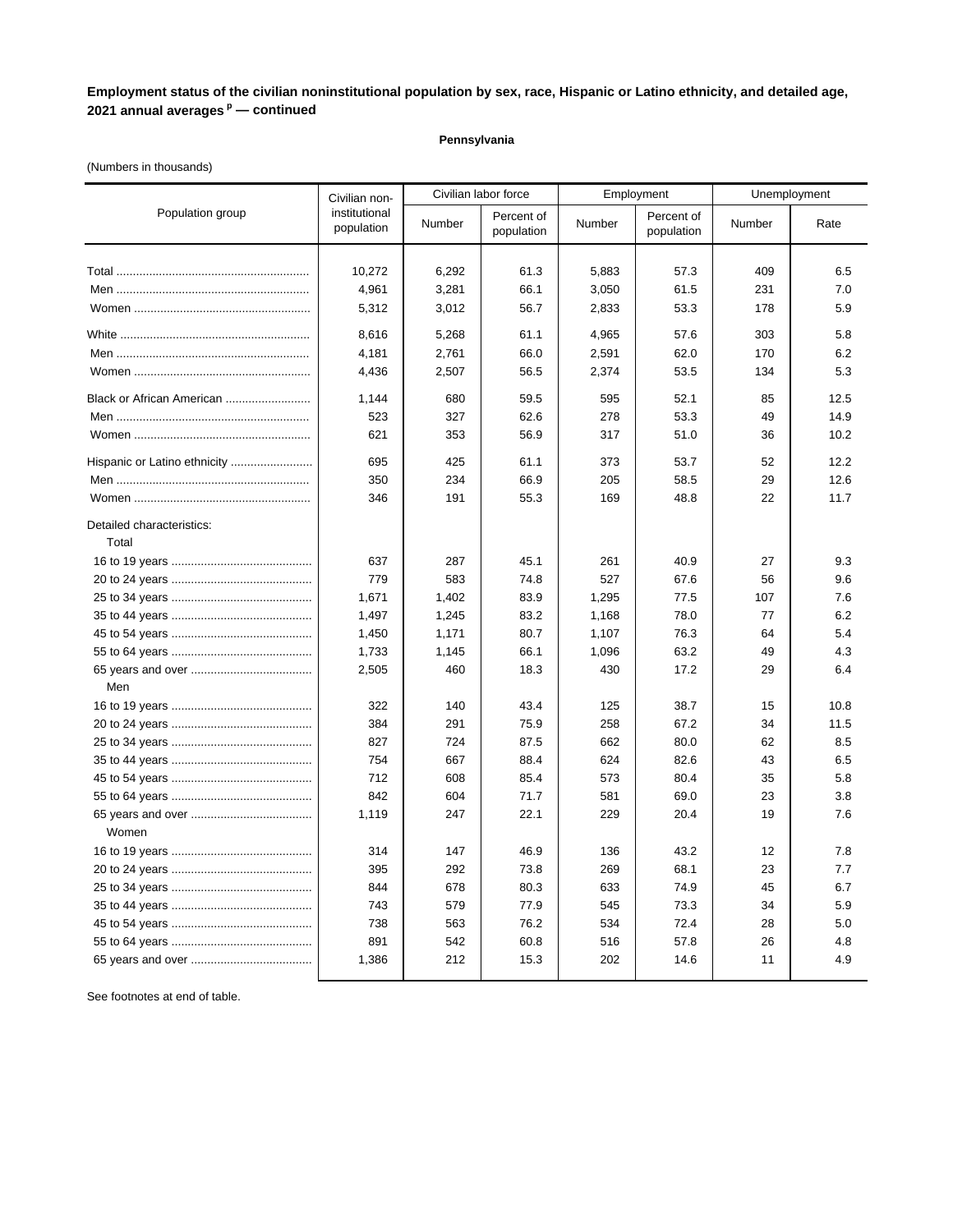### **Rhode Island**

### (Numbers in thousands)

|                                    | Civilian non-               |        | Civilian labor force     | Employment |                          |                | Unemployment |
|------------------------------------|-----------------------------|--------|--------------------------|------------|--------------------------|----------------|--------------|
| Population group                   | institutional<br>population | Number | Percent of<br>population | Number     | Percent of<br>population | Number         | Rate         |
|                                    |                             |        |                          |            |                          |                |              |
|                                    | 864                         | 550    | 63.6                     | 520        | 60.2                     | 30             | 5.5          |
|                                    | 415                         | 279    | 67.3                     | 262        | 63.2                     | 17             | 6.0          |
|                                    | 450                         | 271    | 60.3                     | 258        | 57.3                     | 13             | 4.9          |
|                                    | 760                         | 480    | 63.1                     | 456        | 60.0                     | 24             | 5.0          |
|                                    | 365                         | 242    | 66.3                     | 228        | 62.7                     | 13             | 5.5          |
|                                    | 395                         | 238    | 60.2                     | 227        | 57.5                     | 11             | 4.6          |
| Black or African American          | 63                          | 43     | 67.4                     | 39         | 61.1                     | 4              | 9.4          |
|                                    | 31                          | 23     | 75.8                     | 21         | 68.4                     | $\overline{2}$ | 10.1         |
| Hispanic or Latino ethnicity       | 93                          | 60     | 64.5                     | 54         | 58.0                     | 6              | 10.1         |
|                                    | 45                          | 30     | 66.9                     | 27         | 59.9                     | 3              | 10.7         |
|                                    | 48                          | 30     | 62.1                     | 27         | 56.3                     | 3              | 9.5          |
| Detailed characteristics:<br>Total |                             |        |                          |            |                          |                |              |
|                                    | 62                          | 49     | 78.4                     | 44         | 70.5                     | 5              | 10.3         |
|                                    | 152                         | 129    | 84.6                     | 122        | 79.9                     | $\overline{7}$ | 5.6          |
|                                    | 136                         | 114    | 83.7                     | 108        | 79.5                     | 6              | 5.0          |
|                                    | 123                         | 102    | 82.9                     | 99         | 79.9                     | 4              | 3.5          |
|                                    | 141                         | 91     | 64.4                     | 87         | 61.7                     | 4              | 4.2          |
|                                    | 201                         | 46     | 23.0                     | 43         | 21.6                     | 3              | 5.8          |
| Men                                |                             |        |                          |            |                          |                |              |
|                                    | 36                          | 30     | 82.0                     | 26         | 70.3                     | 4              | 14.3         |
|                                    | 77                          | 67     | 87.1                     | 63         | 81.5                     | 4              | 6.4          |
|                                    | 63                          | 57     | 90.0                     | 54         | 85.4                     | 3              | 5.1          |
|                                    | 57                          | 49     | 85.5                     | 47         | 82.3                     | 2              | 3.5          |
|                                    | 68                          | 46     | 66.9                     | 44         | 64.0                     | $\overline{2}$ | 4.2          |
| Women                              | 91                          | 23     | 25.8                     | 22         | 24.6                     | 1              | 4.8          |
|                                    | 75                          | 62     | 82.1                     | 59         | 78.2                     | 3              | 4.8          |
|                                    | 73                          | 57     | 78.2                     | 54         | 74.4                     | 3              | 5.0          |
|                                    | 66                          | 53     | 80.8                     | 52         | 77.8                     | $\overline{2}$ | 3.6          |
|                                    | 73                          | 45     | 62.0                     | 43         | 59.5                     | 2              | 4.2          |
|                                    | 111                         | 23     | 20.6                     | 21         | 19.1                     | $\overline{2}$ | 7.1          |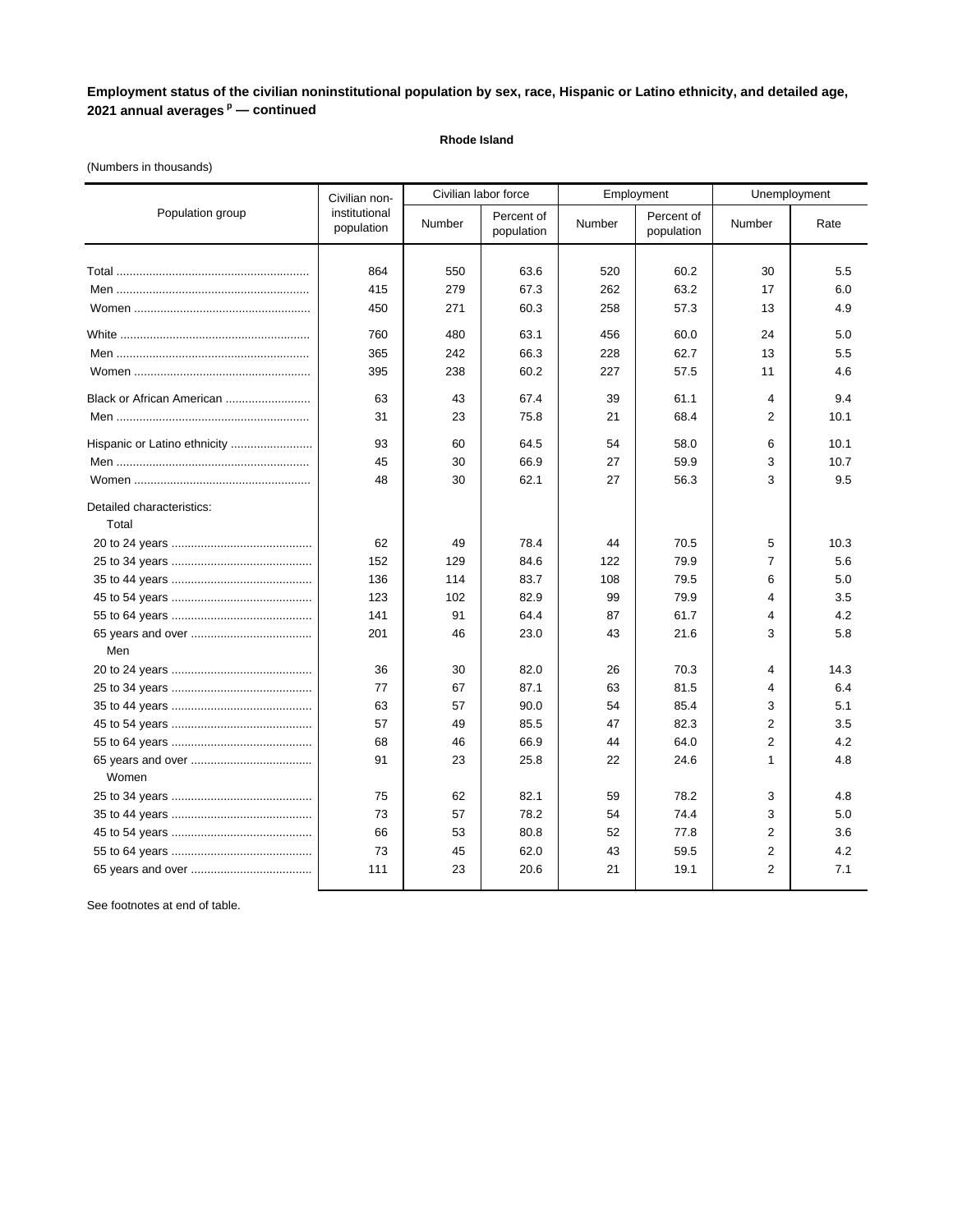### **South Carolina**

### (Numbers in thousands)

|                                    | Civilian non-               |        | Civilian labor force     | Employment |                          |                | Unemployment |
|------------------------------------|-----------------------------|--------|--------------------------|------------|--------------------------|----------------|--------------|
| Population group                   | institutional<br>population | Number | Percent of<br>population | Number     | Percent of<br>population | Number         | Rate         |
|                                    |                             |        |                          |            |                          |                |              |
|                                    | 4,192                       | 2,392  | 57.1                     | 2,295      | 54.7                     | 97             | 4.1          |
|                                    | 1,978                       | 1,229  | 62.1                     | 1,181      | 59.7                     | 48             | 3.9          |
|                                    | 2,214                       | 1,163  | 52.5                     | 1,114      | 50.3                     | 49             | 4.2          |
|                                    | 2,929                       | 1,663  | 56.8                     | 1,609      | 54.9                     | 54             | 3.2          |
|                                    | 1,417                       | 890    | 62.8                     | 861        | 60.8                     | 30             | 3.3          |
|                                    | 1,512                       | 772    | 51.1                     | 748        | 49.5                     | 24             | 3.1          |
| Black or African American          | 1,076                       | 611    | 56.8                     | 570        | 53.0                     | 41             | 6.7          |
|                                    | 478                         | 276    | 57.8                     | 259        | 54.2                     | 17             | 6.2          |
|                                    | 598                         | 334    | 55.9                     | 311        | 52.0                     | 23             | 7.0          |
| Hispanic or Latino ethnicity       | 283                         | 197    | 69.5                     | 192        | 67.7                     | 5              | 2.6          |
|                                    | 134                         | 115    | 85.9                     | 113        | 84.6                     | $\overline{2}$ | 1.5          |
| Detailed characteristics:<br>Total |                             |        |                          |            |                          |                |              |
|                                    | 248                         | 96     | 38.6                     | 87         | 35.2                     | 9              | 8.9          |
|                                    | 316                         | 217    | 68.6                     | 202        | 63.8                     | 15             | 7.0          |
|                                    | 676                         | 551    | 81.6                     | 523        | 77.5                     | 28             | 5.0          |
|                                    | 630                         | 510    | 80.8                     | 493        | 78.3                     | 16             | 3.2          |
|                                    | 634                         | 490    | 77.2                     | 477        | 75.3                     | 12             | 2.5          |
|                                    | 655                         | 384    | 58.7                     | 372        | 56.9                     | 12             | 3.1          |
|                                    | 1,033                       | 145    | 14.0                     | 140        | 13.5                     | 5              | 3.5          |
| Men                                |                             |        |                          |            |                          |                |              |
|                                    | 149                         | 108    | 72.2                     | 102        | 68.2                     | 6              | 5.5          |
|                                    | 339                         | 297    | 87.5                     | 281        | 83.0                     | 15             | 5.2          |
|                                    | 290                         | 252    | 86.9                     | 245        | 84.5                     | $\overline{7}$ | 2.8          |
|                                    | 311                         | 257    | 82.8                     | 252        | 81.0                     | 6              | 2.2          |
| Women                              | 309                         | 190    | 61.5                     | 184        | 59.4                     | 6              | 3.4          |
|                                    | 167                         | 109    | 65.4                     | 100        | 59.8                     | 9              | 8.5          |
|                                    | 337                         | 254    | 75.5                     | 242        | 71.9                     | 12             | 4.8          |
|                                    | 340                         | 258    | 75.7                     | 248        | 73.0                     | 9              | 3.6          |
|                                    | 323                         | 232    | 71.9                     | 226        | 69.9                     | 7              | 2.8          |
|                                    | 346                         | 194    | 56.2                     | 189        | 54.6                     | 6              | 2.9          |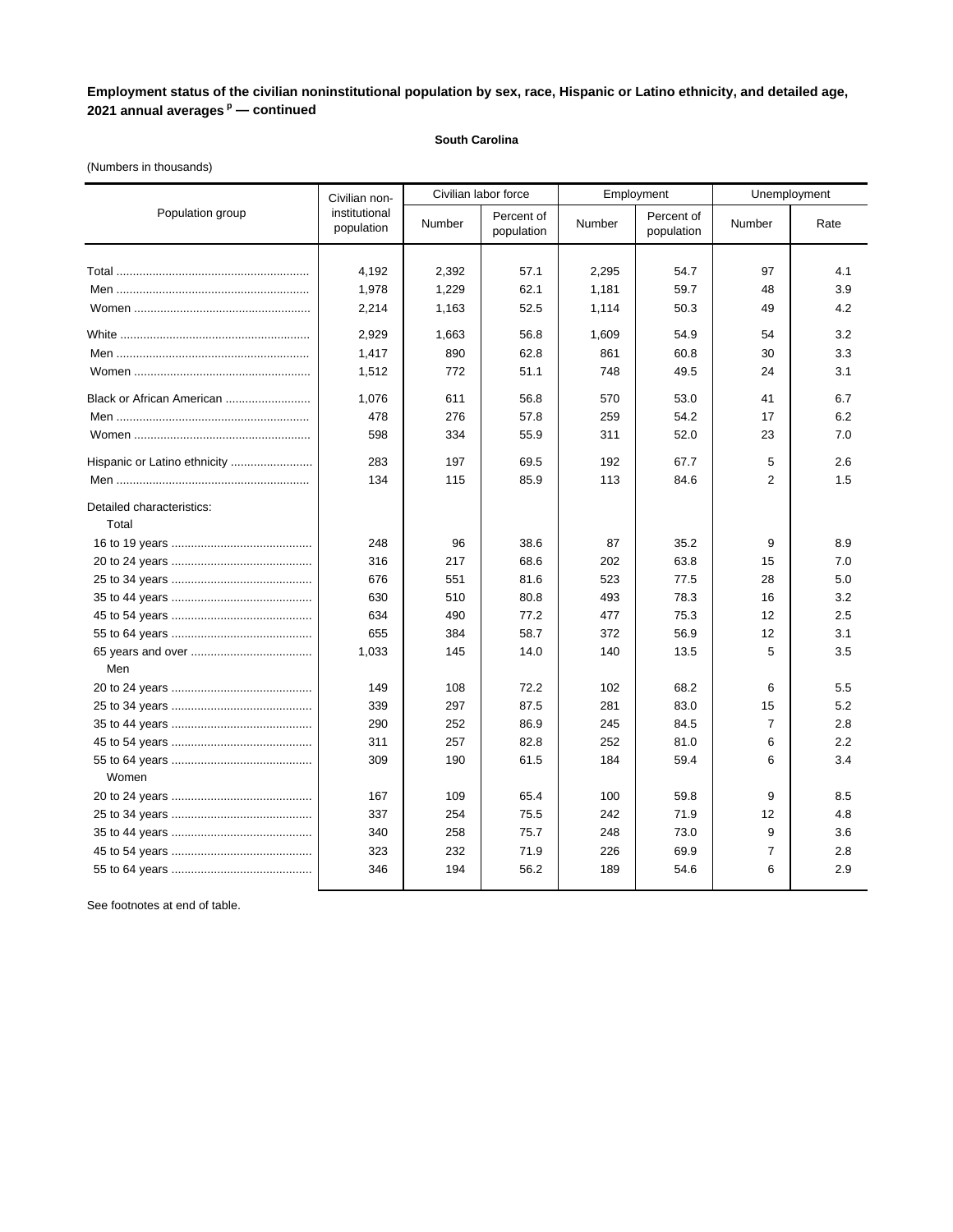### **South Dakota**

|                           | Civilian non-               | Civilian labor force |                          | Employment |                          | Unemployment   |      |
|---------------------------|-----------------------------|----------------------|--------------------------|------------|--------------------------|----------------|------|
| Population group          | institutional<br>population | Number               | Percent of<br>population | Number     | Percent of<br>population | Number         | Rate |
|                           |                             |                      |                          |            |                          |                |      |
|                           | 685                         | 473                  | 69.1                     | 461        | 67.3                     | 13             | 2.6  |
|                           | 343                         | 258                  | 75.2                     | 251        | 73.1                     | ⇁              | 2.8  |
|                           | 342                         | 216                  | 63.0                     | 210        | 61.4                     | 5              | 2.5  |
|                           | 605                         | 422                  | 69.8                     | 414        | 68.5                     | 8              | 1.9  |
|                           | 305                         | 233                  | 76.3                     | 228        | 74.7                     | 5              | 2.1  |
|                           | 299                         | 189                  | 63.2                     | 186        | 62.2                     | 3              | 1.6  |
| Detailed characteristics: |                             |                      |                          |            |                          |                |      |
| Total                     |                             |                      |                          |            |                          |                |      |
|                           | 115                         | 98                   | 85.3                     | 95         | 82.2                     | 4              | 3.6  |
|                           | 106                         | 94                   | 88.1                     | 92         | 86.2                     | $\overline{2}$ | 2.2  |
|                           | 96                          | 84                   | 87.6                     | 83         | 85.8                     | $\overline{2}$ | 2.1  |
|                           | 117                         | 88                   | 75.5                     | 87         | 74.7                     | 1              | 1.2  |

### (Numbers in thousands)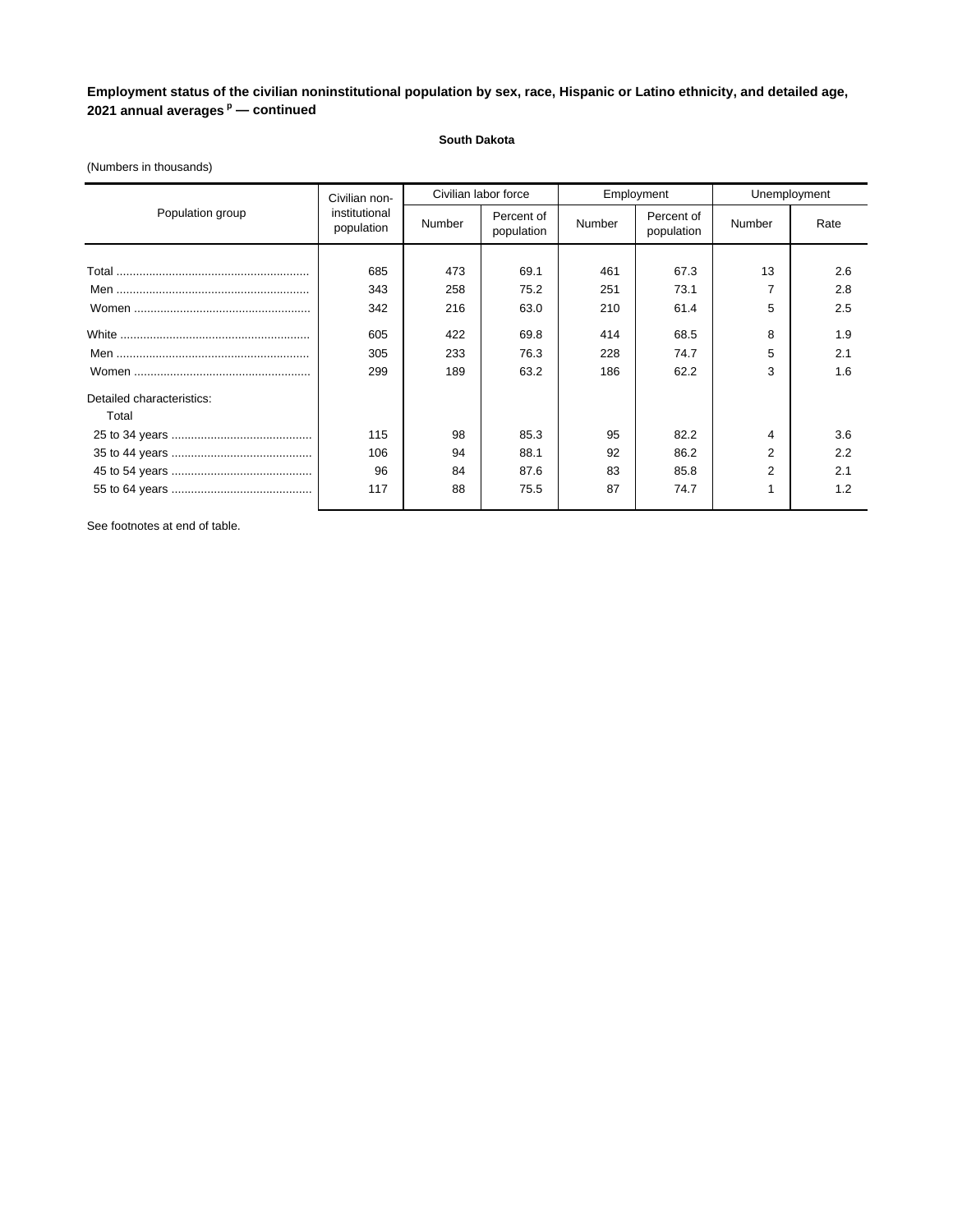#### **Tennessee**

### (Numbers in thousands)

|                                    | Civilian non-               |        | Civilian labor force     | Employment |                          |                | Unemployment |
|------------------------------------|-----------------------------|--------|--------------------------|------------|--------------------------|----------------|--------------|
| Population group                   | institutional<br>population | Number | Percent of<br>population | Number     | Percent of<br>population | Number         | Rate         |
|                                    |                             |        |                          |            |                          |                |              |
|                                    | 5,496                       | 3,315  | 60.3                     | 3,180      | 57.9                     | 135            | 4.1          |
|                                    | 2,624                       | 1,725  | 65.7                     | 1,662      | 63.3                     | 63             | 3.7          |
|                                    | 2,872                       | 1,590  | 55.4                     | 1,518      | 52.9                     | 72             | 4.5          |
|                                    | 4,424                       | 2,683  | 60.6                     | 2,590      | 58.5                     | 93             | 3.5          |
|                                    | 2,144                       | 1,430  | 66.7                     | 1,385      | 64.6                     | 44             | 3.1          |
|                                    | 2,281                       | 1,253  | 54.9                     | 1,205      | 52.8                     | 48             | 3.9          |
| Black or African American          | 887                         | 522    | 58.8                     | 485        | 54.7                     | 37             | 7.1          |
|                                    | 401                         | 243    | 60.7                     | 228        | 57.0                     | 15             | 6.1          |
|                                    | 486                         | 278    | 57.2                     | 256        | 52.7                     | 22             | 7.9          |
| Hispanic or Latino ethnicity       | 373                         | 255    | 68.4                     | 242        | 64.9                     | 13             | 5.1          |
|                                    | 204                         | 167    | 81.8                     | 160        | 78.4                     | $\overline{7}$ | 4.2          |
| Detailed characteristics:<br>Total |                             |        |                          |            |                          |                |              |
|                                    | 325                         | 143    | 43.9                     | 127        | 38.9                     | 16             | 11.5         |
|                                    | 436                         | 317    | 72.6                     | 295        | 67.6                     | 22             | 6.8          |
|                                    | 903                         | 743    | 82.3                     | 715        | 79.1                     | 28             | 3.8          |
|                                    | 890                         | 718    | 80.7                     | 690        | 77.5                     | 28             | 3.9          |
|                                    | 825                         | 651    | 78.9                     | 634        | 76.9                     | 16             | 2.5          |
|                                    | 906                         | 550    | 60.8                     | 533        | 58.8                     | 17             | 3.2          |
|                                    | 1,211                       | 193    | 16.0                     | 187        | 15.4                     | $\overline{7}$ | 3.5          |
| Men                                |                             |        |                          |            |                          |                |              |
|                                    | 210                         | 156    | 74.0                     | 144        | 68.4                     | 12             | 7.6          |
|                                    | 451                         | 397    | 88.1                     | 383        | 85.0                     | 14             | 3.5          |
|                                    | 423                         | 370    | 87.4                     | 357        | 84.4                     | 13             | 3.5          |
|                                    | 410                         | 344    | 83.8                     | 336        | 82.0                     | 8              | 2.2          |
| Women                              | 438                         | 294    | 67.1                     | 287        | 65.5                     | 7              | 2.3          |
|                                    | 226                         | 161    | 71.3                     | 151        | 67.0                     | 10             | 6.1          |
|                                    | 452                         | 346    | 76.4                     | 332        | 73.3                     | 14             | 4.1          |
|                                    | 467                         | 348    | 74.5                     | 333        | 71.2                     | 15             | 4.4          |
|                                    | 415                         | 307    | 74.0                     | 299        | 71.9                     | 9              | 2.8          |
|                                    | 468                         | 257    | 54.9                     | 246        | 52.6                     | 11             | 4.2          |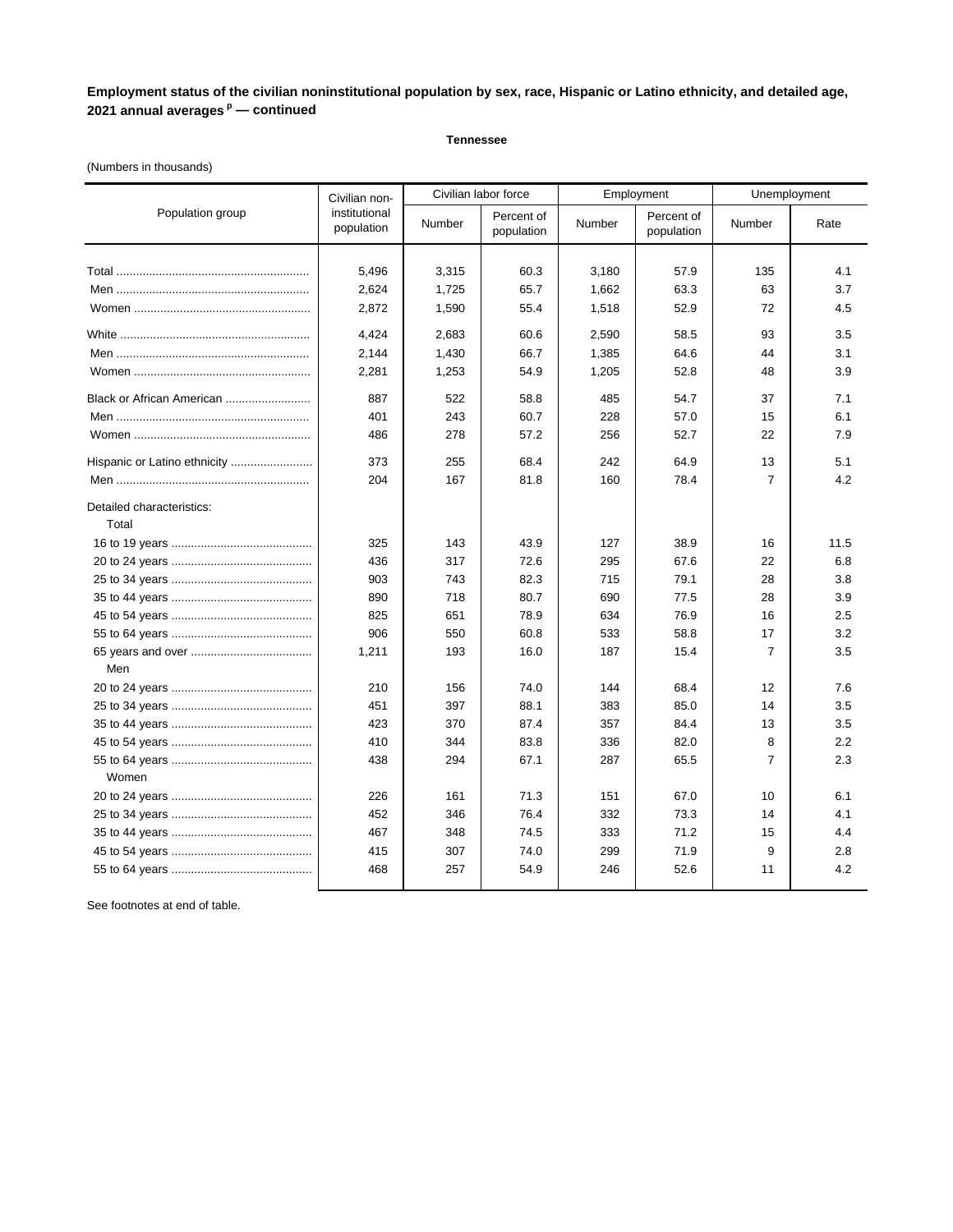**Texas**

### (Numbers in thousands)

|                                    | Civilian non-               | Civilian labor force |                          | Employment |                          | Unemployment |      |
|------------------------------------|-----------------------------|----------------------|--------------------------|------------|--------------------------|--------------|------|
| Population group                   | institutional<br>population | Number               | Percent of<br>population | Number     | Percent of<br>population | Number       | Rate |
|                                    | 22,630                      | 14,271               | 63.1                     | 13,453     | 59.4                     | 818          | 5.7  |
|                                    | 11,015                      | 7,845                | 71.2                     | 7,387      | 67.1                     | 458          | 5.8  |
|                                    | 11,616                      | 6,426                | 55.3                     | 6,066      | 52.2                     | 360          | 5.6  |
|                                    | 17,806                      | 11,103               | 62.4                     | 10,519     | 59.1                     | 584          | 5.3  |
|                                    | 8,764                       | 6,237                | 71.2                     | 5,903      | 67.4                     | 334          | 5.4  |
|                                    | 9,043                       | 4,866                | 53.8                     | 4,616      | 51.0                     | 250          | 5.1  |
| Black or African American          | 2,901                       | 1,886                | 65.0                     | 1,716      | 59.2                     | 170          | 9.0  |
|                                    | 1,338                       | 919                  | 68.7                     | 829        | 62.0                     | 90           | 9.8  |
|                                    | 1,563                       | 967                  | 61.9                     | 887        | 56.7                     | 80           | 8.3  |
|                                    | 8,173                       | 5,276                | 64.6                     | 4,911      | 60.1                     | 365          | 6.9  |
|                                    | 4,085                       | 3,099                | 75.9                     | 2,888      | 70.7                     | 211          | 6.8  |
|                                    | 4,088                       | 2,177                | 53.3                     | 2,023      | 49.5                     | 154          | 7.1  |
| Detailed characteristics:<br>Total |                             |                      |                          |            |                          |              |      |
|                                    | 1,701                       | 505                  | 29.7                     | 436        | 25.6                     | 69           | 13.6 |
|                                    | 2,042                       | 1,437                | 70.4                     | 1,294      | 63.3                     | 143          | 10.0 |
|                                    | 4,124                       | 3,338                | 80.9                     | 3,147      | 76.3                     | 192          | 5.7  |
|                                    | 3,952                       | 3,215                | 81.3                     | 3,050      | 77.2                     | 165          | 5.1  |
|                                    | 3,638                       | 2,936                | 80.7                     | 2,807      | 77.1                     | 130          | 4.4  |
|                                    | 3,179                       | 2,046                | 64.4                     | 1,959      | 61.6                     | 87           | 4.2  |
|                                    | 3,993                       | 795                  | 19.9                     | 762        | 19.1                     | 33           | 4.2  |
| Men                                |                             |                      |                          |            |                          |              |      |
|                                    | 854                         | 281                  | 33.0                     | 238        | 27.9                     | 43           | 15.3 |
|                                    | 1,039                       | 787                  | 75.8                     | 707        | 68.1                     | 80           | 10.1 |
|                                    | 2,060                       | 1,838                | 89.2                     | 1,724      | 83.7                     | 114          | 6.2  |
|                                    | 1,942                       | 1,774                | 91.3                     | 1,689      | 86.9                     | 85           | 4.8  |
|                                    | 1,773                       | 1,568                | 88.4                     | 1,497      | 84.4                     | 70           | 4.5  |
|                                    | 1,546                       | 1,134                | 73.4                     | 1,087      | 70.3                     | 47           | 4.1  |
| Women                              | 1.801                       | 464                  | 25.7                     | 444        | 24.7                     | 19           | 4.1  |
|                                    | 847                         | 223                  | 26.4                     | 198        | 23.3                     | 26           | 11.5 |
|                                    | 1,004                       | 650                  | 64.8                     | 587        | 58.4                     | 64           | 9.8  |
|                                    | 2,064                       | 1,500                | 72.7                     | 1,423      | 68.9                     | 78           | 5.2  |
|                                    | 2,010                       | 1,441                | 71.7                     | 1,361      | 67.7                     | 80           | 5.5  |
|                                    | 1,865                       | 1,369                | 73.4                     | 1,309      | 70.2                     | 60           | 4.3  |
|                                    | 1,634                       | 912                  | 55.8                     | 872        | 53.4                     | 40           | 4.4  |
|                                    | 2,193                       | 331                  | 15.1                     | 317        | 14.5                     | 14           | 4.2  |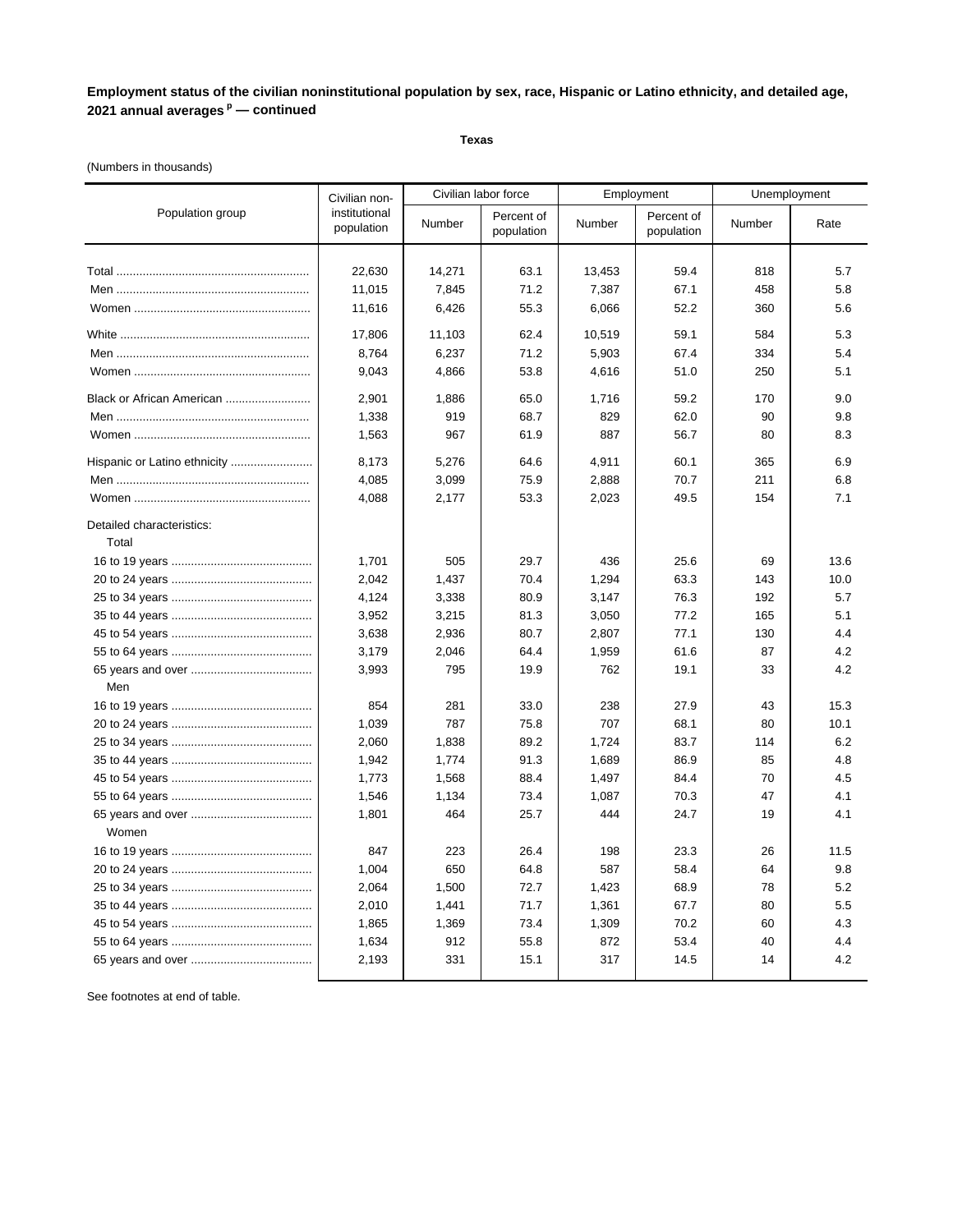**Utah**

### (Numbers in thousands)

|                           | Civilian non-               | Civilian labor force |                          |        | Employment               |                | Unemployment |
|---------------------------|-----------------------------|----------------------|--------------------------|--------|--------------------------|----------------|--------------|
| Population group          | institutional<br>population | Number               | Percent of<br>population | Number | Percent of<br>population | Number         | Rate         |
|                           |                             |                      |                          |        |                          |                |              |
|                           | 2,449                       | 1,667                | 68.1                     | 1,618  | 66.1                     | 49             | 2.9          |
|                           | 1,221                       | 912                  | 74.7                     | 885    | 72.5                     | 27             | 3.0          |
|                           | 1,228                       | 755                  | 61.5                     | 733    | 59.7                     | 22             | 2.9          |
|                           | 2,248                       | 1,520                | 67.6                     | 1,478  | 65.7                     | 42             | 2.8          |
|                           | 1,116                       | 830                  | 74.3                     | 808    | 72.4                     | 22             | 2.6          |
|                           | 1,132                       | 691                  | 61.0                     | 670    | 59.2                     | 20             | 2.9          |
|                           | 338                         | 237                  | 70.2                     | 229    | 67.7                     | 8              | 3.5          |
|                           | 169                         | 134                  | 79.1                     | 130    | 77.1                     | 3              | 2.4          |
|                           | 169                         | 103                  | 61.3                     | 98     | 58.3                     | 5              | 4.9          |
| Detailed characteristics: |                             |                      |                          |        |                          |                |              |
| Total                     |                             |                      |                          |        |                          |                |              |
|                           | 212                         | 117                  | 55.1                     | 109    | 51.4                     | 8              | 6.7          |
|                           | 301                         | 232                  | 77.2                     | 224    | 74.4                     | 9              | 3.7          |
|                           | 482                         | 388                  | 80.6                     | 378    | 78.5                     | 10             | 2.6          |
|                           | 411                         | 337                  | 82.0                     | 329    | 80.0                     | 8              | 2.3          |
|                           | 358                         | 300                  | 83.6                     | 293    | 81.7                     | $\overline{7}$ | 2.3          |
|                           | 310                         | 215                  | 69.4                     | 209    | 67.4                     | 6              | 2.8          |
| Men                       |                             |                      |                          |        |                          |                |              |
|                           | 149                         | 117                  | 78.7                     | 113    | 75.7                     | 5              | 3.9          |
|                           | 252                         | 217                  | 86.3                     | 211    | 83.7                     | 7              | 3.0          |
|                           | 203                         | 188                  | 92.6                     | 184    | 90.6                     | 4              | 2.3          |
|                           | 177                         | 165                  | 93.1                     | 161    | 90.9                     | 4              | 2.4          |
|                           | 152                         | 120                  | 78.8                     | 118    | 77.2                     | 2              | 2.0          |
| Women                     |                             |                      |                          |        |                          |                |              |
|                           | 152                         | 115                  | 75.8                     | 111    | 73.1                     | 4              | 3.5          |
|                           | 230                         | 171                  | 74.3                     | 168    | 72.8                     | 4              | 2.1          |
|                           | 207                         | 148                  | 71.5                     | 145    | 69.8                     | 4              | 2.5          |
|                           | 181                         | 135                  | 74.4                     | 132    | 72.7                     | 3              | 2.2          |
|                           | 158                         | 95                   | 60.3                     | 92     | 58.0                     | 4              | 3.9          |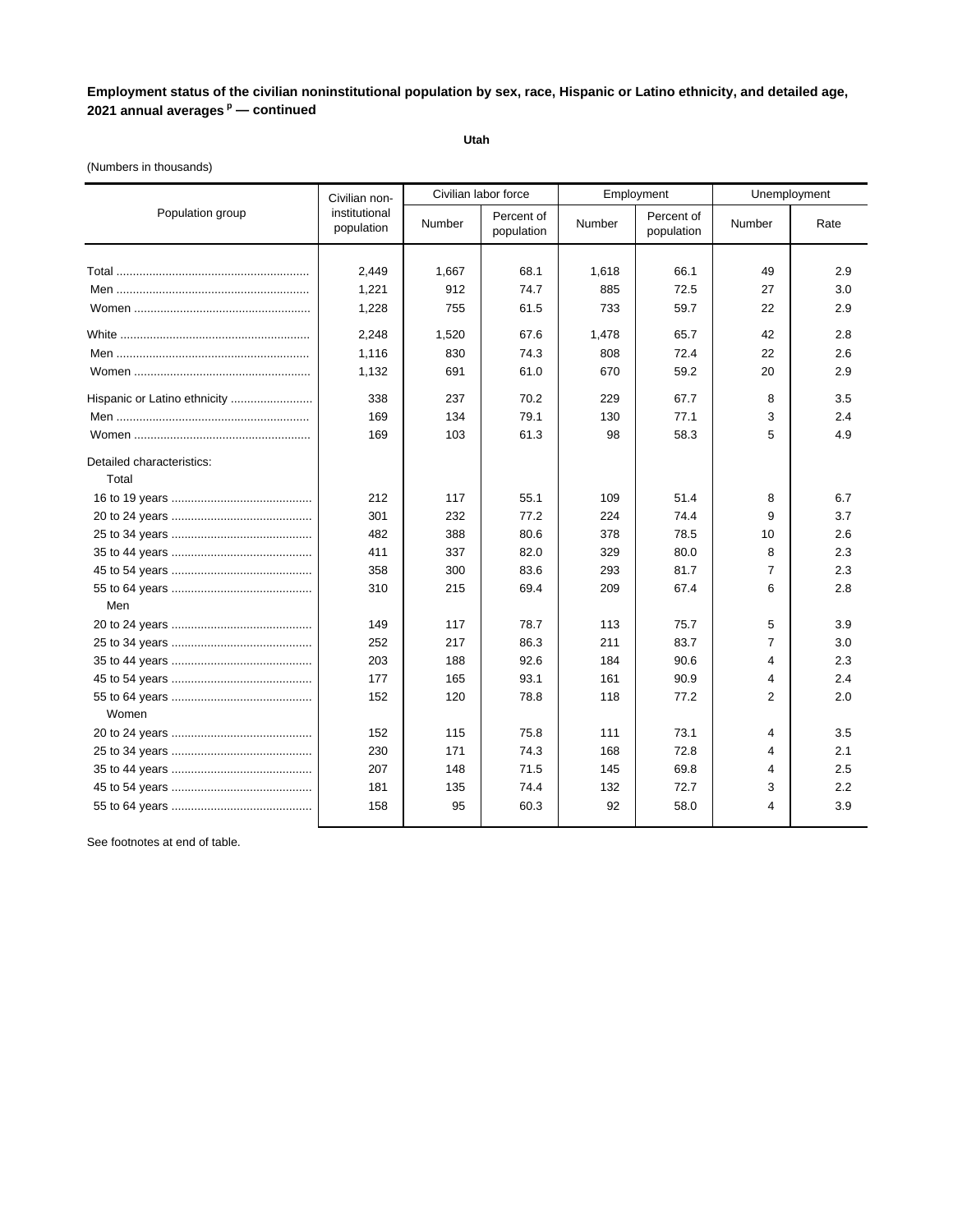**Vermont**

### (Numbers in thousands)

|                           | Civilian non-               |        | Civilian labor force     |        | Employment               | Unemployment   |      |
|---------------------------|-----------------------------|--------|--------------------------|--------|--------------------------|----------------|------|
| Population group          | institutional<br>population | Number | Percent of<br>population | Number | Percent of<br>population | Number         | Rate |
|                           |                             |        |                          |        |                          |                |      |
|                           | 519                         | 322    | 62.1                     | 311    | 59.8                     | 12             | 3.6  |
|                           | 254                         | 165    | 64.9                     | 159    | 62.6                     | 6              | 3.6  |
|                           | 265                         | 157    | 59.4                     | 152    | 57.2                     | 6              | 3.6  |
|                           | 493                         | 306    | 62.1                     | 296    | 59.9                     | 11             | 3.5  |
|                           | 241                         | 156    | 64.6                     | 151    | 62.4                     | 5              | 3.4  |
|                           | 252                         | 150    | 59.7                     | 145    | 57.6                     | 5              | 3.6  |
| Detailed characteristics: |                             |        |                          |        |                          |                |      |
| Total                     |                             |        |                          |        |                          |                |      |
|                           | 29                          | 19     | 66.1                     | 18     | 61.9                     | 1              | 6.9  |
|                           | 82                          | 67     | 81.6                     | 64     | 78.4                     | 3              | 3.9  |
|                           | 86                          | 75     | 87.7                     | 72     | 84.6                     | 3              | 3.6  |
|                           | 67                          | 56     | 83.7                     | 54     | 81.2                     | $\overline{2}$ | 3.2  |
|                           | 88                          | 59     | 67.4                     | 57     | 65.5                     | $\overline{2}$ | 2.9  |
|                           | 140                         | 35     | 25.1                     | 34     | 24.3                     | $\mathbf{1}$   | 2.6  |
| Men                       |                             |        |                          |        |                          |                |      |
|                           | 38                          | 32     | 84.2                     | 31     | 80.5                     | 1              | 4.4  |
|                           | 44                          | 40     | 90.3                     | 39     | 88.0                     | 1              | 2.5  |
|                           | 35                          | 29     | 84.6                     | 28     | 81.4                     | 1              | 3.7  |
|                           | 43                          | 28     | 66.1                     | 27     | 64.1                     | 1              | 3.0  |
| Women                     | 64                          | 19     | 29.4                     | 18     | 28.5                     | 1              | 2.9  |
|                           | 43                          | 34     | 79.3                     | 33     | 76.6                     | 1              | 3.4  |
|                           | 42                          | 35     | 85.0                     | 34     | 81.0                     | 2              | 4.7  |
|                           | 32                          | 27     | 83.1                     | 26     | 80.9                     | 1              | 2.7  |
|                           | 45                          | 31     | 68.8                     | 30     | 66.7                     | 1              | 3.0  |
|                           | 76                          | 16     | 21.3                     | 16     | 20.8                     | $({}^{1})$     | 2.4  |
|                           |                             |        |                          |        |                          |                |      |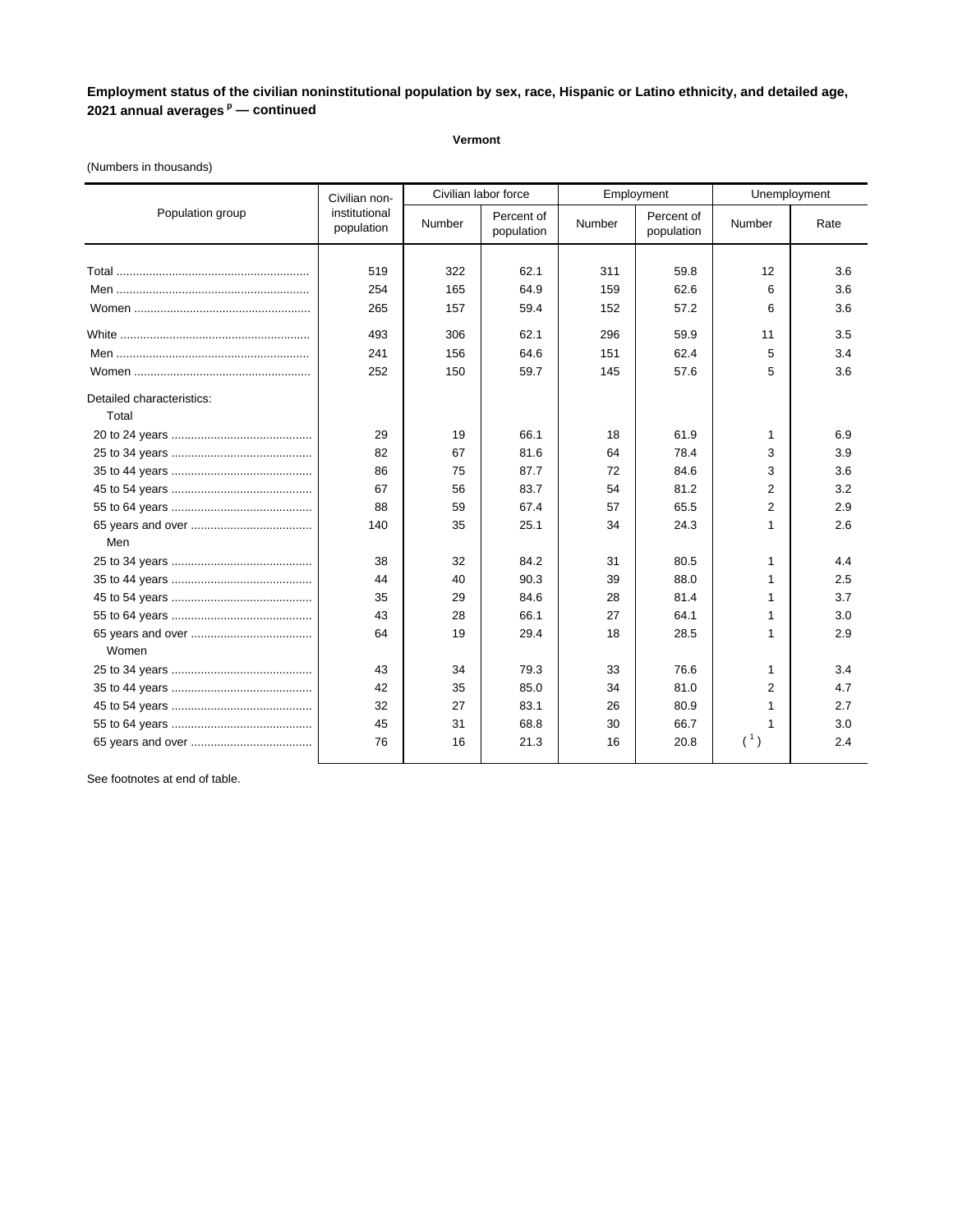### **Virginia**

### (Numbers in thousands)

| Population group<br>institutional<br>Percent of<br>Percent of<br>Number<br>Number<br><b>Number</b><br>Rate<br>population<br>population<br>population<br>6,752<br>4,295<br>63.6<br>4,127<br>61.1<br>169<br>3.9<br>3,232<br>65.3<br>4.1<br>2,200<br>68.1<br>2,109<br>90<br>3.7<br>3,520<br>2,096<br>59.5<br>2,018<br>57.3<br>78<br>4,780<br>3,007<br>62.9<br>2,912<br>60.9<br>3.2<br>95<br>2,319<br>3.6<br>1,589<br>68.5<br>1,532<br>66.0<br>58<br>2,461<br>56.1<br>2.7<br>1,418<br>57.6<br>1,380<br>38<br>Black or African American<br>6.3<br>1,302<br>851<br>65.4<br>798<br>61.3<br>54<br>598<br>391<br>65.4<br>366<br>61.1<br>26<br>6.5<br>704<br>460<br>65.3<br>432<br>61.4<br>28<br>6.1<br>Hispanic or Latino ethnicity<br>682<br>488<br>71.5<br>473<br>3.2<br>69.2<br>16<br>342<br>9<br>274<br>80.2<br>266<br>77.7<br>3.1<br>$\overline{7}$<br>341<br>214<br>62.8<br>207<br>60.8<br>3.3 | Civilian non- | Civilian labor force | Employment | Unemployment |
|---------------------------------------------------------------------------------------------------------------------------------------------------------------------------------------------------------------------------------------------------------------------------------------------------------------------------------------------------------------------------------------------------------------------------------------------------------------------------------------------------------------------------------------------------------------------------------------------------------------------------------------------------------------------------------------------------------------------------------------------------------------------------------------------------------------------------------------------------------------------------------------------|---------------|----------------------|------------|--------------|
|                                                                                                                                                                                                                                                                                                                                                                                                                                                                                                                                                                                                                                                                                                                                                                                                                                                                                             |               |                      |            |              |
|                                                                                                                                                                                                                                                                                                                                                                                                                                                                                                                                                                                                                                                                                                                                                                                                                                                                                             |               |                      |            |              |
|                                                                                                                                                                                                                                                                                                                                                                                                                                                                                                                                                                                                                                                                                                                                                                                                                                                                                             |               |                      |            |              |
|                                                                                                                                                                                                                                                                                                                                                                                                                                                                                                                                                                                                                                                                                                                                                                                                                                                                                             |               |                      |            |              |
|                                                                                                                                                                                                                                                                                                                                                                                                                                                                                                                                                                                                                                                                                                                                                                                                                                                                                             |               |                      |            |              |
|                                                                                                                                                                                                                                                                                                                                                                                                                                                                                                                                                                                                                                                                                                                                                                                                                                                                                             |               |                      |            |              |
|                                                                                                                                                                                                                                                                                                                                                                                                                                                                                                                                                                                                                                                                                                                                                                                                                                                                                             |               |                      |            |              |
|                                                                                                                                                                                                                                                                                                                                                                                                                                                                                                                                                                                                                                                                                                                                                                                                                                                                                             |               |                      |            |              |
|                                                                                                                                                                                                                                                                                                                                                                                                                                                                                                                                                                                                                                                                                                                                                                                                                                                                                             |               |                      |            |              |
|                                                                                                                                                                                                                                                                                                                                                                                                                                                                                                                                                                                                                                                                                                                                                                                                                                                                                             |               |                      |            |              |
|                                                                                                                                                                                                                                                                                                                                                                                                                                                                                                                                                                                                                                                                                                                                                                                                                                                                                             |               |                      |            |              |
|                                                                                                                                                                                                                                                                                                                                                                                                                                                                                                                                                                                                                                                                                                                                                                                                                                                                                             |               |                      |            |              |
|                                                                                                                                                                                                                                                                                                                                                                                                                                                                                                                                                                                                                                                                                                                                                                                                                                                                                             |               |                      |            |              |
|                                                                                                                                                                                                                                                                                                                                                                                                                                                                                                                                                                                                                                                                                                                                                                                                                                                                                             |               |                      |            |              |
| Detailed characteristics:<br>Total                                                                                                                                                                                                                                                                                                                                                                                                                                                                                                                                                                                                                                                                                                                                                                                                                                                          |               |                      |            |              |
| 417<br>168<br>40.2<br>150<br>36.1<br>10.3<br>17                                                                                                                                                                                                                                                                                                                                                                                                                                                                                                                                                                                                                                                                                                                                                                                                                                             |               |                      |            |              |
| 548<br>370<br>67.5<br>344<br>62.8<br>26<br>7.0                                                                                                                                                                                                                                                                                                                                                                                                                                                                                                                                                                                                                                                                                                                                                                                                                                              |               |                      |            |              |
| 870<br>1,089<br>911<br>83.7<br>79.9<br>41<br>4.4                                                                                                                                                                                                                                                                                                                                                                                                                                                                                                                                                                                                                                                                                                                                                                                                                                            |               |                      |            |              |
| 79.7<br>3.6<br>1,118<br>925<br>82.8<br>892<br>34                                                                                                                                                                                                                                                                                                                                                                                                                                                                                                                                                                                                                                                                                                                                                                                                                                            |               |                      |            |              |
| 1,087<br>915<br>84.2<br>896<br>82.5<br>2.0<br>18                                                                                                                                                                                                                                                                                                                                                                                                                                                                                                                                                                                                                                                                                                                                                                                                                                            |               |                      |            |              |
| 3.2<br>1,091<br>732<br>67.1<br>709<br>64.9<br>24                                                                                                                                                                                                                                                                                                                                                                                                                                                                                                                                                                                                                                                                                                                                                                                                                                            |               |                      |            |              |
| 1,402<br>275<br>19.6<br>266<br>18.9<br>10<br>3.5                                                                                                                                                                                                                                                                                                                                                                                                                                                                                                                                                                                                                                                                                                                                                                                                                                            |               |                      |            |              |
| Men                                                                                                                                                                                                                                                                                                                                                                                                                                                                                                                                                                                                                                                                                                                                                                                                                                                                                         |               |                      |            |              |
| 71.3<br>10.1<br>231<br>165<br>148<br>64.1<br>17                                                                                                                                                                                                                                                                                                                                                                                                                                                                                                                                                                                                                                                                                                                                                                                                                                             |               |                      |            |              |
| 547<br>5.0<br>477<br>87.3<br>453<br>82.9<br>24                                                                                                                                                                                                                                                                                                                                                                                                                                                                                                                                                                                                                                                                                                                                                                                                                                              |               |                      |            |              |
| 529<br>478<br>90.4<br>87.6<br>3.2<br>463<br>15                                                                                                                                                                                                                                                                                                                                                                                                                                                                                                                                                                                                                                                                                                                                                                                                                                              |               |                      |            |              |
| 89.0<br>87.2<br>525<br>467<br>458<br>9<br>2.0                                                                                                                                                                                                                                                                                                                                                                                                                                                                                                                                                                                                                                                                                                                                                                                                                                               |               |                      |            |              |
| 501<br>367<br>73.1<br>356<br>71.0<br>11<br>3.0                                                                                                                                                                                                                                                                                                                                                                                                                                                                                                                                                                                                                                                                                                                                                                                                                                              |               |                      |            |              |
| 649<br>143<br>22.0<br>138<br>21.3<br>5<br>3.4<br>Women                                                                                                                                                                                                                                                                                                                                                                                                                                                                                                                                                                                                                                                                                                                                                                                                                                      |               |                      |            |              |
| 317<br>205<br>64.8<br>196<br>61.8<br>9<br>4.5                                                                                                                                                                                                                                                                                                                                                                                                                                                                                                                                                                                                                                                                                                                                                                                                                                               |               |                      |            |              |
| 434<br>80.0<br>542<br>417<br>76.9<br>17<br>3.8                                                                                                                                                                                                                                                                                                                                                                                                                                                                                                                                                                                                                                                                                                                                                                                                                                              |               |                      |            |              |
| 75.9<br>72.7<br>590<br>447<br>429<br>18<br>4.1                                                                                                                                                                                                                                                                                                                                                                                                                                                                                                                                                                                                                                                                                                                                                                                                                                              |               |                      |            |              |
| 562<br>447<br>79.7<br>78.1<br>439<br>9<br>2.0                                                                                                                                                                                                                                                                                                                                                                                                                                                                                                                                                                                                                                                                                                                                                                                                                                               |               |                      |            |              |
| 590<br>366<br>62.0<br>353<br>59.8<br>13<br>3.5                                                                                                                                                                                                                                                                                                                                                                                                                                                                                                                                                                                                                                                                                                                                                                                                                                              |               |                      |            |              |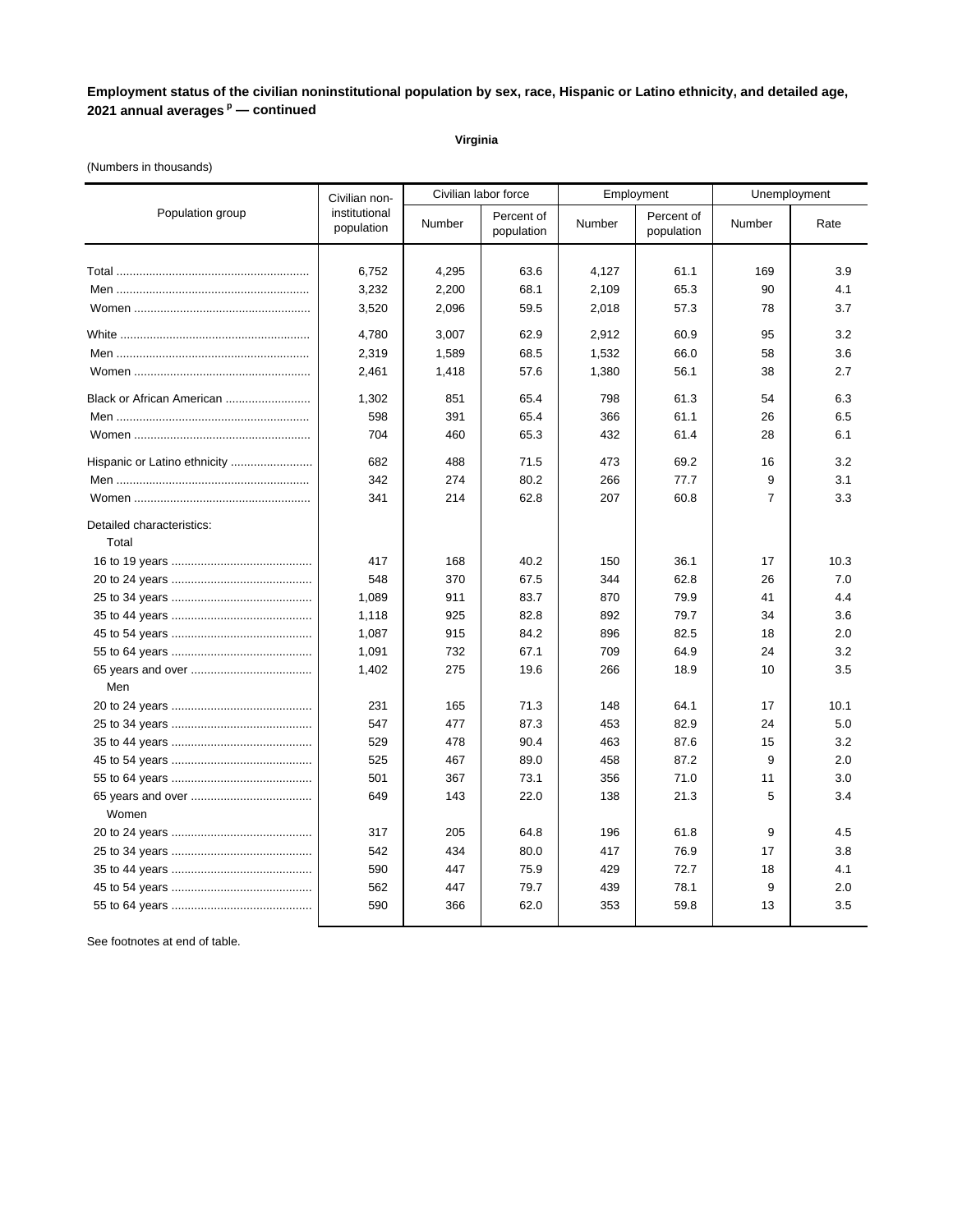### **Washington**

### (Numbers in thousands)

|                                    | Civilian non-               | Civilian labor force |                          |        | Employment               | Unemployment |      |
|------------------------------------|-----------------------------|----------------------|--------------------------|--------|--------------------------|--------------|------|
| Population group                   | institutional<br>population | Number               | Percent of<br>population | Number | Percent of<br>population | Number       | Rate |
|                                    |                             |                      |                          |        |                          |              |      |
|                                    | 6,167                       | 3,923                | 63.6                     | 3,706  | 60.1                     | 217          | 5.5  |
|                                    | 3,046                       | 2,098                | 68.9                     | 1,974  | 64.8                     | 124          | 5.9  |
|                                    | 3,120                       | 1,825                | 58.5                     | 1,731  | 55.5                     | 94           | 5.1  |
|                                    | 4,867                       | 3,094                | 63.6                     | 2,929  | 60.2                     | 165          | 5.3  |
|                                    | 2,394                       | 1,640                | 68.5                     | 1,546  | 64.6                     | 94           | 5.7  |
|                                    | 2,473                       | 1,454                | 58.8                     | 1,383  | 55.9                     | 70           | 4.8  |
| Black or African American          | 281                         | 197                  | 69.8                     | 183    | 64.9                     | 14           | 7.0  |
|                                    | 149                         | 117                  | 78.2                     | 107    | 71.9                     | 10           | 8.1  |
|                                    | 132                         | 80                   | 60.4                     | 76     | 57.2                     | 4            | 5.3  |
| Hispanic or Latino ethnicity       | 784                         | 571                  | 72.9                     | 539    | 68.7                     | 33           | 5.7  |
|                                    | 421                         | 332                  | 78.8                     | 313    | 74.3                     | 19           | 5.7  |
|                                    | 363                         | 240                  | 66.0                     | 226    | 62.2                     | 14           | 5.7  |
| Detailed characteristics:<br>Total |                             |                      |                          |        |                          |              |      |
|                                    | 360                         | 126                  | 35.1                     | 103    | 28.5                     | 24           | 18.7 |
|                                    | 496                         | 355                  | 71.6                     | 320    | 64.5                     | 35           | 10.0 |
|                                    | 1,114                       | 950                  | 85.3                     | 905    | 81.2                     | 46           | 4.8  |
|                                    | 1,065                       | 877                  | 82.3                     | 833    | 78.3                     | 43           | 5.0  |
|                                    | 978                         | 792                  | 81.0                     | 762    | 77.9                     | 30           | 3.7  |
|                                    | 952                         | 609                  | 64.0                     | 575    | 60.4                     | 35           | 5.7  |
|                                    | 1,202                       | 214                  | 17.8                     | 209    | 17.3                     | 5            | 2.5  |
| Men                                |                             |                      |                          |        |                          |              |      |
|                                    | 254                         | 177                  | 70.0                     | 156    | 61.5                     | 21           | 12.1 |
|                                    | 573                         | 515                  | 90.0                     | 489    | 85.3                     | 27           | 5.2  |
|                                    | 527                         | 465                  | 88.3                     | 440    | 83.4                     | 26           | 5.5  |
|                                    | 472                         | 425                  | 90.1                     | 411    | 87.0                     | 15           | 3.4  |
|                                    | 482                         | 335                  | 69.4                     | 313    | 64.8                     | 22           | 6.5  |
| Women                              | 550                         | 113                  | 20.5                     | 111    | 20.1                     | 2            | 1.7  |
|                                    | 243                         | 178                  | 73.3                     | 164    | 67.5                     | 14           | 7.9  |
|                                    | 541                         | 435                  | 80.3                     | 416    | 76.8                     | 19           | 4.4  |
|                                    | 538                         | 412                  | 76.5                     | 394    | 73.2                     | 18           | 4.3  |
|                                    | 506                         | 367                  | 72.5                     | 352    | 69.5                     | 15           | 4.1  |
|                                    | 470                         | 275                  | 58.5                     | 262    | 55.8                     | 13           | 4.6  |
|                                    | 653                         | 101                  | 15.5                     | 98     | 15.0                     | 3            | 3.4  |
|                                    |                             |                      |                          |        |                          |              |      |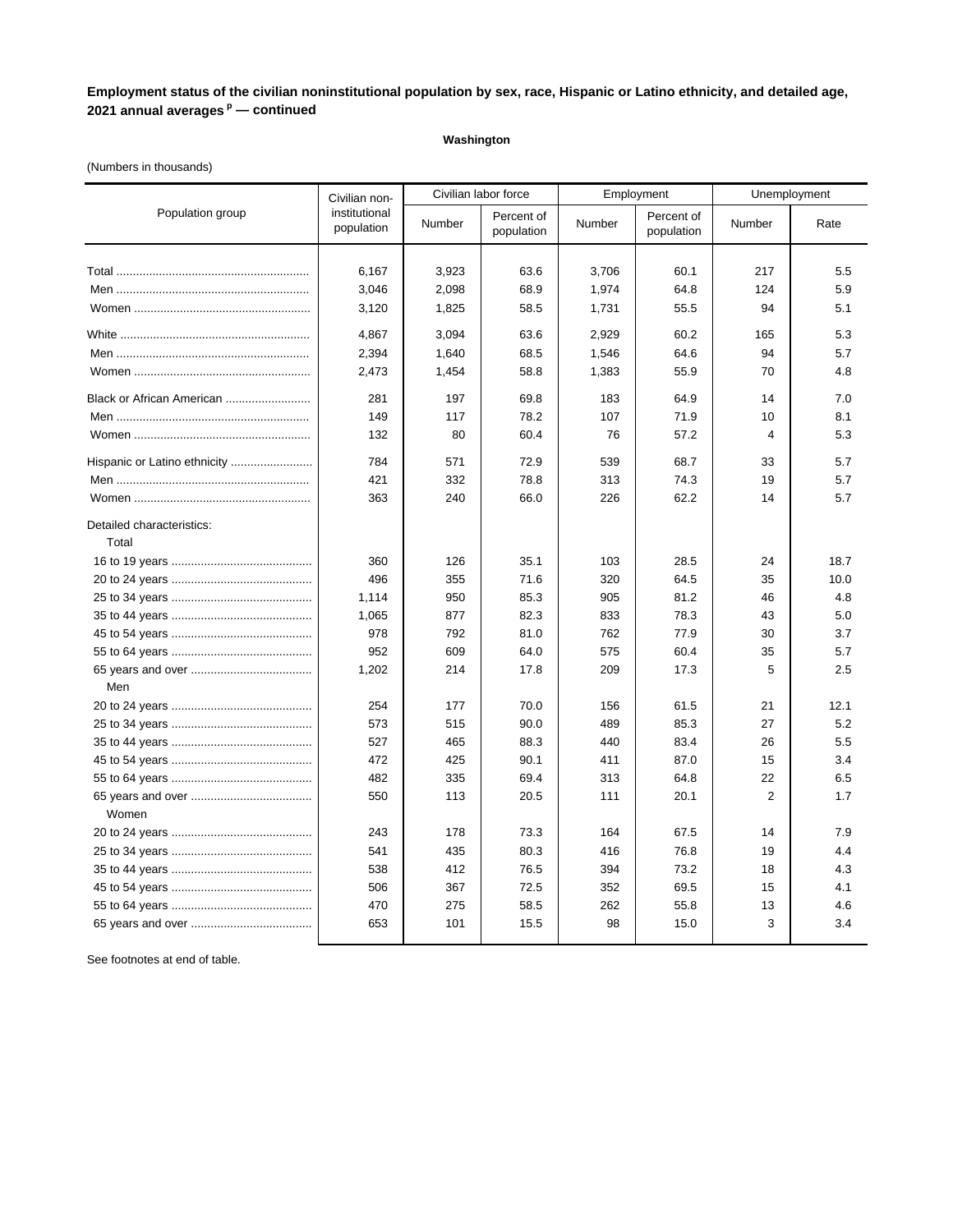#### **West Virginia**

### Civilian labor force Employment Unemployment Total ........................................................... 1,437 783 54.5 746 51.9 37 4.7 Men ........................................................... 703 416 59.2 395 56.2 22 5.2 Women ...................................................... 734 367 49.9 351 47.8 16 4.3 White .......................................................... 1,356 729 53.7 696 51.3 33 4.5 Men ........................................................... 662 388 58.6 369 55.7 19 4.9 Women ...................................................... 694 341 49.1 327 47.1 14 4.1 Detailed characteristics: Total 20 to 24 years ........................................... 98 70 71.3 65 65.8 6 7.8 25 to 34 years ........................................... 207 166 80.3 157 76.1 9 5.2 35 to 44 years ........................................... 221 170 76.9 162 73.5 8 4.4 45 to 54 years ........................................... 218 163 74.9 157 71.9 6 3.9 55 to 64 years ........................................... 236 129 54.7 125 53.1 4 3.0 65 years and over ..................................... 380 56 14.8 55 14.4 2 2.9 Men 25 to 34 years ........................................... 108 92 85.5 87 80.7 5 5.5 35 to 44 years ........................................... 109 93 85.7 89 81.4 5 5.0 45 to 54 years ........................................... 108 85 78.0 82 75.3 3 3.4 55 to 64 years ........................................... 119 67 56.7 65 54.6 3 3.7 Women 25 to 34 years ........................................... 99 74 74.6 70 71.0 4 4.7 35 to 44 years ........................................... 112 77 68.4 74 65.9 3 3.6 45 to 54 years ........................................... 109 78 71.7 75 68.5 4 4.5 55 to 64 years ........................................... 117 62 52.7 60 51.5 1 2.3 Population group Civilian noninstitutional institutional<br>population Number population Percent of Number Percent of population Percent of Number Rate<br>population Number Rate

#### (Numbers in thousands)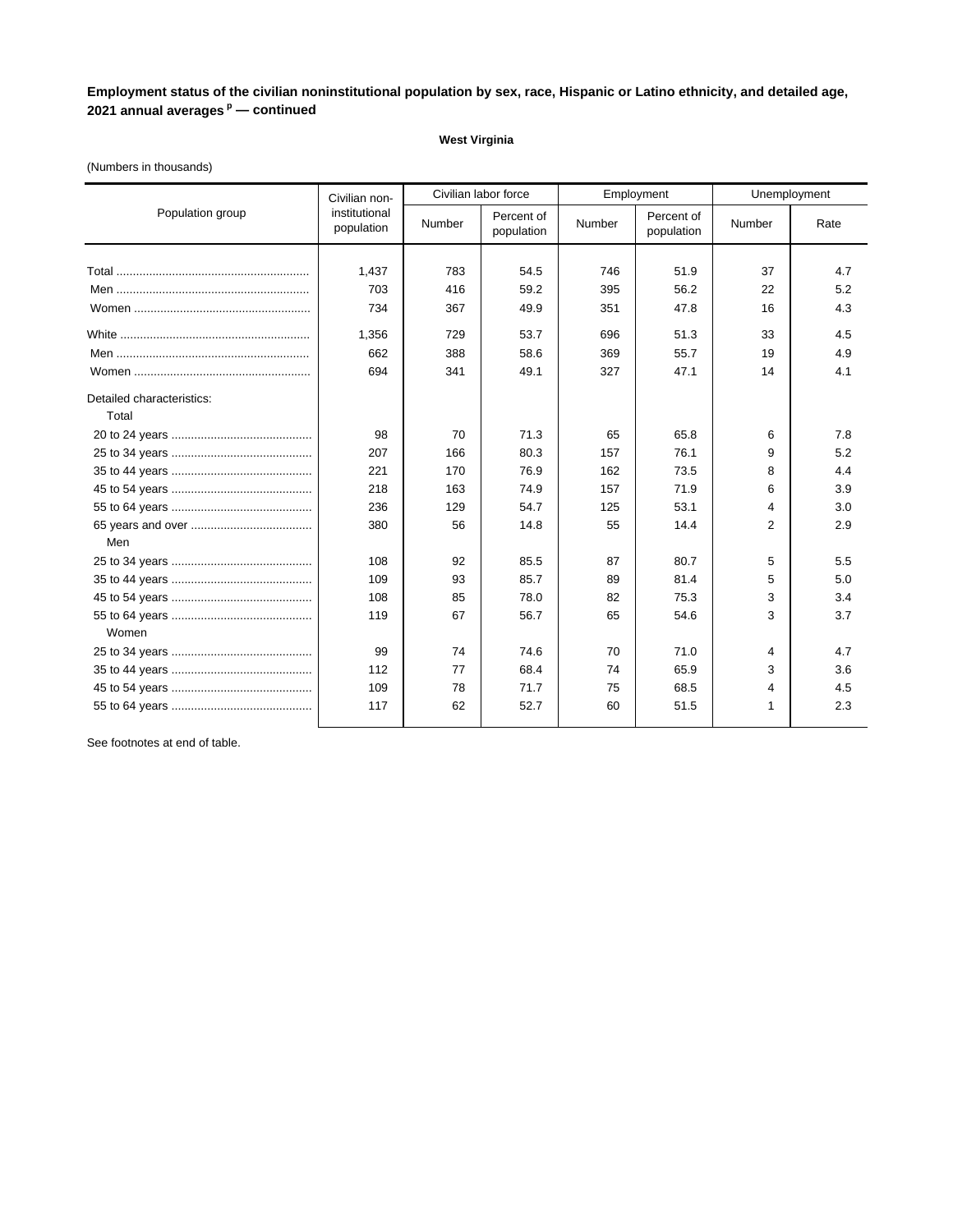### **Wisconsin**

### (Numbers in thousands)

| Population group                   | Civilian non-<br>institutional<br>population | Civilian labor force |                          | Employment |                          | Unemployment   |      |
|------------------------------------|----------------------------------------------|----------------------|--------------------------|------------|--------------------------|----------------|------|
|                                    |                                              | Number               | Percent of<br>population | Number     | Percent of<br>population | Number         | Rate |
|                                    |                                              |                      |                          |            |                          |                |      |
|                                    | 4.673                                        | 3.106                | 66.5                     | 2,990      | 64.0                     | 116            | 3.7  |
|                                    | 2,303                                        | 1,645                | 71.4                     | 1,588      | 69.0                     | 56             | 3.4  |
|                                    | 2,370                                        | 1,461                | 61.7                     | 1,402      | 59.2                     | 59             | 4.1  |
|                                    | 4.196                                        | 2.760                | 65.8                     | 2,673      | 63.7                     | 87             | 3.1  |
|                                    | 2,085                                        | 1,479                | 70.9                     | 1,433      | 68.7                     | 46             | 3.1  |
|                                    | 2,111                                        | 1,281                | 60.7                     | 1,239      | 58.7                     | 41             | 3.2  |
| Black or African American          | 257                                          | 181                  | 70.6                     | 162        | 63.0                     | 19             | 10.7 |
| Hispanic or Latino ethnicity       | 286                                          | 197                  | 68.8                     | 186        | 65.2                     | 10             | 5.2  |
| Detailed characteristics:<br>Total |                                              |                      |                          |            |                          |                |      |
|                                    | 280                                          | 168                  | 59.9                     | 153        | 54.6                     | 15             | 8.7  |
|                                    | 340                                          | 279                  | 82.2                     | 265        | 77.9                     | 15             | 5.2  |
|                                    | 810                                          | 692                  | 85.5                     | 664        | 82.0                     | 28             | 4.0  |
|                                    | 702                                          | 614                  | 87.3                     | 594        | 84.5                     | 20             | 3.3  |
|                                    | 671                                          | 569                  | 84.8                     | 548        | 81.7                     | 20             | 3.6  |
|                                    | 861                                          | 582                  | 67.6                     | 568        | 66.0                     | 13             | 2.3  |
|                                    | 1,009                                        | 203                  | 20.1                     | 198        | 19.6                     | 5              | 2.2  |
| Men                                |                                              |                      |                          |            |                          |                |      |
|                                    | 199                                          | 160                  | 80.4                     | 155        | 77.9                     | 5              | 3.2  |
|                                    | 386                                          | 347                  | 90.0                     | 332        | 86.1                     | 15             | 4.3  |
|                                    | 347                                          | 324                  | 93.3                     | 310        | 89.3                     | 14             | 4.2  |
|                                    | 340                                          | 307                  | 90.4                     | 300        | 88.3                     | $\overline{7}$ | 2.3  |
|                                    | 424                                          | 308                  | 72.7                     | 301        | 70.9                     | $\overline{7}$ | 2.4  |
| Women                              |                                              |                      |                          |            |                          |                |      |
|                                    | 424                                          | 345                  | 81.4                     | 332        | 78.3                     | 13             | 3.8  |
|                                    | 356                                          | 290                  | 81.5                     | 284        | 79.8                     | 6              | 2.2  |
|                                    | 331                                          | 262                  | 79.0                     | 248        | 75.0                     | 13             | 5.0  |
|                                    | 437                                          | 274                  | 62.6                     | 268        | 61.3                     | 6              | 2.2  |
|                                    |                                              |                      |                          |            |                          |                |      |